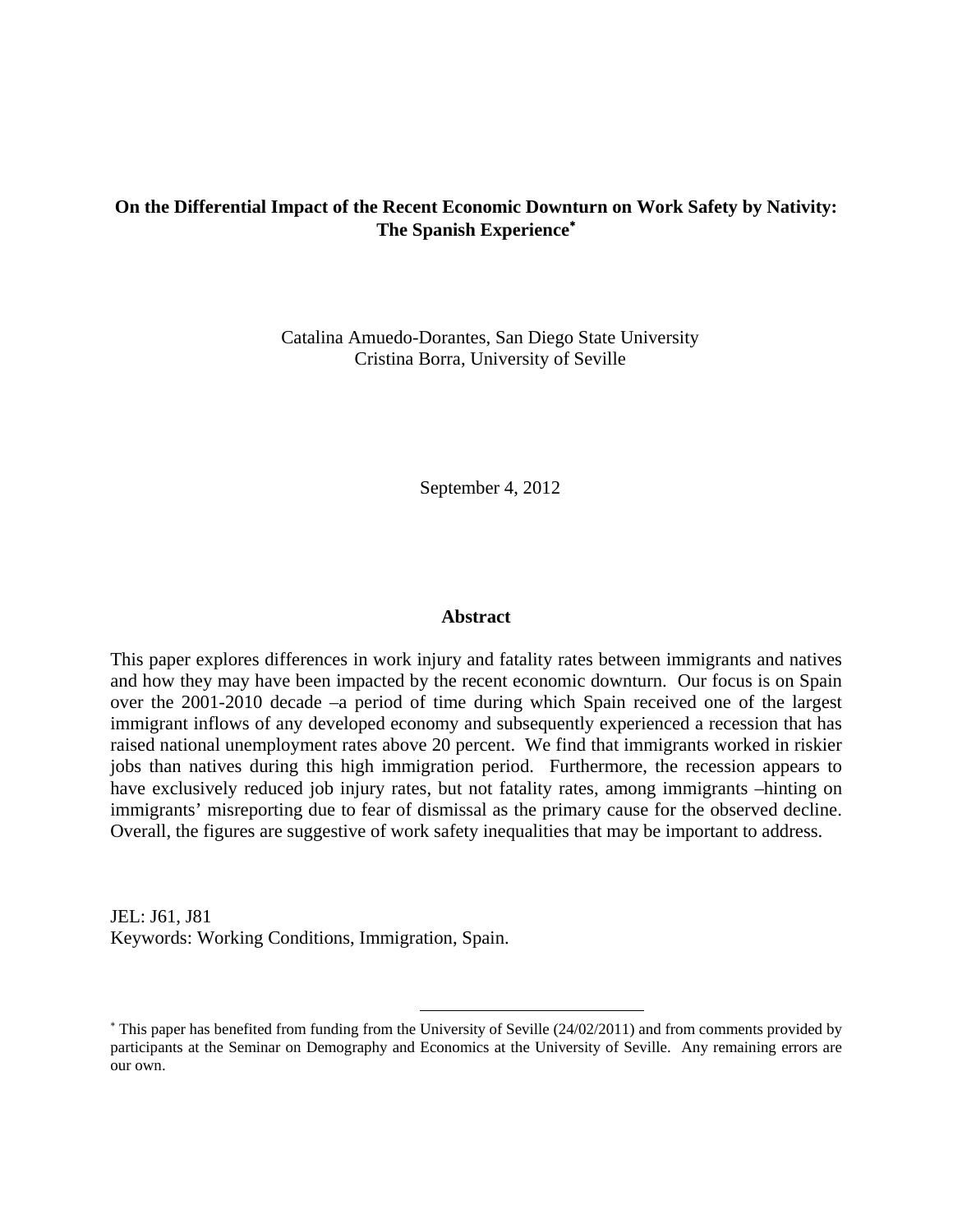### **1 Introduction**

Migration across national borders provokes many spirited political and policy debates that are unlikely to diminish as the share of the world's population residing in a country other than their country of birth rises. For instance, it is frequently argued that immigrants take jobs that natives do not want, such as more dangerous jobs. This popular belief is consistent with stylized facts for many countries, as well as for Spain, where the immigrant work injury rate, 5.03 percent, is above the 4.20 percent rate of natives (see Table A.1 in the Appendix for details). Yet, it remains unclear how the most recent recession may have impacted differences in work injury and fatality rates by nativity when present. The latter could have widened if immigrants have endured, overall, worse job prospects than natives and/or accepted riskier jobs. Alternatively, the aforementioned gaps could have narrowed if: (a) fear of dismissal and unemployment have reduced immigrants' reporting behavior to a larger extent than that of natives, (b) workload reductions have been more prominent in sectors with a higher concentration of immigrants, or (c) selection of less accident-prone workers into employment has been more acute among immigrants than natives.

We examine work injury and work fatal accident rates among immigrants and natives in Spain over the 2001-2010 decade. We start by investigating whether, after accounting for a variety of factors potentially correlated to immigrants' higher work injury rates –such as educational attainment, language proficiency, assimilation to the host country or industry and occupation of employment, we observe significant differences in work injury and fatality rates by nativity and region of origin. Unlike previous studies, we include data on legal as well as undocumented immigrants during an interesting decade that encompasses the immigration boom experienced from 2000 through 2008, as well as the most recent recession. Subsequently, we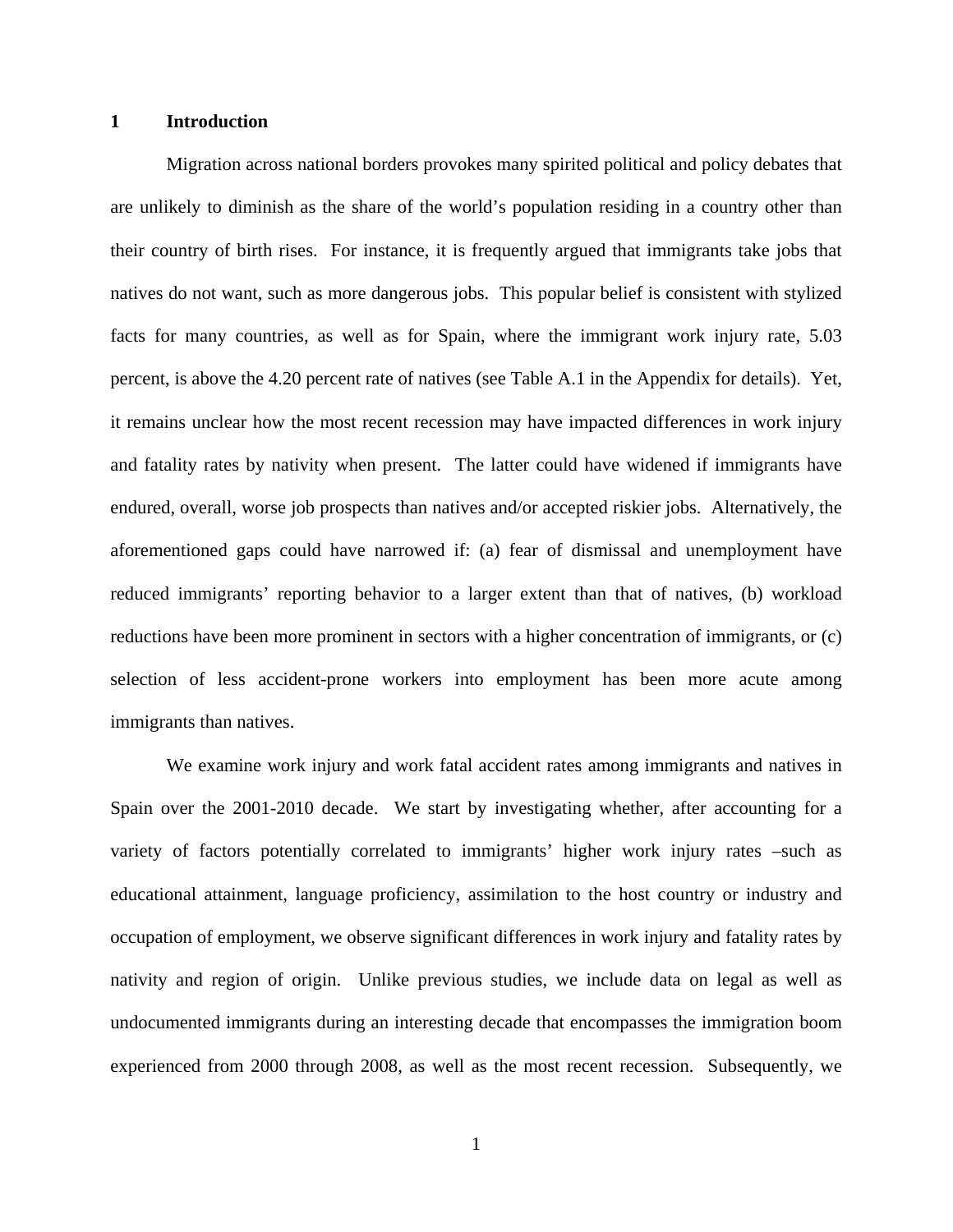examine how the economic downturn has impacted work injury and fatality rates by nativity and region of origin, paying close attention at its likely determinants.

The focus on Spain is of special relevance given the purpose of the study and the time period being examined. During the 2001-2010 decade, Spain displayed one of the largest rates of immigration in the world –three to four times as large as the average immigration rate in the United States between 2000 and 2008. Just between 2003 and 2008, the foreign-born population four-folded and, by 2010, twelve percent of Spanish residents had a foreign nationality and 14 percent were foreign-born (Vasileva 2011).<sup>1</sup> The large and rapid inflow of immigrants may have resulted in significant disparities in work safety by nativity for numerous reasons –such as immigrants' lack of awareness of job risks, their need to get a job upon their immediate arrival, or their greater willingness to take on a riskier job (relative to natives) in exchange for a higher pay. Furthermore, Spain is one of the recent immigrant-receiving economies most hard hit by the latest recession. Unemployment rates have climbed to double-digits and currently hovered around 25 percent. Some risk prone industries with a higher concentration of immigrant workers, such as construction, have particularly suffered. Workload reductions, workforce composition biases and the pressure felt by more vulnerable and uninformed workers to misreport work injuries in order to avoid dismissal could have impacted work injury rates differently by nativity. Thus, Spain offers the ideal scenario to examine work injury and fatality gaps by nativity, as well as their evolution following the recent economic crisis.

This article is structured as follows. In the next section, we review the literature on work injuries and fatalities, focusing our attention on studies investigating differences by nativity or over the economic cycle. In section 3, we provide some background information on immigration

<sup>&</sup>lt;sup>1</sup> Even after the economic downturn, the foreign-born accounts for more than 12 percent of the population (Instituto Nacional de Estadística, 2012).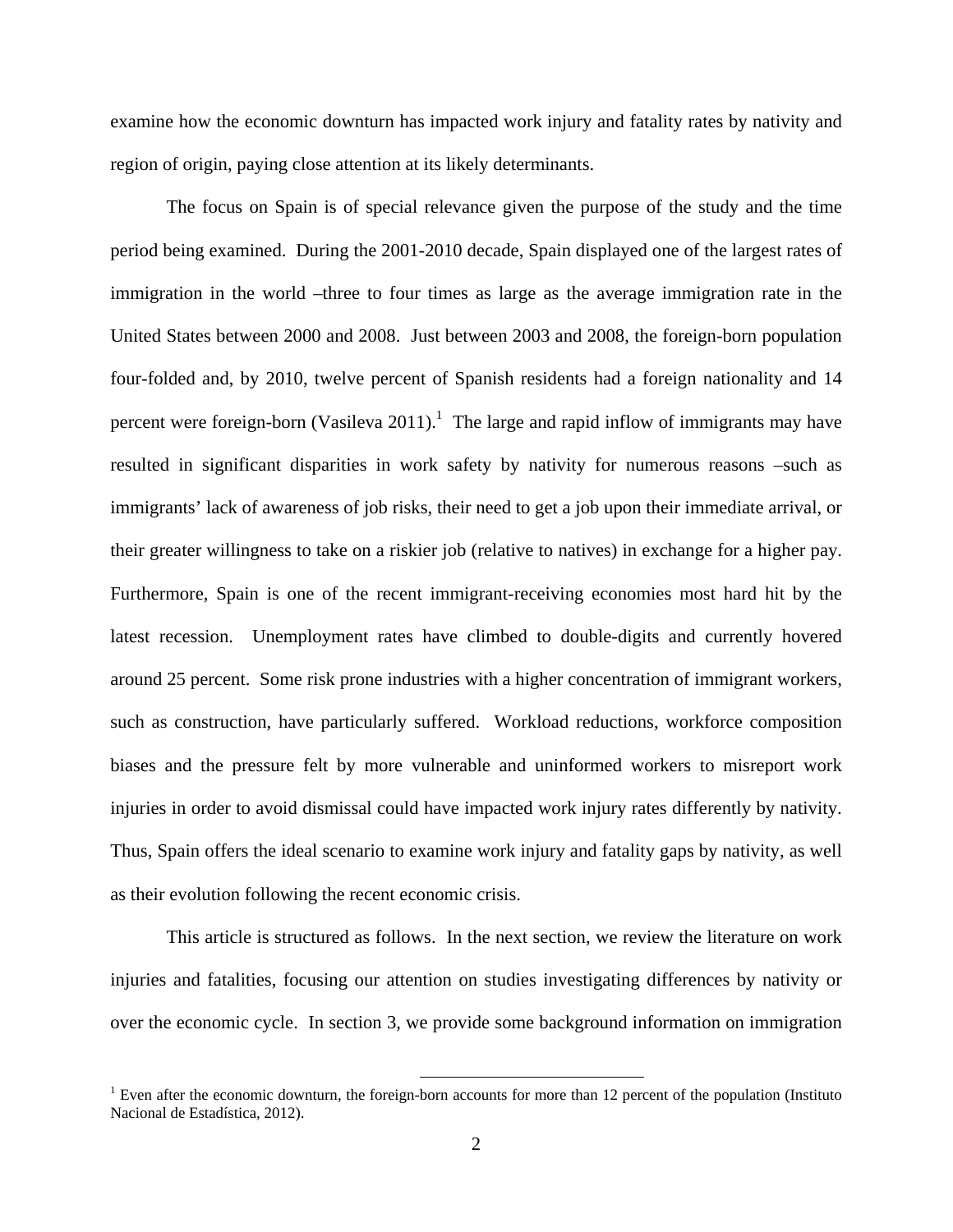to Spain and on the regulation of work injury and fatality rates in the country. Section 4 discusses the data and provides some interesting descriptive statistics on the evolution of work injury and fatality rates by nativity in Spain over the past decade. We then describe the methodology and discuss our findings in sections 5 and 6, respectively. Finally, section 7 concludes the study with a summary of our findings and some closing remarks.

## **2 Work Injuries and Fatalities by Nativity and Over the Economic Cycle**

The literature on differences in work injury and fatality rates by nativity is quite extensive. It is often argued that immigrants may hold riskier jobs than natives for a variety of reasons (*e.g.* Orrenius and Zavodny 2009). First, immigrants may have fewer job alternatives than natives. In that regard, Loh and Richardson (2004) argue that poor language ability and low educational attainment may limit many immigrants' employment options. Alternatively, immigrants might have different knowledge and perceptions of job risks than natives due their educational attainment, language proficiency or social capital (Marvasti 2010). For instance, immigrants may perceive work-related risks differently than natives if working conditions are generally better in the host country and do not perceive the job as particularly dangerous. In both cases, personal and human capital characteristics may account for differences in working conditions between immigrants and natives.

Second, from a compensating wage differentials framework in which riskier jobs pay more, immigrants might still occupy riskier jobs than natives because of differences in wealth or risk preferences. Immigrants may be more willing to take risky jobs if safety is considered a normal good and immigrants have lower incomes and wealth than natives. Alternatively, immigrants may be less risk averse than natives, as evidenced by the fact that they were willing

3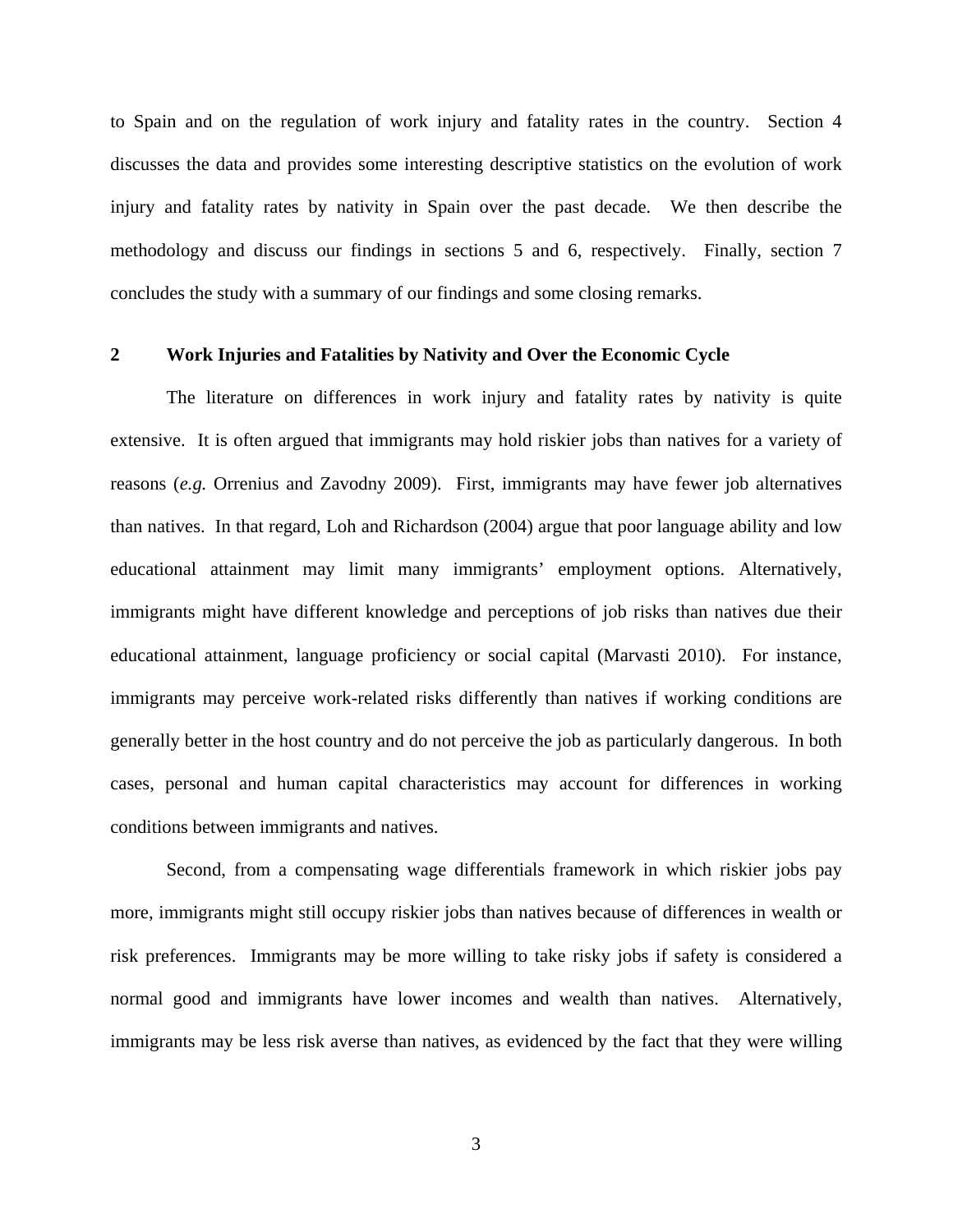to take on the risk of migrating (Berger and Gabriel 1991).<sup>2</sup> These two facts may imply that immigrants are more willing than natives to trade off work safety in exchange for a higher pay as it is assumed in the hedonic equilibrium framework (Rosen 1986, Viscusi 1993).

A third possibility might have to do with the "healthy immigrant effect". Immigrants tend to be healthier upon arrival than natives (Antecol and Bedard 2006). Therefore, it is conceivable that immigrants, particularly recent ones, might choose more physically strenuous jobs than natives.

Finally, immigrants and natives might have different safety-related productivities and abilities to benefit from safety training. Hersch and Viscusi (2010) suggest that immigrant workers as a group may impose higher safety-related costs because of language or cultural barriers. As a result, firms employing immigrants may have fewer incentives to invest in injury prevention (Bauer *et al*., 1998).

Despite all the aforementioned reasons for expecting higher work injury and fatality rates among immigrants, some studies provide conclusive evidence of natives having a higher work injury and/or fatality rate than immigrants, whereas others find no differences by nativity. For instance, in the United States –the country most widely studied (Ahonen *et al*. 2007), early studies found that immigrants generally endured lower work injury rates than natives (Berger and Gabriel 1991, Hamermesh 1998). However, more recent studies suggest that immigrants, especially Hispanics, endure higher work injury rates than natives (Loh and Richardson 2004, Leeth and Ruser 2006, Orrenius and Zavodny 2009). The evidence for other nations is rather scarce and varies widely from country to country. For instance, in Germany, Bauer *et al*. (1998) report no significant differences in the unconditional probability of enduring a less severe

<sup>&</sup>lt;sup>2</sup>Note however that Bonin *et al.* (2009) find that, after controlling for age, education, and family characteristics, firstgeneration immigrants in Germany are more risk-averse than natives.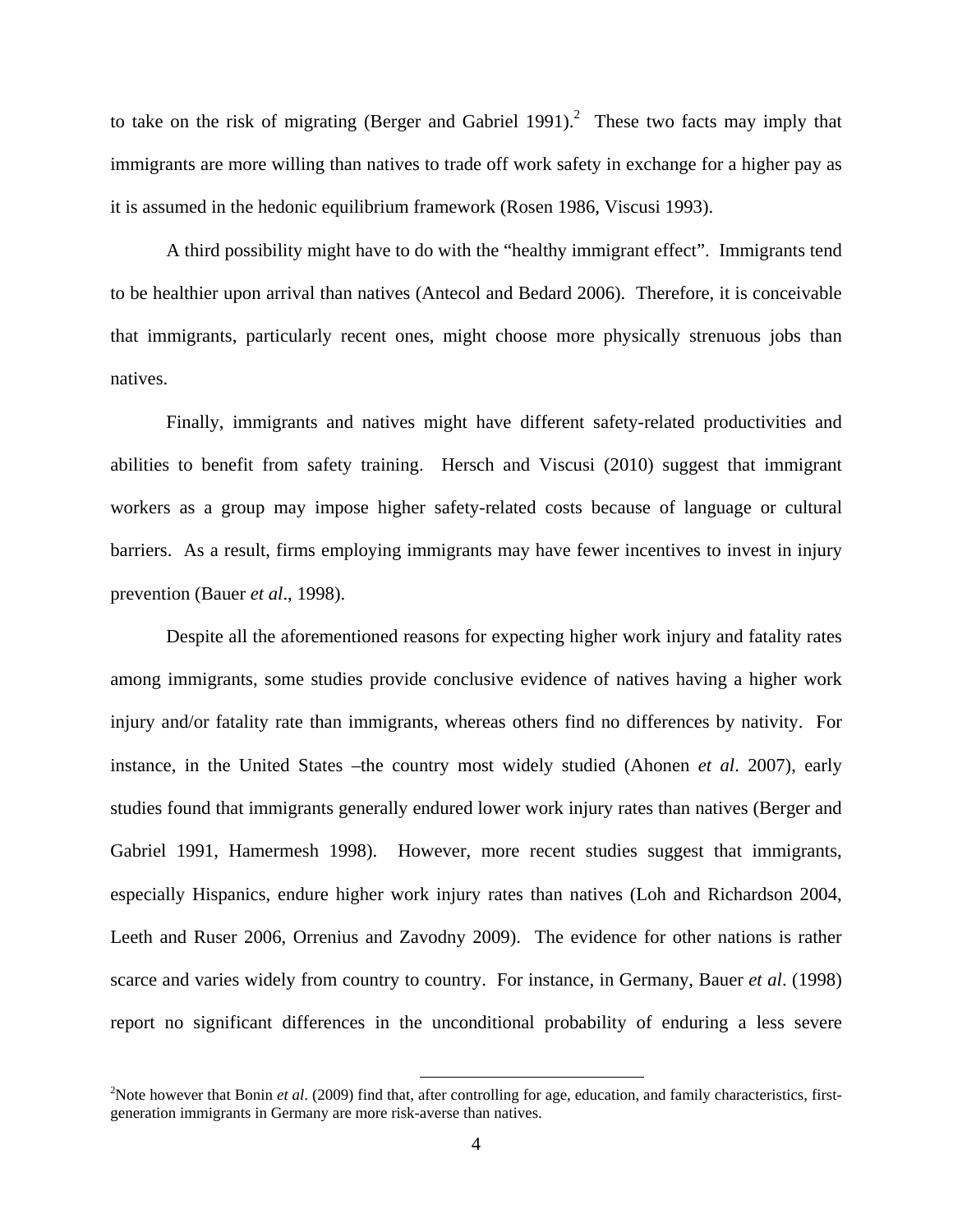accident by nativity, but immigrants endure a higher probability of experiencing a severe work accident. In contrast, focusing on Spain and using data on legal immigrants who arrived to the country by 2001, Solé *et al*. (2010) conclude that, although legal immigrants are more likely to work in riskier jobs, they display a lower likelihood of becoming disabled. In that vein, Moral de Blas *et al*. (2009) use data for 2005 and report that native workers in Spain have a higher rate of soft tissue injuries –a finding that they attribute to the false reporting of injuries. Focusing on Cataluña –a region in Northeast Spain, Diaz-Serrano (2010) also concludes that African immigrants work in riskier jobs than natives. In contrast, Ahonen and Benavides (2008) find that immigrants enjoy a lower risk of work injury and fatality using data from a sample of immigrants collected between September 2006 and May 2007 in 5 Spanish cities.

Aside from the mixed findings regarding differences in work injury and fatality rates by nativity, it remains unclear whether such differences would be exacerbated or narrowed during an economic downturn. Previous research examining workplace safety during economic cycles finds that work injuries are pro-cyclical. The rationale behind the pro-cyclical nature of work injury rates is that higher production requirements and work hours might increase stress and tiredness among workers, resulting in an increased work injury rate (*e.g.* Kosssoris 1938, Shea 1990, Fairris 1998). Hence, during periods of high unemployment (or reduced economic activity), work injuries might decrease with the workload. Alternatively, injury and fatality rates may behave pro-cyclically due to changes in the composition of the workforce over the business cycle (Boone and van Ours 2006, Fahr and Frick 2007). Less accident-prone workers may be selected into the workforce when unemployment is high and, as such, fewer accidents may be recorded. The average workload may not have decreased, but the propensity to be involved in a work accident might have decreased. Finally, it is also possible for work injury rates to behave pro-cyclically and diminish during an economic downturn if workers are less likely to report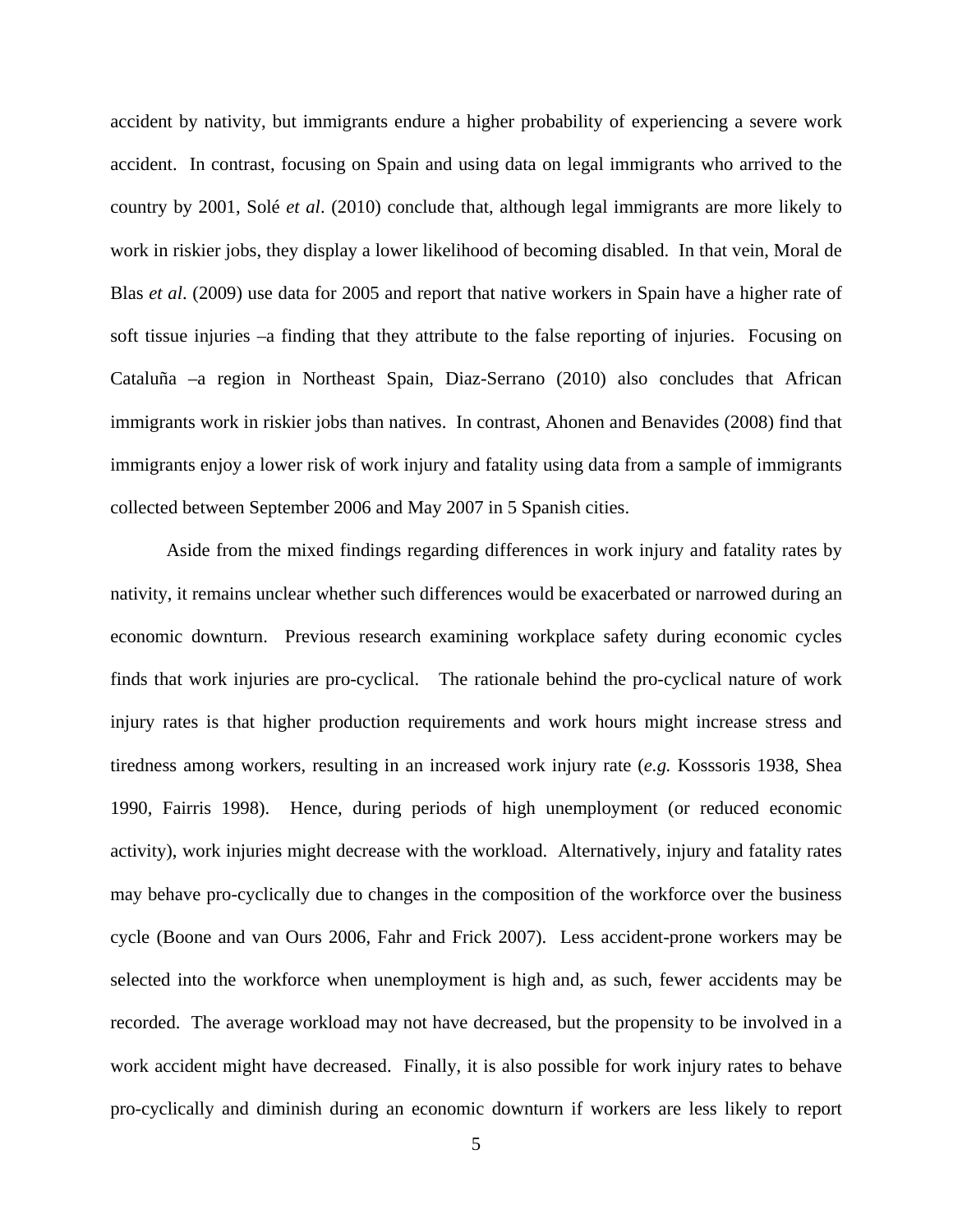injuries for fear of dismissal. As noted by Boone and van Ours (2006) and Boone *et al*. (2011), such a fear appears to be the main reason behind the observed pro-cyclicality after comparing the performance of work injuries as opposed to work fatality rates, which are not likely to be misreported.

Yet, to our knowledge, no previous study has explored the differential effect that the economic downturn may have had on the job risks faced by immigrants and natives –particularly in countries characterized by a large and recent immigration inflow *and* severely hit by the recession. Did the economic downturn reduce injury and fatality rates among both immigrants and natives as would be expected from an even reduction in workload across all sectors? Or did it only lower injury rates solely among immigrants suggesting other potential causes, such as misreporting, uneven workload reductions, or workforce composition biases?

In what follows, we merge industry and occupation work injury and fatality rates with individual level data from the Spanish labor force survey (*i.e. Encuesta de Población Activa* or EPA) for the 2001-2010 decade to learn about immigrant job segregation into riskier or safer jobs, and about changes in such nativity segregation during the past recession. The first part of this study is close in spirit to previous work by Solé *et al*. (2010), who study differences in the probability of becoming disabled between immigrants and natives in Spain. The authors use cross-sectional data on severe work injuries and illnesses from the 2006 *Muestra Continua de Vidas Laborales* (MCVL) –a Social Security database that collects data on natives and legal immigrants. They also focus their attention on working age individuals who have contributed at least five years to the social security system –the minimum required to be eligible for a nonaccident disability pension. Consequently, their study is informative of differences in permanent disability rates between natives and legal immigrants who arrived to the country prior to 2001.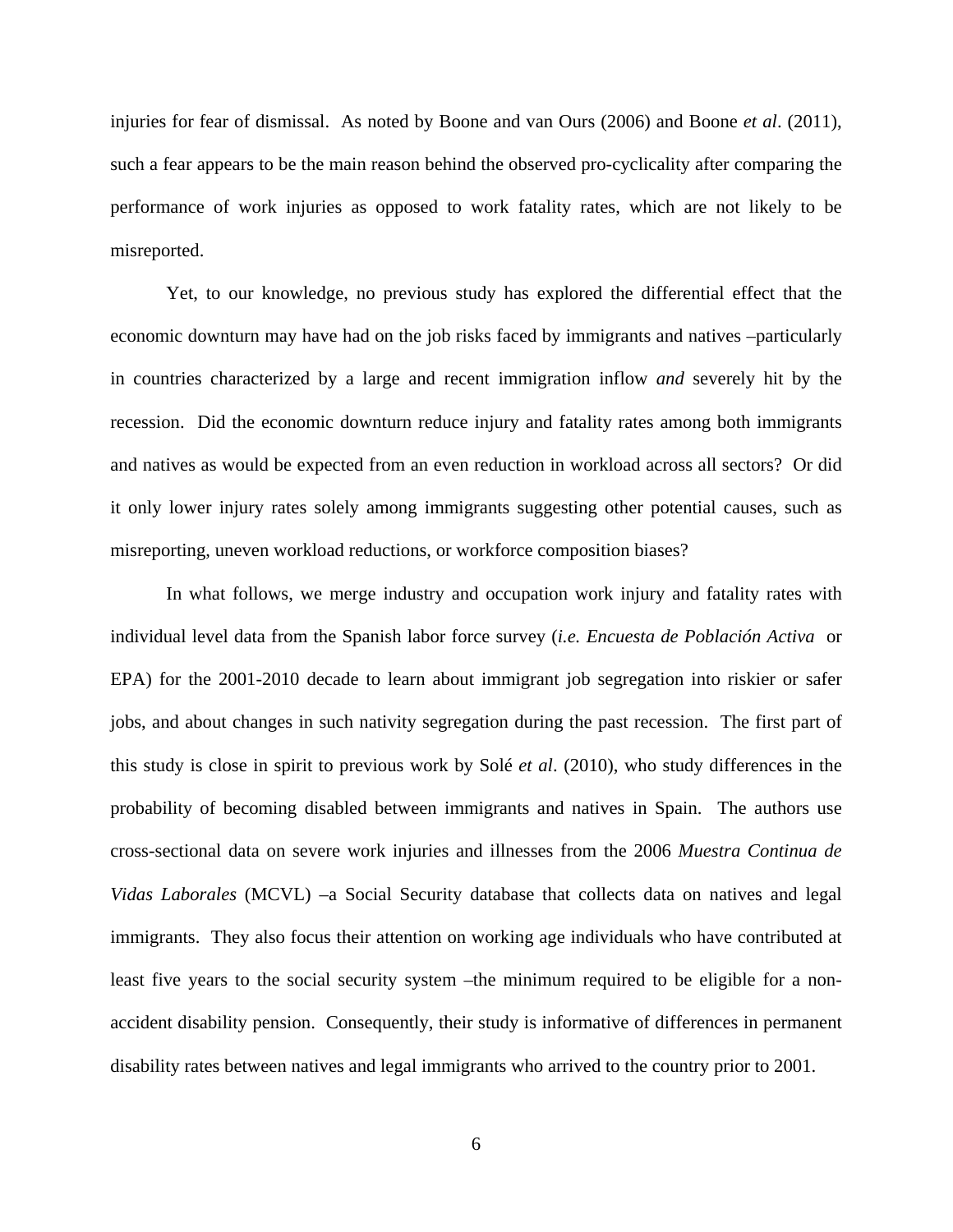We focus, instead, on work injury and work fatality rates, as permanent disability rates exclude deaths and their recording is likely conditioned on the legal status of the migrant. Additionally, since the immigration boom in Spain took place between 2000 and 2008, we look at the entire 2001-2010 decade. To include both legal and undocumented immigrants –a nontrivial share of the immigrant population allegedly more likely to endure worse working conditions than their legal counterparts, $3$  we use data from the Spanish labor force survey. The Spanish labor force survey is updated using the local population registers (*Padrón Municipal*). As noted by previous researchers (*e.g.* Gonzalez and Ortega 2011), because registration in the *Padrón* allows for free educational and medical services, undocumented immigrants have an incentive to register. Finally, we examine for the first time how the recent economic downturn has impacted any differences in work safety by nativity and the likely explanations for such an effect.

#### **3 Institutional Framework**

#### **3.1. Background on Immigration to Spain**

 Before proceeding any further, it is important to provide an overview of immigration to Spain and, in particular, its history and recent features. Until quite recently, Spain was a country of emigrants. However, the arrival of democracy in 1975, the entry of Spain in the European Union in the 1980s, the long-standing decline in Africa and the economic crises in several Latin American countries during the 1990s marked a sudden change. As noted in the Introduction, Spain has displayed one of the largest rates of immigration in the world since the year 2000. In 2001, the foreign-born population amounted to less than 1.4 million (Instituto Nacional de

<sup>&</sup>lt;sup>3</sup> According to the European Commission (2009), up to 1,232,000 irregular immigrants were present in Spain at the beginning of 2005. And, although this figure significantly declined with the 2005 amnesty, this number still stood at 354,000 in early 2008.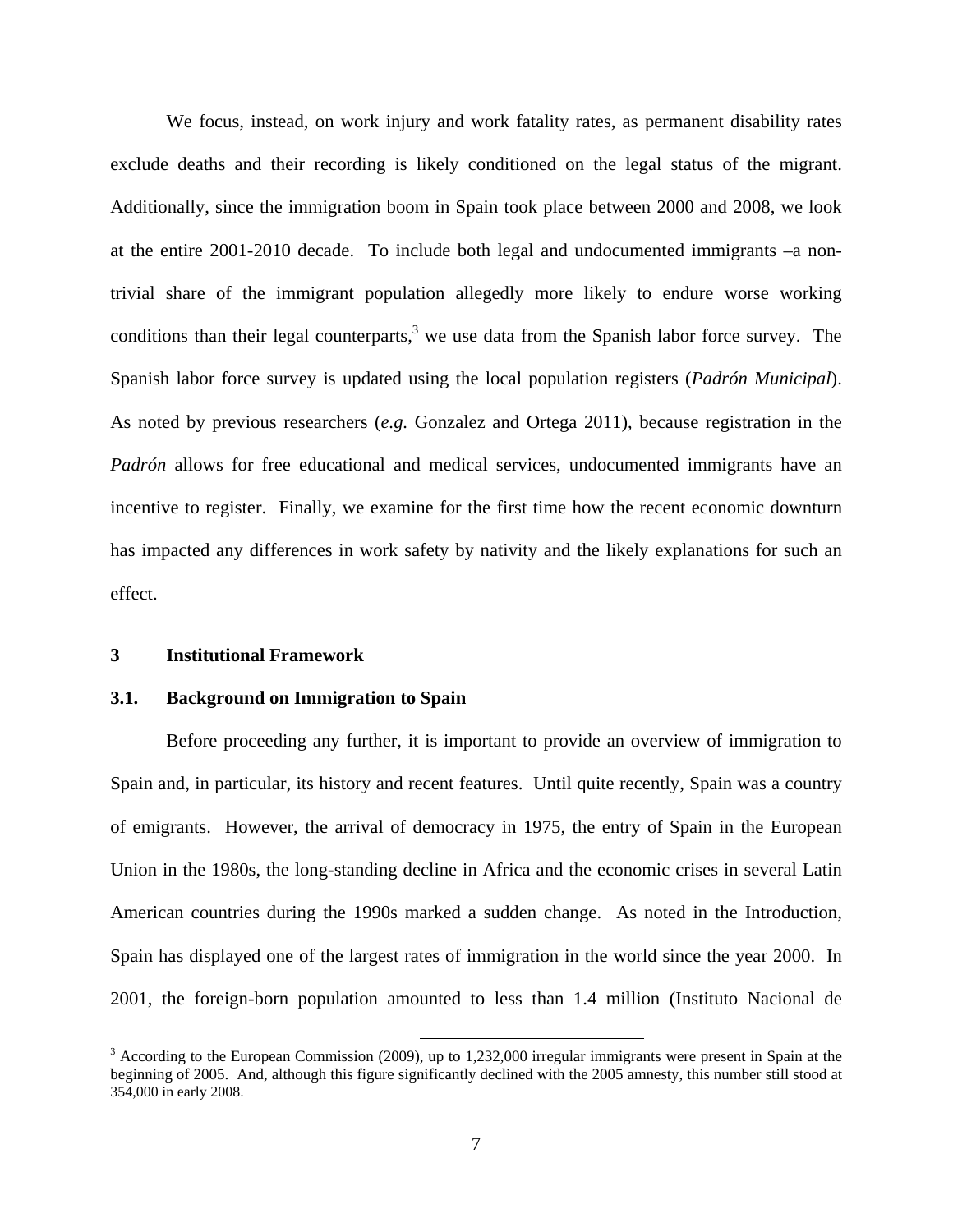Estadística 2004). By 2008, it had five-folded, reaching 5.5 million (Instituto Nacional de Estadística 2012). In less than one decade, the foreign-born population had increased from 3.3 to approximately 14 percent of the population (Instituto Nacional de Estadística 2004, Vasileva 2011).

According to the official Spanish Statistical Institute, up to 52 percent of immigrants are male. On average, immigrants are younger than natives and have higher labor force participation rates (in the order of 73 percent compared to 57 percent in the case of natives) (*e.g.* Reher *et al*. 2008, Instituto Nacional de Estadística 2009). Fifty-nine percent of immigrants have secondary schooling and only 17 percent has tertiary education or a university degree. Available evidence also suggests that for 44.9 percent of immigrants Spanish is their native tongue, and 58.3 percent of those with a different native tongue consider themselves fluent in Spanish (Instituto Nacional de Estadística 2009). Only 14.5 percent of immigrants indicate not being able to speak the language. This new immigrant population is heavily concentrated in Madrid, the Mediterranean arc (*i.e.* Cataluña, Valencia, Murcia, and Andalucía), and the Balearic and Canary islands, and their origins are quite diverse. The vast majority of immigrants come from Latin America (39 percent), Europe (38 percent), and North Africa (17 percent) (Instituto Nacional de Estadística 2009). The most common countries of origin for immigrants are: Morocco, Romania, Ecuador, Colombia, the United Kingdom, and Colombia. Most Moroccans reside in Cataluña and Andalucía, Ecuadorians concentrate in Madrid, Cataluña and Murcia. People from the United Kingdom primarily reside in Alicante (Mediterranean arc) and Málaga (Andalucía), and half of Romanians reside in Madrid and Castellón (Mediterranean arc).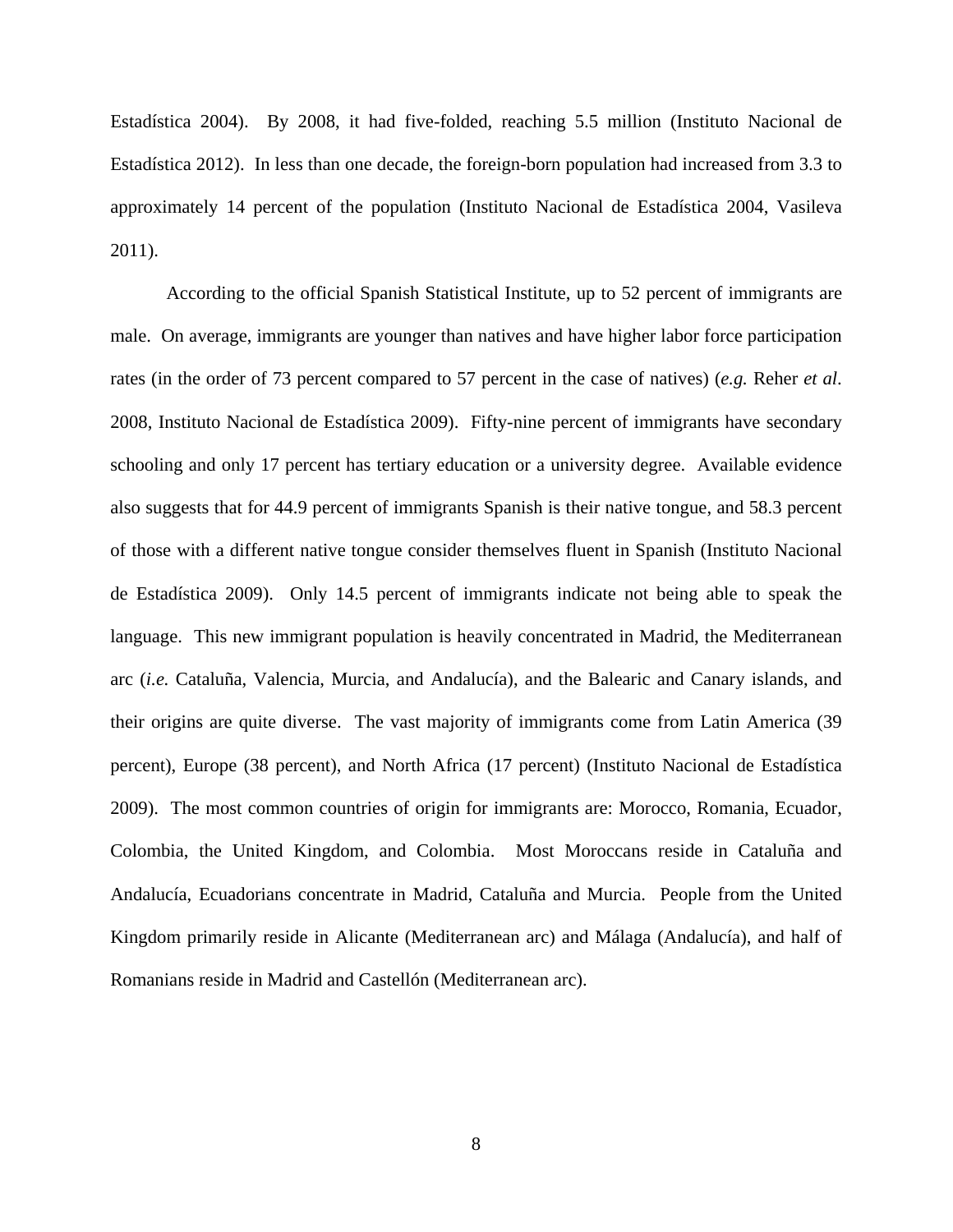#### **3.2. The Spanish National System of Health and Safety at Work**

The Law of Prevention of Labor Risks (November 31, 1995) regulates the *Spanish National System of Health and Safety at Work*, whose organizational structure is summarized in Figure A.1 in the Appendix (Sessé *et al*., 2002). The *Labor Administration* develops norms and legislation; trains and informs about risks; watches over the application of Spanish Safety Laws; applies sanctions; and processes official statistics on occupational accidents and diseases. The *Health Administration* focuses on the design of tools and systems that pursuit health at work, and trains sanitary personnel in health and safety in close collaboration with the Labor Administration. Finally, *insurance organizations* provide the mandatory work accident insurance. Some of the most popular insurance organizations include the *Spanish Social Insurance Institute*, which generally covers diseases, and the *Mutual of Work Accidents*, which covers temporary disability.

Companies are obliged to have in place preventive services, which can range from internal services provided by designated workers, prevention delegates or a health and safety committee, to external services, depending on firm size. It is compulsory to declare occupational accidents and disease cases, and inspection agents examine all accidents in order to establish the causes and consequences, and to initiate prosecution in the case of criminal negligence. The system is harmonized at the European level and, as shown by Table 1, the statistical data on the relative performance of the Spanish system vis-à-vis those of other European countries indicate a clear recent amelioration.

[Insert Table 1 here]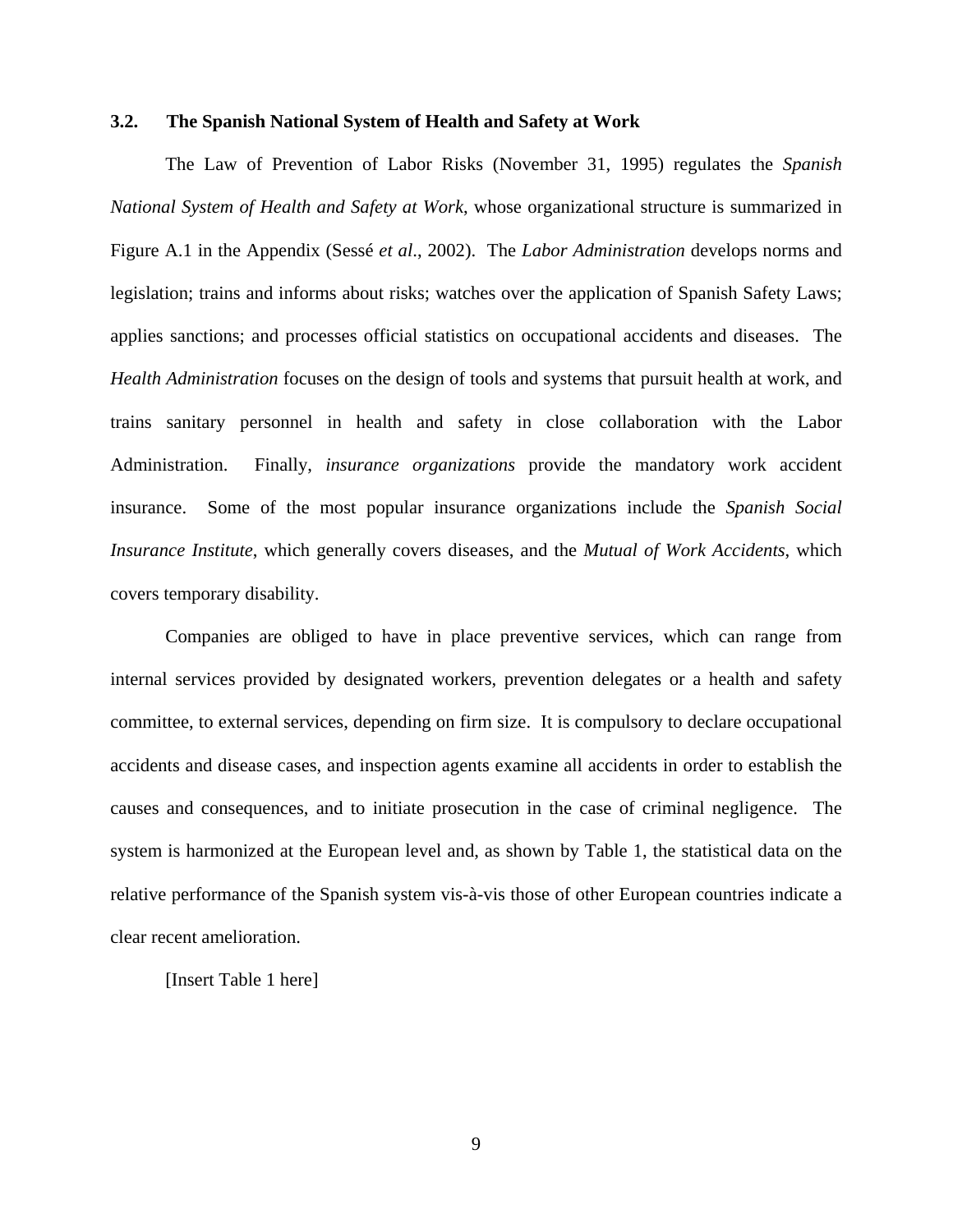#### **4 Data**

We use two sources of data in our analysis: (1) individual level data from the Spanish labor force survey (*Encuesta de Población Activa*, EPA) spanning from 2001 through 2010, and (2) data on work injury and fatality rates from the Workplace Accidents Statistics (*Estadística de Accidentes de Trabajo*, EAT) published by the Spanish Ministry of Labor and Immigration.

The EPA provides the most representative and frequent data on the Spanish workforce. As noted by Gonzalez and Ortega (2011), relative to other Spanish surveys with employment information, the EPA more accurately captures the demographics of the foreign-born population, including undocumented immigrants. This is because Spain keeps a continuously updated population registry at the local level, which plays an important role in the sampling design of the EPA. All residents, regardless of legal status, are required to register and simultaneously have a strong incentive to do so since it grants them access to health and educational services and provides them with an official proof of residency in the country –a document later on needed to apply for legalization.<sup>4</sup> As a result, the data on the foreign-born population in the EPA can be considered to be reasonably accurate and up-to-date. Our sample includes data from the second quarter of each year starting in 2001 and ending in  $2010$ <sup>5</sup>. Of particular interest to us is the information on the occupation and industry of employment, given at the three-digit level, as well as individual level characteristics, such as place of birth and the length of time they have resided in Spain. We define immigrants as foreign-born individuals. The EPA does not provide information on language proficiency. Nevertheless, we use information on the country of origin to identify immigrants for whom Spanish is their native tongue. Finally, the EPA asks foreign-

 $4$ Eurthermore, the information connot be used to lo <sup>4</sup> Furthermore, the information cannot be used to locate undocumented workers.<br> $\frac{5}{2}$  As noted by Alongo *et al.* (2010) or Amuedo Derepties and De la Bige (2011)

<sup>&</sup>lt;sup>5</sup> As noted by Alonso *et al.* (2010) or Amuedo-Dorantes and De la Rica (2011), among others, doing so minimizes any seasonal effects.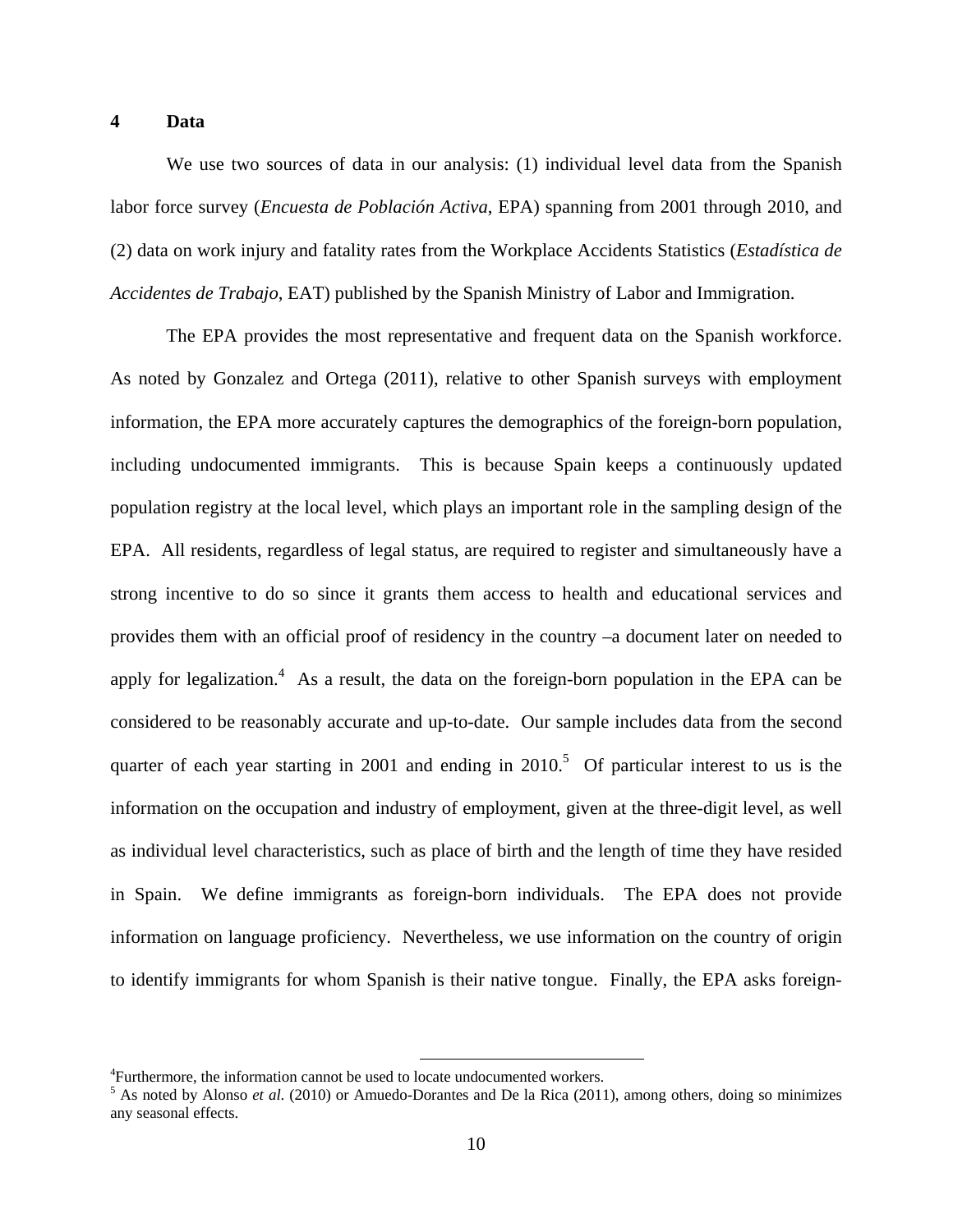born individuals about the year they arrived to Spain. We use that information to construct a measure of the duration of the migration spell.

Table 2 displays a few characteristics of individuals in our sample. We focus on working immigrants and natives in the labor force survey. Immigrants account for approximately 13 percent of the sample, even though their rates vary from 5 percent in 2001 to over 16 percent in 2010 as the immigrant population rose during the decade. Relative to natives, employed immigrants are more likely to be female, young, and non-married. They are also less likely than natives to have a university degree and more likely to have less than a primary education. Immigrants also seem more likely to hold a temporary contract and overall display shorter tenures than natives. On average, they came to Spain eight years ago and Spanish is the native tongue of approximately half of them. Finally, the vast majority of immigrants in our sample originate from Latin America, followed by other European countries, Africa and, lastly, Asia.

#### [Insert Table 2 here]

Aggregate statistics on the number of work injuries and fatalities according to different classifications are published by the Spanish Ministry of Labor and Immigration. We use four different data series from the EAT: (1) the number of work injuries at the industry level, (2) the number of work injuries at the occupation level, (3) the number of fatalities at the industry level, and (4) the number of fatalities at the occupation level. Work injuries include trivial as well as severe accidents leading to at least one day of work absence and exclude commuting accidents. We merge the aggregate work injury and work fatality rate time series to the individual labor force survey data by industry and occupation. Industry is coded in both data sources using the Spanish version of the NACE (Rev. 1 and Rev. 2), $<sup>6</sup>$  whereas occupation is coded using the</sup>

 <sup>6</sup> Statistical Classification of Economic Activities in the European Community.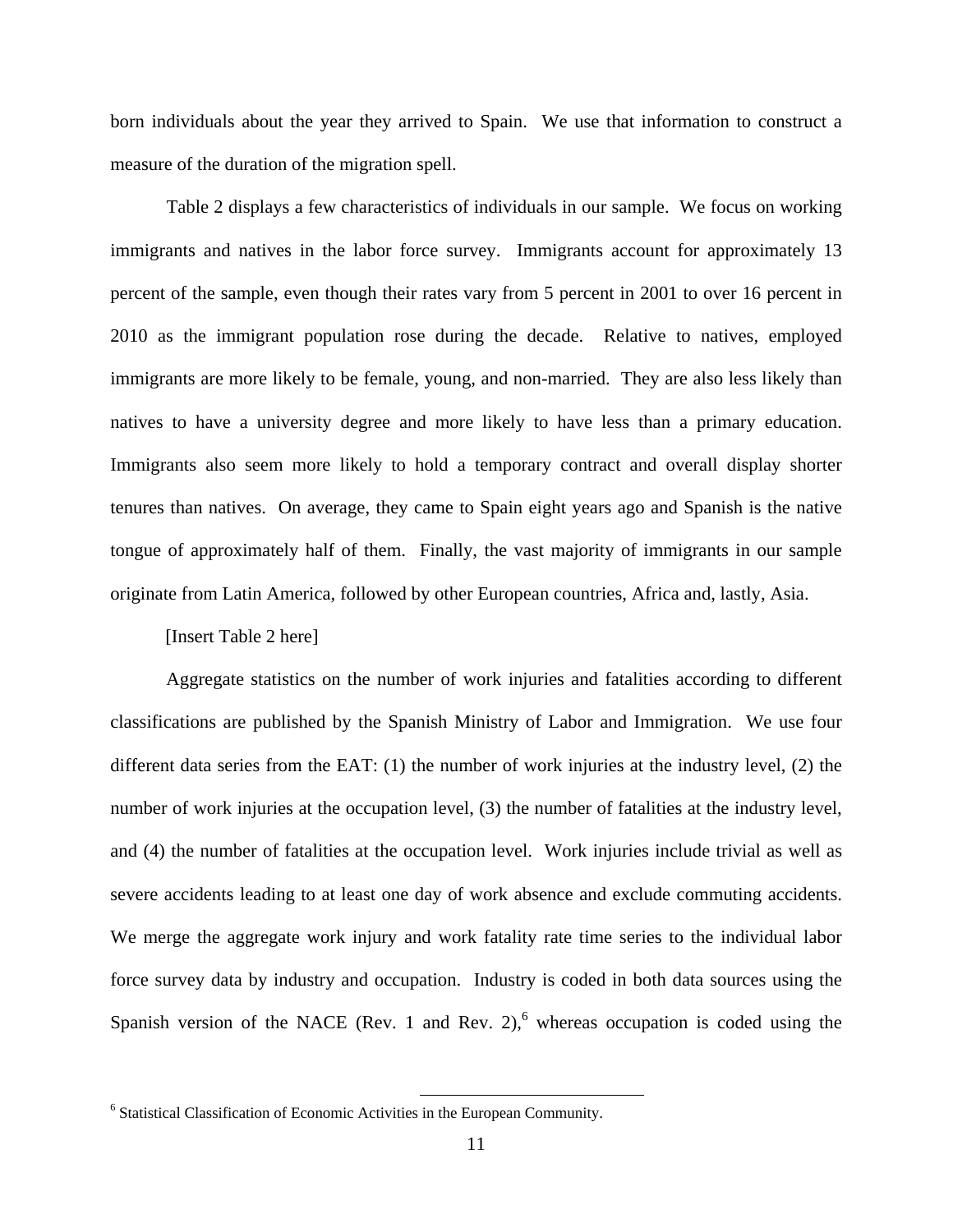Spanish version of ISCO-88 (COM).<sup>7</sup> The data are merged at the two-digit level industry and occupation level –the most detailed level at which data on work injury and fatality figures are made available.<sup>8</sup> We then calculate industry and occupation injury, as well as fatality, rates.

Table 3 summarizes the aforementioned rates. By industry, work injury rates are higher in mining, extractive industries and utilities, followed by construction, manufacturing and machinery/transportation equipment. Work fatality rates, however, are the highest in transportation and warehousing, followed by construction, mining and extractive industries, and agriculture. Of those industries, construction, followed by agriculture, are the ones exhibiting a higher concentration of immigrants.

[Insert Table 3 here]

A closer look by occupation reveals that work injury rates are the highest among unskilled non-service and transportation workers, as well as among skilled extraction and manufacturing workers. Work fatality rates are the largest among plant and machine operators and assemblers, followed by unskilled non-service transportation workers and by skilled construction workers. Of the aforementioned occupations, unskilled non-service and skilled construction jobs display a larger share of immigrant workers.<sup>9</sup>

Do work injury and fatality rates then significantly differ according to nativity? Sample means in Table 4 do not disclose a clear pattern. Immigrants appear to work in riskier occupations than natives, but in less risky industries. Because the figures in Table 4 only inform on the average work injury or fatality rate for the entire decade, we take a closer look at how those rates may have varied over time for both immigrants and natives.

 <sup>7</sup> International Standard Classification of Occupations for European Union purposes.

<sup>&</sup>lt;sup>8</sup> We had to homogenize NACE Rev. 1, used for 2001-2008, and NACE Rev. 2, used for 2009 and 2010. We ended up with 44 different industry clusters and 61 occupation categories.

 $9$ <sup>o</sup> Table A.2 in the Appendix further disaggregates the share of immigrants employed in the industry and occupation categories included in Table 3 by region of origin.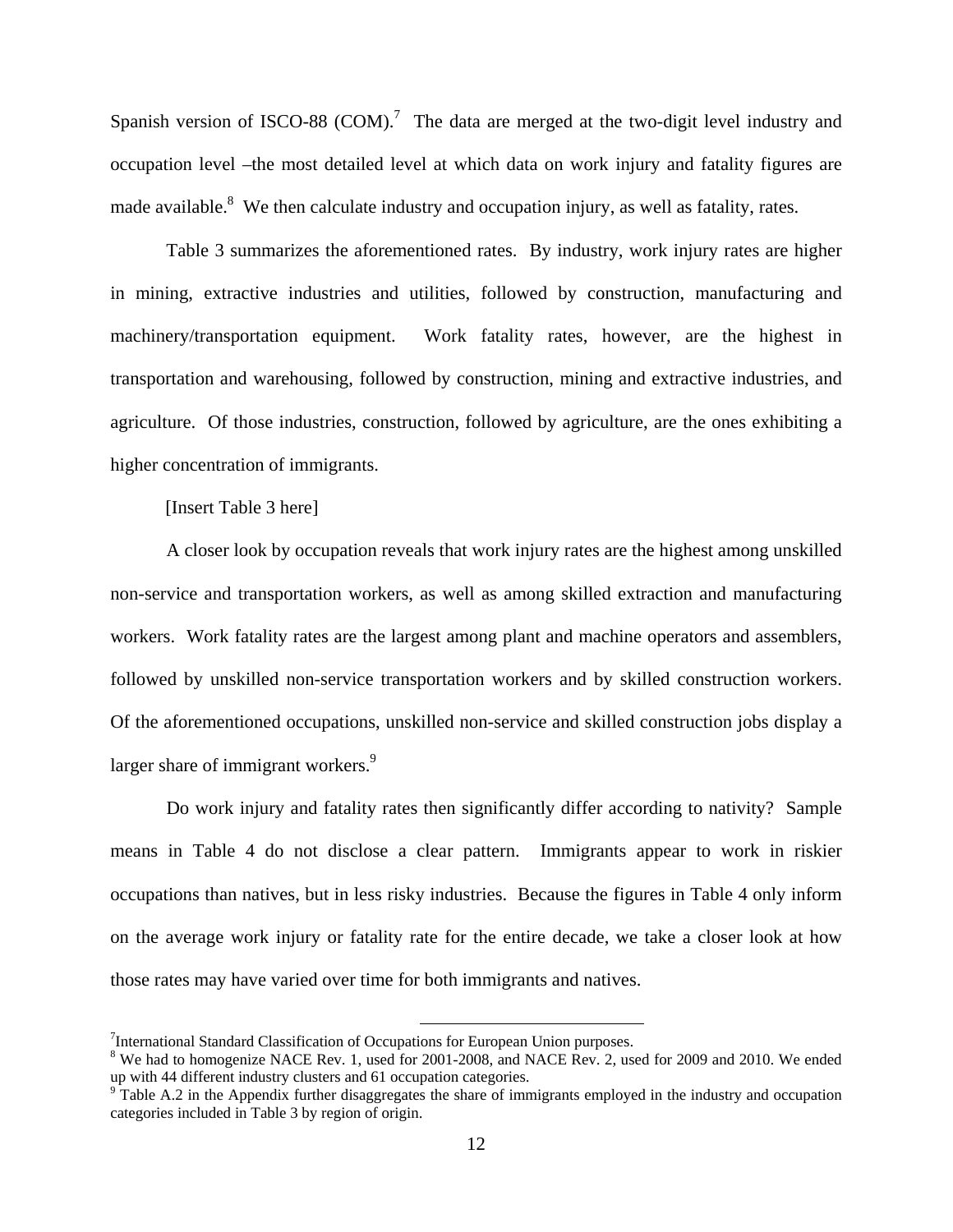[Insert Table 4 here]

Figures 1A and 1B display industry and occupation work *injury* rates for immigrants and natives over the 2001-2010 period under examination. A couple of things are worth noting. First, work injury rates have been declining consistently throughout the entire time period, except between 2005-2007, when they stabilized among immigrants coinciding with increased immigration inflows and the housing boom. Later on, they dropped with the onset of the economic recession. Second, there are no significant differences in the work injury rate of immigrants and natives by industry; yet, immigrants appear to endure a consistently higher work injury rate than natives by occupation.

[Insert Figures 1A and 1B here]

As shown by Figures 2A and 2B, work *fatality* rates by industry and by occupation also declined throughout the examined period for both immigrants and natives.<sup>10</sup> Nevertheless, unlike work injuries, fatality rates by occupation were not that different by nativity. Additionally, while immigrants display lower work fatality rates at the beginning of the period, immigrant fatality rates catch up with native fatality rates as the decade progresses and immigration rises.

[Insert Figures 2A and 2B here]

In sum, on average, only work occupation injury rates appear to significantly differ by nativity. These differences could, however, be explained by dissimilarities in personal and job characteristics. Therefore, in what follows, we turn to a more rigorous regression-based analysis to address such differences.

<sup>&</sup>lt;sup>10</sup> Benavides *et al.* (2009) examine whether the implementation of preventive measures by the regional governments were responsible for the declining trend in industry and job injuries and fatality rates from 2000 onwards. However, they do not find any significant results. The authors then propose alternative explanations, including: (a) increased safety inspections, (b) changes in workforce compositions from high-risk to low-risk industries, and (c) changes in reporting standards introduced by insurance companies.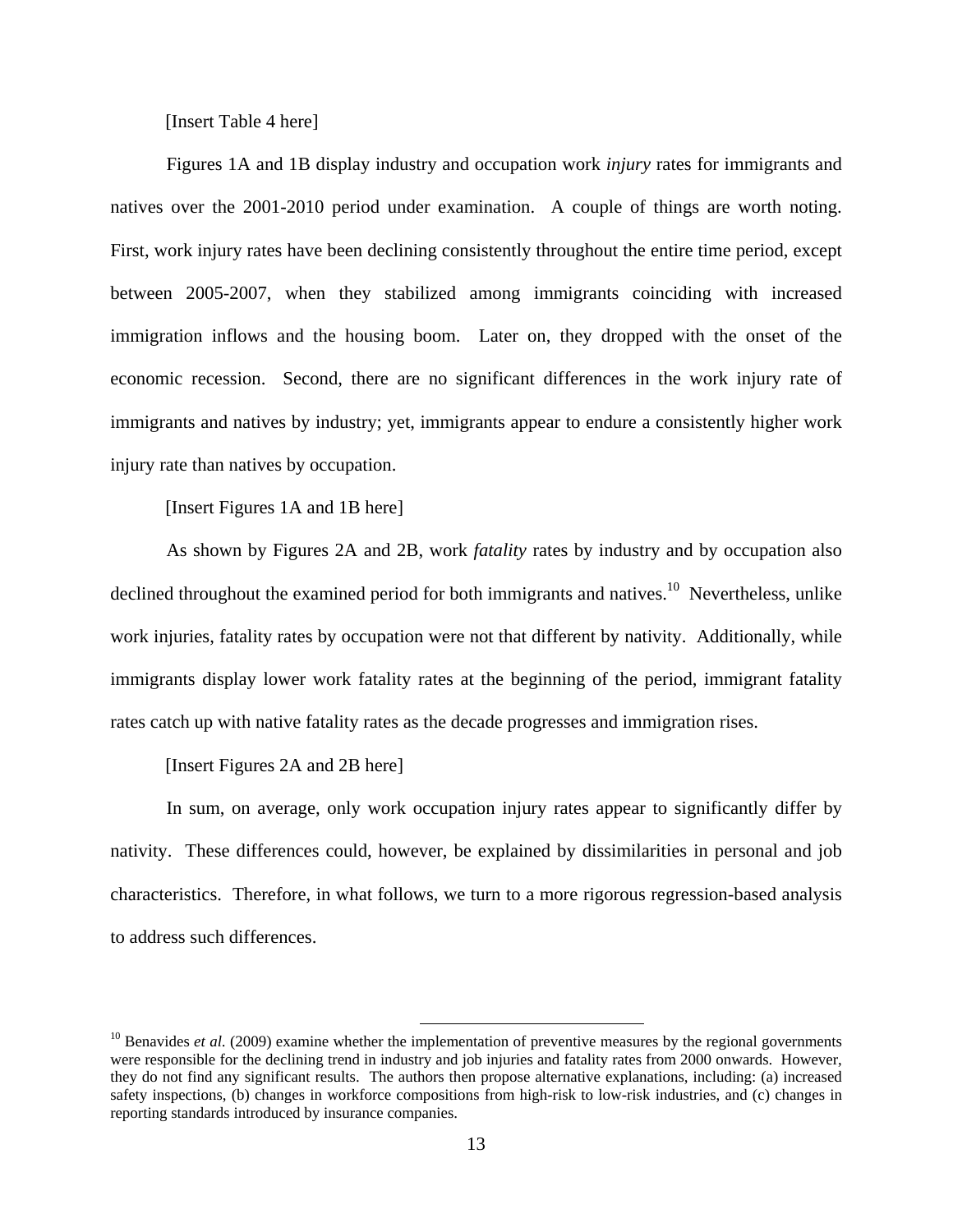### **5 Methodology**

Our purpose is to learn about differences in the work injury and fatality rates experienced by workers according to nativity in Spain during the 2001-2010 decade, how the latter may have been impacted by the recession, and some of the potential explanations for the observed pattern. With that aim in mind, we estimate the following equation by ordinary least squares (OLS):

$$
Rate_{ikt} = \alpha + \beta_1 Migrant_i + X_i \gamma + \eta_k + \phi_r + \varphi_t + t + \eta_k \times t + \varepsilon_{ikt}
$$
 (1)

where the dependent variable is the work injury or fatality rate in individual *i*'s industry or occupation *k* in year *t*. The variable *Migrant* is a dummy indicative of whether the respondent is foreign-born that, in alternative specifications, is substituted for a set of dummies indicative of the region of the world where the migrant is from. We also control for a variety of individual level personal and job characteristics included in the vector *X* known to be correlated to the likelihood of a work accident, such as age, gender, marital status, educational attainment, whether Spanish is their native tongue, time in Spain, job tenure, and contract type.<sup>11</sup> Following Hamermesh (1998), we also include occupation fixed-effects when examining work injury and fatality rates at the industry level, and industry fixed-effects when assessing work injury and fatality rates at the occupation level. These are captured by  $\eta_k$ . Additionally, denoting by *r* the region of employment of individual *i*, regional  $\phi_r$  and year  $\phi_t$  fixed-effects account for a variety of macroeconomic factors possibly correlated to the work injury and fatality rate, such as differences in the distribution of occupations and industries across Spanish regions or specific economic shocks. Likewise, a time trend captures the progressive improvement in work injury and fatality rates exhibited by Figures 1A through 2B; whereas the interaction term  $\eta_k \times t$ accounts for distinct trends in different industries (occupations). Finally, standard errors are

 $11$  We include these characteristics sequentially to assess how the estimated coefficient changes as we include some variables that could be potentially considered endogenous, as is the case with contract type or job tenure.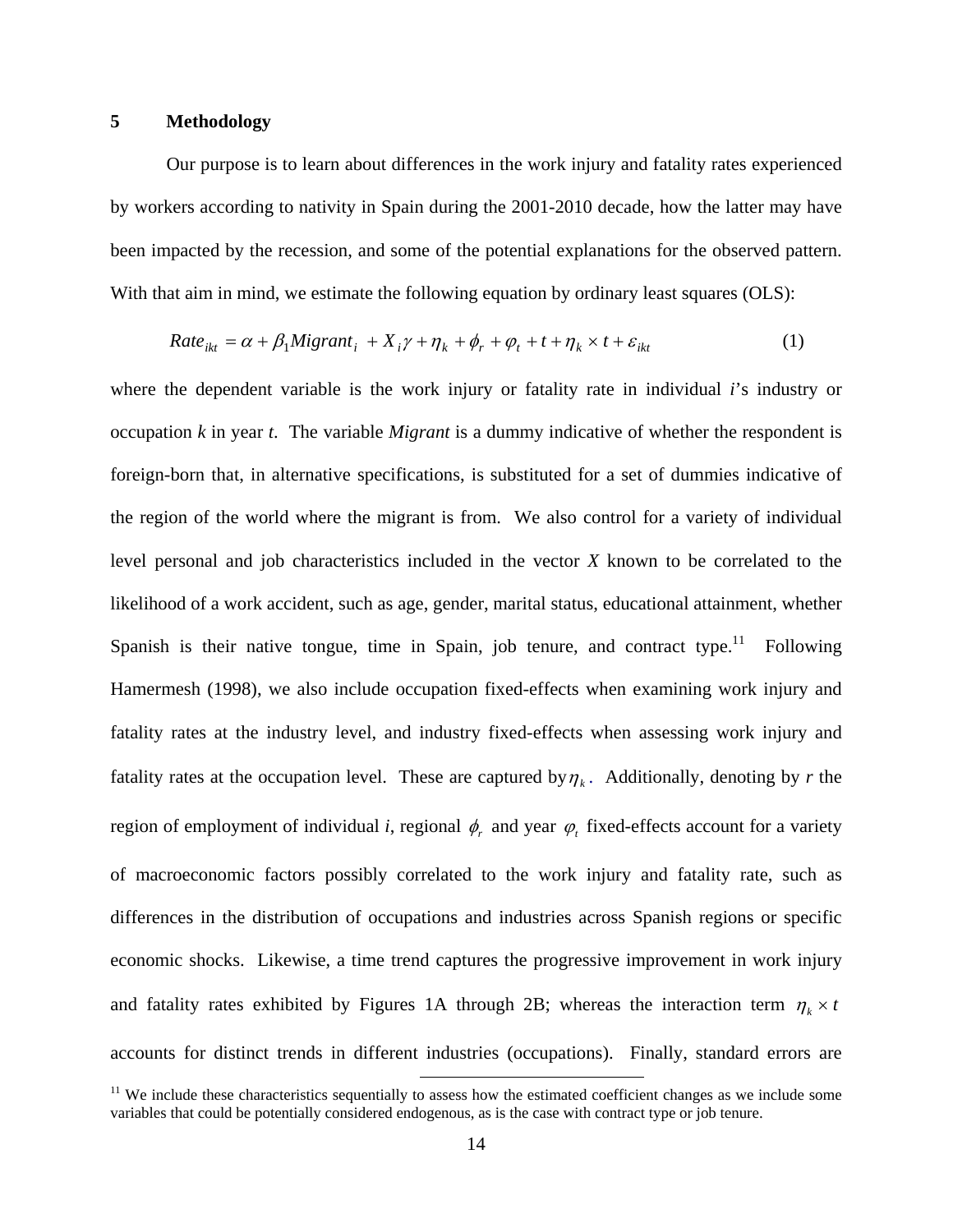clustered at either the occupation or industry level, depending on the level at which the dependent variable is aggregated at.

After gauging if there are any differences in work injury and fatality rates by nativity during this time period of intensive immigration, we look at how the recession may have impacted such differences by estimating a similar model by OLS. In addition to the previous regressors, the model includes a dummy indicative of the onset of the economic downturn in 2008 (*i.e. Crisis*), as well as an interaction term capturing any differential impact of the crisis on workers' injury and fatality rates by nativity: $12$ 

 $Rate_{ikt} = \alpha + \beta_1 Migrant_i + \beta_2 Crisis_t + \beta_3 Migrant_i \times Crisis_t + X_i \gamma + \eta_k + \phi_r + t + \eta_k \times t + \varepsilon_{ikt}$  (2) Equations (1) and (2) are estimated for all occupations and industries in our analysis.

### **6 Findings**

## **6.1. Differences in Work Injury and Fatality Rates by Nativity**

Table 5 displays the results from estimating equation (1) for work injury rates computed at the occupation and industry levels. Columns (1) through (4) show the estimated gap in occupation injury rates by nativity. The gap drops from 156 injuries per 10,000 workers (specification 1) to 141 per 10,000 (specification 3) as we control for a variety of personal characteristics (such as educational attainment, having Spanish as the native tongue, and years lived in Spain, among other ones). It further drops to 123 per 10,000 workers (specification 4) once we account for a variety of job-related characteristics, such as contract type, job tenure and industry. These differences are all statistically different from zero at the 1 percent level as well as significant from an economic standpoint. For instance, the fact that immigrant workers endure

 $12$  In this second specification, we do not include the full set of year fixed-effects since they are reported to be collinear to the crisis dummy. We are, however, able to include year dummies for the years 2001-2007 along with the crisis dummy and the results (available from the authors) do not change.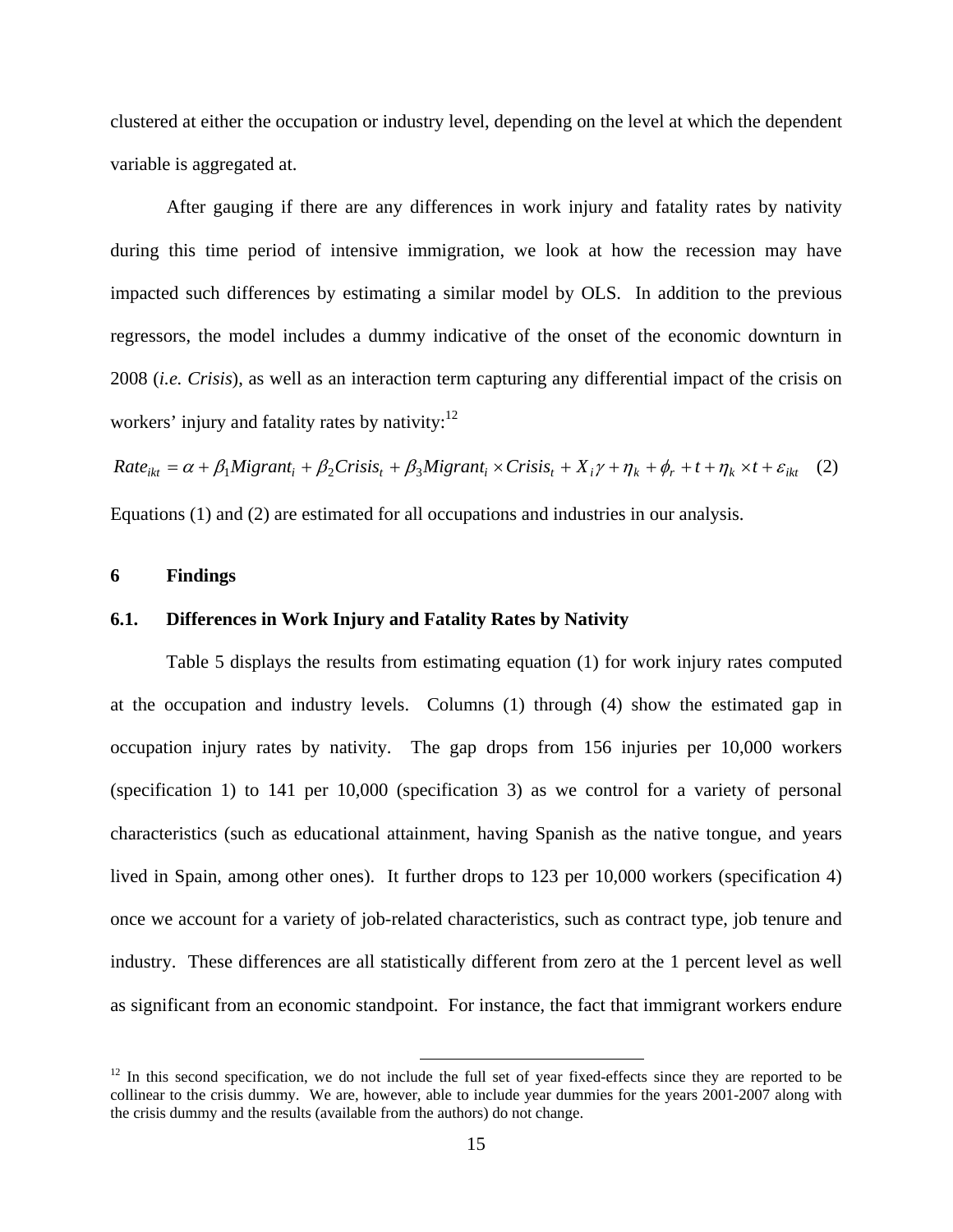123 more injuries per 10,000 workers than native workers when the average occupation injury rate is 453 per 10,000 implies that, relative to natives, immigrants tend to work in jobs with work injury rates that are approximately 27 percent higher. However, immigrants and natives do not seem to display different work injury rates by industry (see columns (7) through (10) in Table 5). Likewise, the figures in Table 6 suggest that immigrants and natives do not display statistically different from zero work fatality rates at the industry level. Nevertheless, immigrants do seem to endure 0.49 more deaths per 100,000 workers than natives by occupation once job-related characteristics are taken into account.

## [Insert Tables 5 and 6 here]

Columns  $(5)-(6)$  and  $(11)-(12)$  in Table 5 and Table 6 further document work safety differences according to immigrants' origin. Africans, followed by Europeans and, finally, Latin Americans, are all more likely to work in occupations with higher injury rates than natives. Likewise, Europeans are slightly more likely than their native counterparts to work in jobs with higher fatality rates. A quick look at Table A.2 further reveals how Africans are primarily concentrated in the agriculture sector and often occupy unskilled non-service and transportation jobs, whereas Latin Americans primarily concentrate in service jobs. Europeans are relatively concentrated in skilled construction, as well as in plant and machine operating jobs. In contrast, Asians are generally less likely to work in industries with higher injury or fatality rates, as well as in jobs with higher fatality rates, than natives. Specifically, as shown in Table A.2, they primarily work in wholesale and retail trade as managers, service workers, and sales workers.

Also worth discussing is the importance of the duration of the migration spell. Although not always statistically different from zero, the length of the migration spell is generally inversely related to work injury and fatality rates. As noted by Orrenius and Zavodny (2009), this coefficient could be capturing both assimilation and cohort effects. Nonetheless, given that we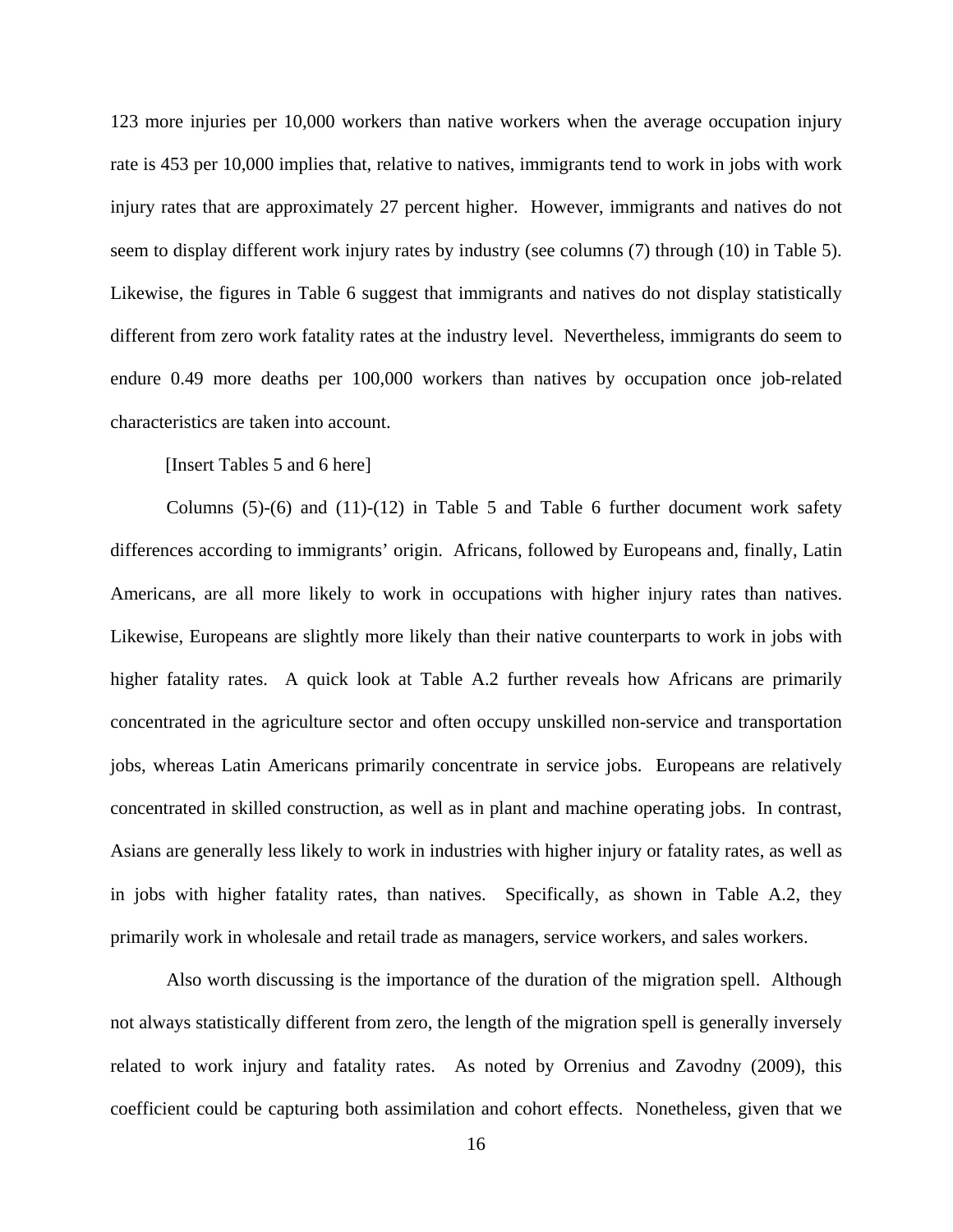are focusing on one decade, we are more likely to be capturing the former. Additionally, immigrants for whom Spanish is their native tongue appear less likely to work in risky jobs and, in particular, less risky industries.

The rest of the results in Tables 5 and 6 are the expected. For instance, women tend to work in safer occupations and industries, while older workers tend to work in occupations with lower injury rates –even though the difference disappears once we control for job characteristics such as contract type, job tenure, and industry. Marital status also matters, although not uniformly. Married employees appear more likely to work in occupations that exhibit lower injury rates. Yet, their industries of employment appear to be riskier than those of their single counterparts, and their occupations also display higher work fatality rates. Educational attainment exhibits its expected inverse relationship with injury and fatality rates, with the most highly educated working in safer jobs. Finally, as we would anticipate, employees with temporary contracts or with shorter tenures are more likely to work in riskier occupations than their counterparts with permanent work contracts or longer job tenures.

#### **6.2. The Economic Downturn and Its Impact on Work Safety by Nativity**

Did the crisis reduce work injury rates? And, if immigrants generally endure worse employment conditions than natives, did the economic downturn further raise their work injury and fatality rates and widen the work safety gap by nativity by pressuring immigrants into accepting riskier jobs? Or did the crisis actually reduce immigrant work injury and fatality rates relative to those experienced by natives due to a greater reduction in immigrant employment and/or an enhanced fear of misreporting?

Table 7 addresses these questions. Overall, the crisis appears to have been inversely related to industry and occupation injury and fatality rates, but the effect is never statistically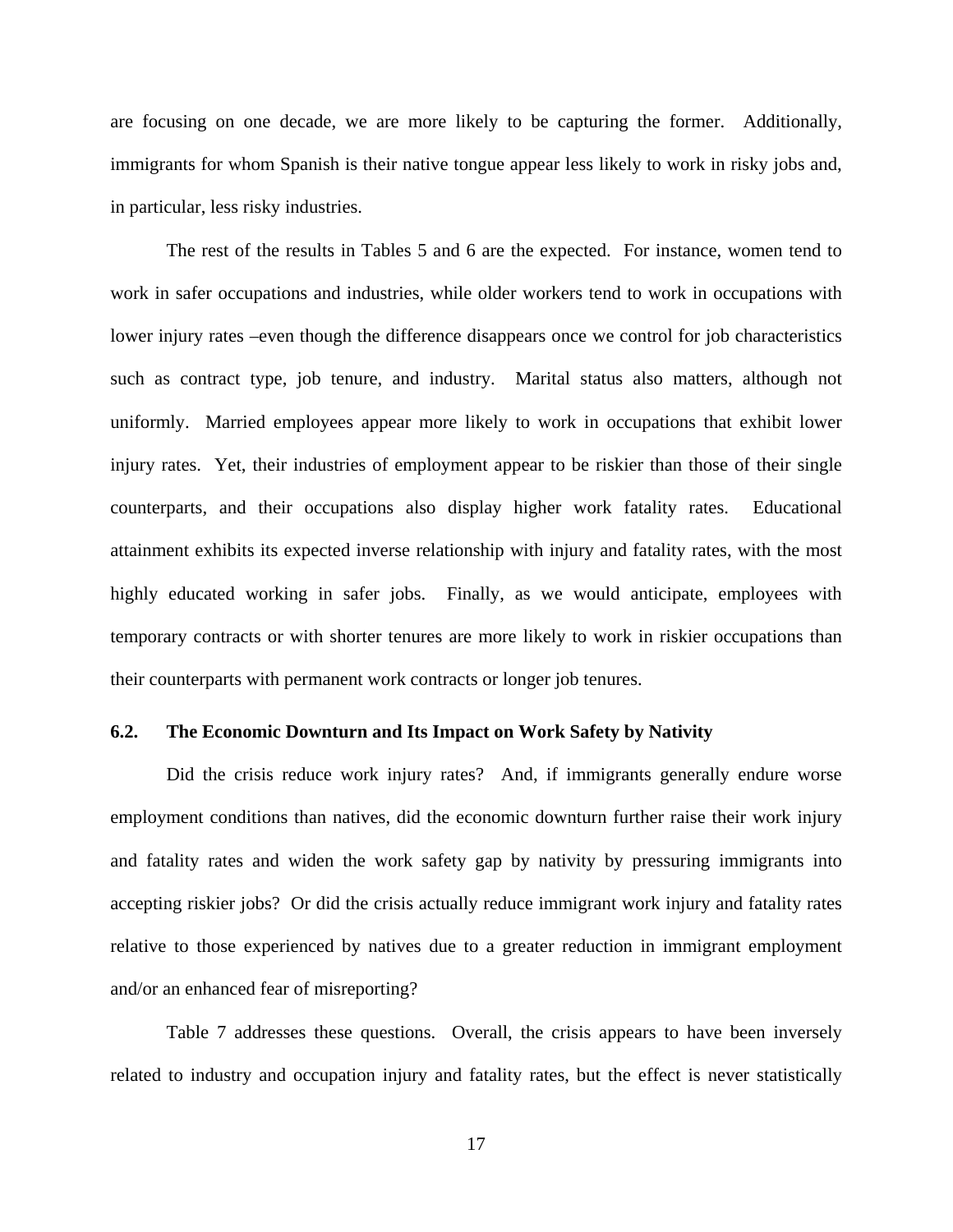different from zero.<sup>13</sup> Yet, the economic downturn seems to have impacted immigrant and native work injury rates differently. According to the figures in Table 7, the economic downturn particularly lowered work injury rates among immigrants by 32 accidents per 10,000 workers.

#### [Insert Table 7 here]

Looking a bit more closely by immigrant origin, we find that African immigrants –usually experiencing worse employment prospects and a slower assimilation rate (Amuedo-Dorantes and de la Rica 2006), exhibit significant reductions in injury rates and, although to a much lesser extent, in job fatality rates. Similarly, Latin Americans experience reduced injury rates during the recession. However, their fatality rates, as in the case of all immigrants, remain unaltered – lending support to the hypothesis that most of the reduction in work injuries among immigrants in the midst of the recession might have resulted from misreporting (Boone *et al*. 2011).

#### **6.2.1. Disentangling the Reasons for the Reduction in Immigrant Work Injury Rates**

As noted above, the fact that, on average, only work injuries, but not fatalities, decrease among immigrants during the recession supports the notion that most of the reduction in accidents taking place following the onset of the recession might be due to misreporting on the part of immigrants. In other words, immigrants may fear to a greater extent than natives that, in the midst of the economic downturn, the firm might choose to lay off accident-prone workers first. Perhaps immigrants are less aware of their rights than native, are more likely to be employed in the informal sector, or, in some instances, they may fear deportation (Orrenius and Zavodny forthcoming). Consistent with this hypothesis, we find that work injury rates among immigrants decrease after the onset of the economic crisis in 2008. However, since fatal accidents are more difficult to misreport, there is not an observed decline in fatality rates.

 $13$ In other specifications excluding job-related characteristics, the crisis contributed to a significant reduction in industry injury rates, thus evidencing the pro-cyclicality of accident rates, previously noted on the literature for other countries (*e.g.*Kossoris 1938, Fairris 1998 or, more recently, Boone *et al*. 2011).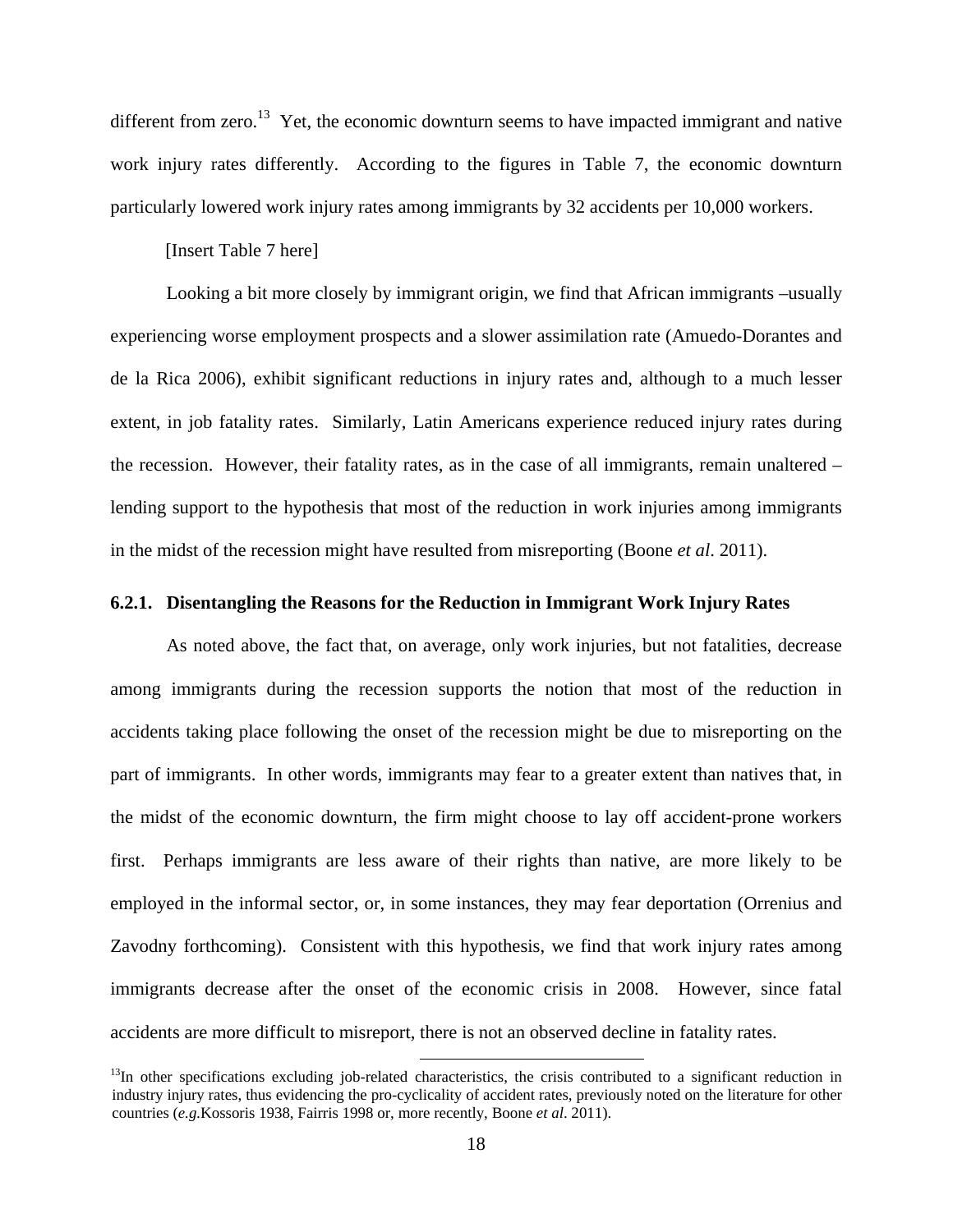The literature also notes alternative explanations for the observed decline in work injury rates (Boone and van Ours 2006). Changes in workload or in the composition of the labor force over the business cycle may explain the pro-cyclical behavior of accidents. In a boom period, there is a greater workload and also more new hires –often less experienced and more accident prone. During a recession, there are workload reductions and firms may dismiss the least productive and more accident-prone workers first. If immigrants are perceived to be less knowledgeable or proficient than natives by employers, they may be dismissed first and workload and workforce composition biases might explain the pro-cyclical pattern of immigrants' accident rates. The fact that the unemployment rate gap by nativity grew from 4 percentage points to approximately 12 percentages points between 2007 and 2010 suggests that, indeed, workforce composition biases may be one of the explanations for the pro-cyclical pattern (Instituto Nacional de Estadística 2012). Nevertheless, as Boone and van Ours (2006) indicate, if these two forces were the primary motive for the pro-cyclicality in work accident rates, both work injury and fatality rates should decline during the recession –not just work injuries as displayed in Table 7. Still, as a further robustness check, we re-estimate the model in equation (2) using a sample of both working and non-working individuals from the EPA. For non-working individuals, we use information on their last occupation/industry of employment. If selection of less accident-prone workers is the main cause for the observed reduction in work injuries among immigrant workers during the recession, we should no longer find evidence of a significant reduction for that group once non-working immigrants are also included in the analysis.

Table 8 displays the results from the aforementioned analysis. While immigrant work injury rates now drop by less than before (by 23 versus 32 per 10,000 workers), the reduction does not disappear when including non-working individuals. Likewise, for the most part, the remaining estimates are similar in sign, magnitude and statistical significant to those reported in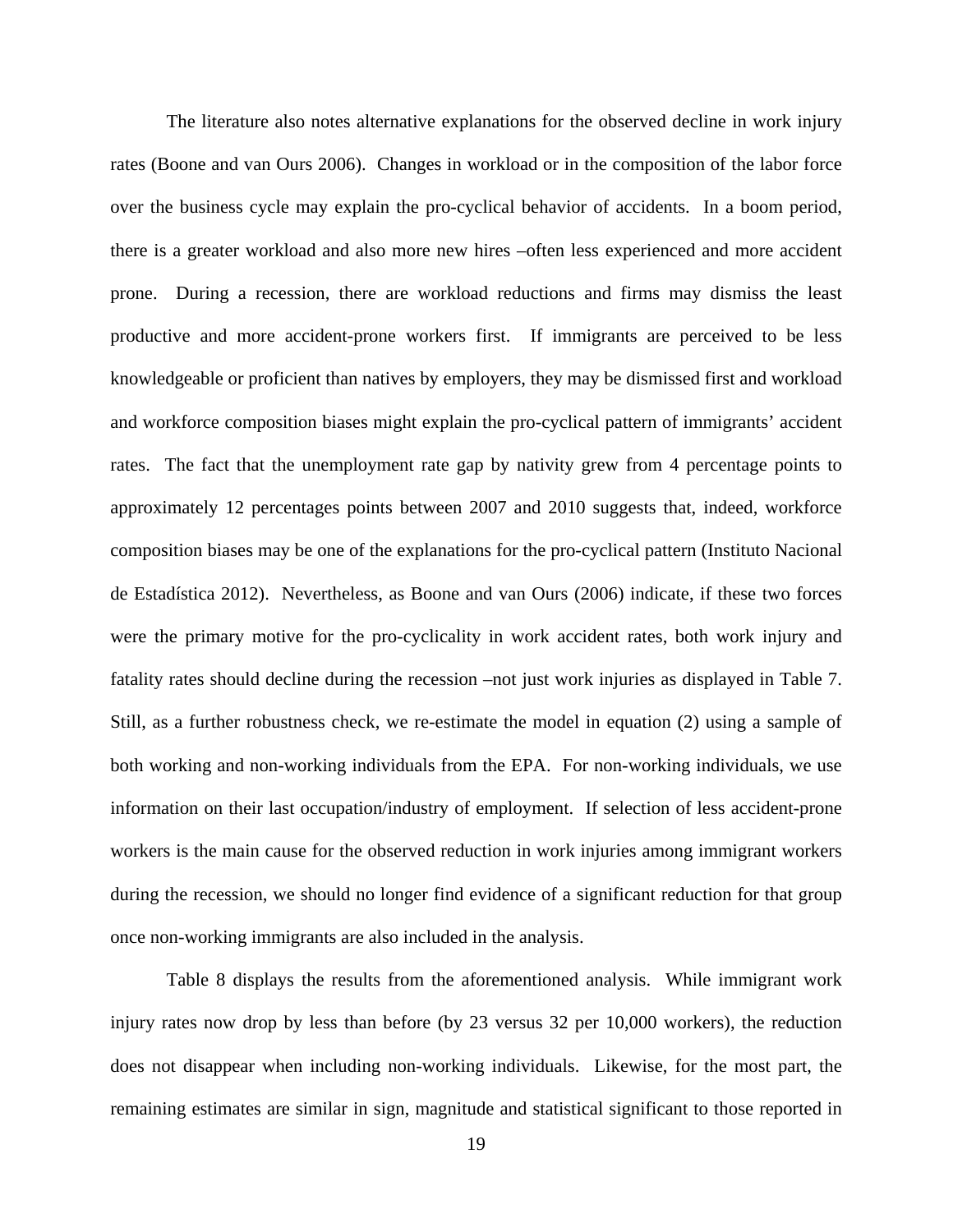Table 7. Therefore, while workforce composition biases might play some role, they do not seem to be the most prominent cause for the observed reduction in work injury rates among immigrants during the recession. This is also true if we examine work safety differences by immigrants' origin (see columns labeled 'Specification 2'). For the most part, the estimated coefficients remain statistically significant, have the same sign and are only slightly smaller in magnitude. The only exception is Latin American immigrants, for whom the previously marginally significant reduction in work injuries from Table 7 now disappears; thus suggesting that reductions in workload and workforce composition biases may have been primary causes for their experienced reduction in work injuries.

[Insert Table 8 here]

#### **7 Summary and Concluding Remarks**

We examine whether immigrants appear to have worked in riskier jobs –as captured by injury and fatality rates measured at the occupation and industry level– than natives during the 2001-2010 decade in Spain –a period of intensified immigration encompassing the most recent economic downturn. We further explore how any differences in work safety by nativity may have been exacerbated or narrowed by the recent economic downturn. Specifically, we examine if immigrants –who endure a higher risk of being unemployed than natives and a higher opportunity cost to being unemployed due to their lower likelihood of qualifying for some safety nets, such as unemployment benefits<sup>14</sup>– experienced a greater reduction in work injury and fatality rates associated to reductions in workload, workforce composition biases, or misreporting relative to natives.

<sup>&</sup>lt;sup>14</sup> Vazquez *et al.* (2009) note that, although the Spanish unemployment benefit scheme is one of the most generous in Europe, the fact that it requires 360 days of contribution over the past 6 years results in fewer benefit-entitled immigrants, especially among recent cohorts.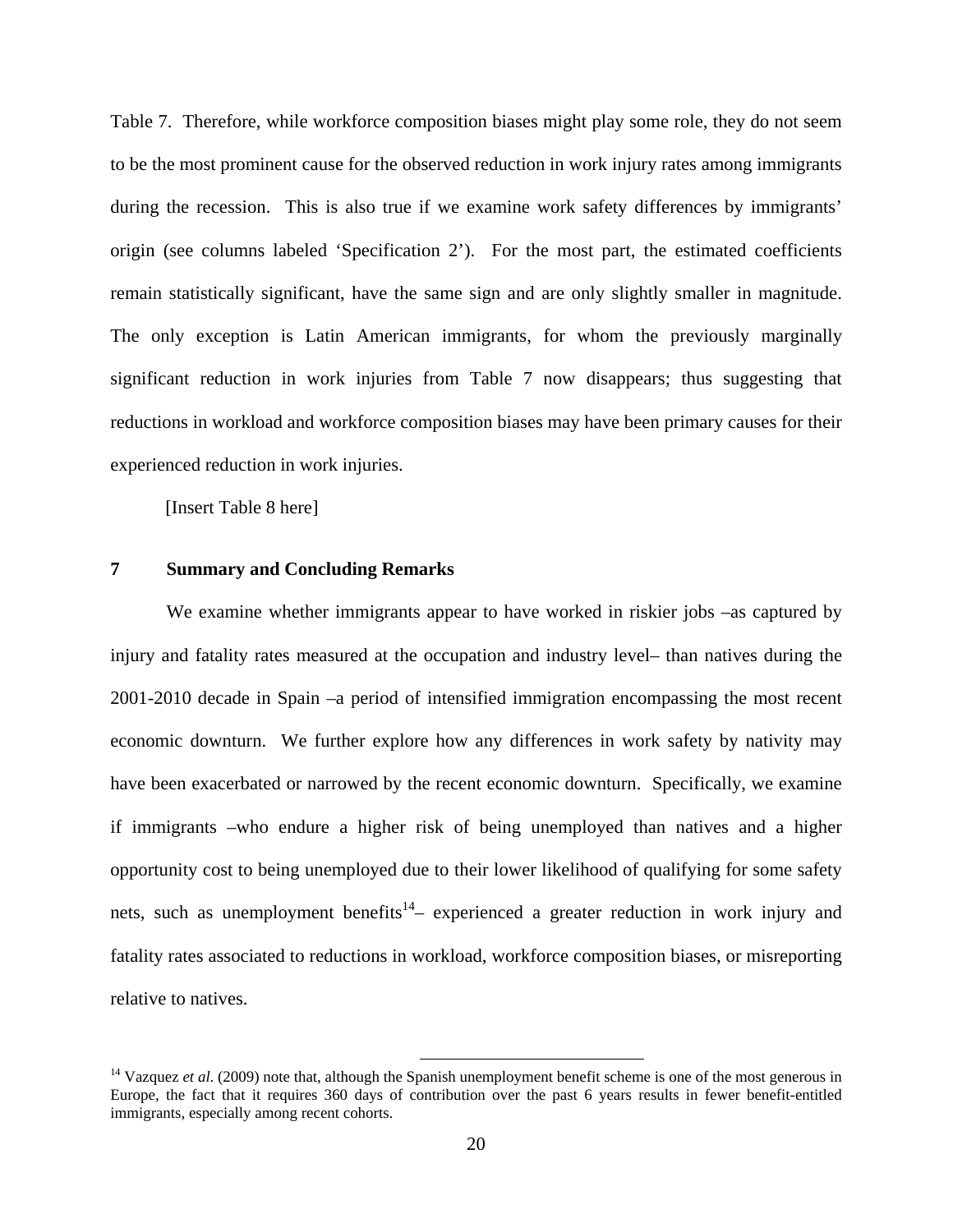The results clearly indicate that immigrants –by origin: Africans, followed by Europeans and Latin Americans– work in more dangerous occupations than natives, even after accounting for observable characteristics, such as educational attainment, time in Spain or whether Spanish is their native language. Furthermore, the economic downturn appears to have contributed to a reduction of the overall immigrant job injury rate, but not the immigrant fatality rate –suggesting that workload reductions are unlikely to be the main explanation for the observed decline. Rather, greater fear of dismissal and, to a much lesser extent, workforce composition biases appear to be the main causes for the reduction in work injury rates for the vast majority of immigrants.

A couple of concluding remarks are worth making. First, to the extent that: (a) work injury and fatality rates by industry and by occupation combine immigrants and natives, and (b) informality, which is more common among immigrants, is more likely to result in misreporting, our estimates likely represent lower bounds. Second, we are unable to examine with the data at hand whether immigrants receive a compensating wage differential for working in riskier jobs than natives. If immigrants are taking these jobs due to misinformation or lack of alternative employment opportunities, they might not earn the same compensating wage differential as natives. In that case, corrective measures addressing these disparities in work safety dangerously concealed by the economic downturn might be warranted.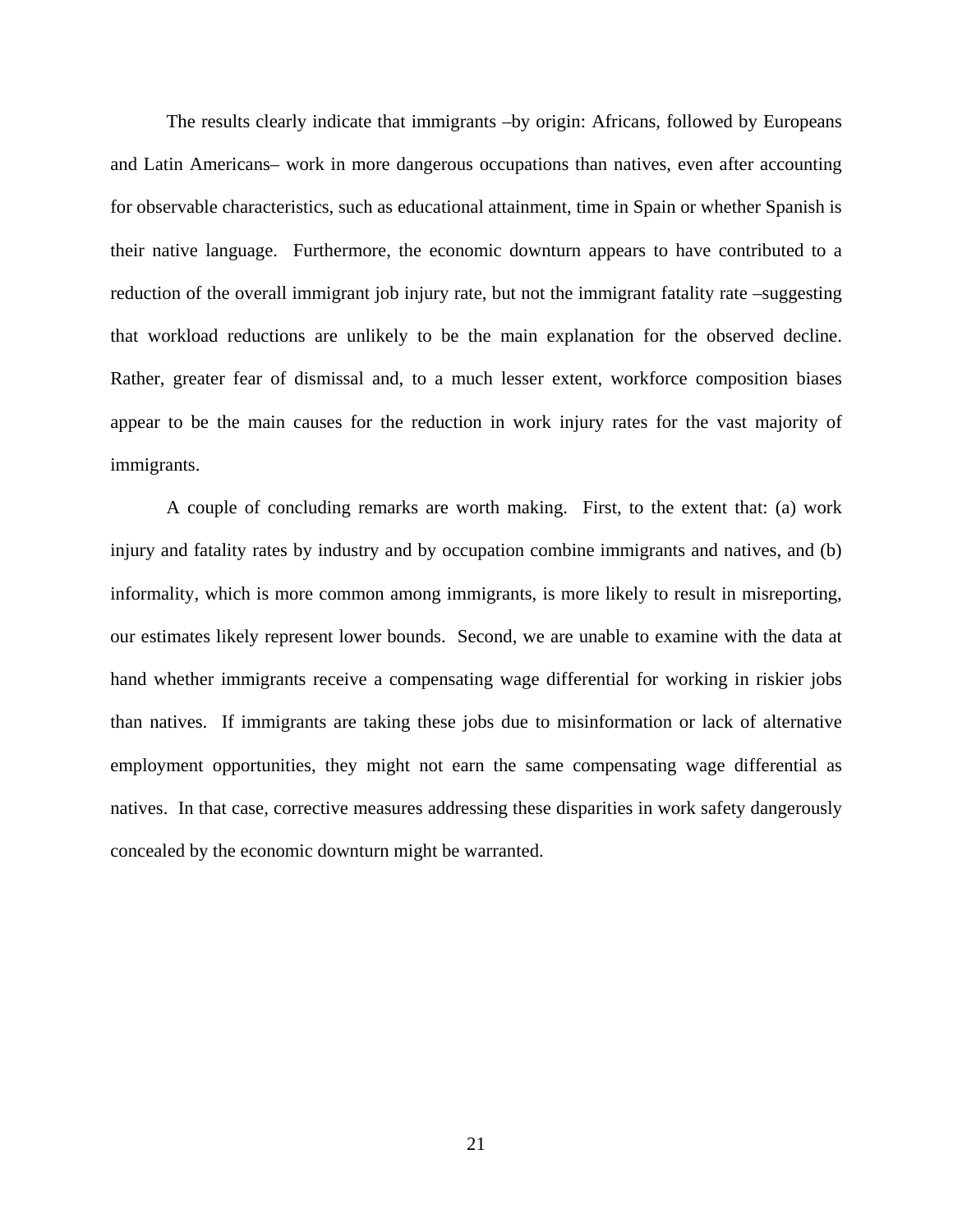## **References**

**Ahonen, Emily Q. and Fernando G. Benavides.** 2008. "Riesgo de lesión por accidente laboral en trabajadores extranjeros" *Gaceta Sanitaria*, 22(1): 44-47.

**Amuedo-Dorantes, Catalina.** 2002. "Work safety in the context of temporary employment: The Spanish experience" *Industrial and Labor Relations Review*, 55(2): 262-285.

**Amuedo-Dorantes, Catalina and Sara De la Rica.** 2010. "Immigrants' responsiveness to labor market conditions and their impact on regional employment disparities: evidence from Spain" *SERIEs*, 1(4): 387-407.

**Antecol, Heather and Kelly Bedard.** 2006. "Unhealthy Assimilation: Why Do Immigrants Converge to American Health Status Levels?"*Demography* 43:337-360.

**Arocena, Pablo, Imanol Núñez and Mikel Villanueva.**2008. "The Impact of Prevention Measures and Organisational Factors on Occupational Injuries" *Safety Science,* 46(9): 1369- 1384.

**Bauer, Thomas K., Andreas Million, Ralph Rotte, Klaus F. Zimmermann.**1999. "Immigration Labor and Workplace Safety", IZA DP nº 16.

**Benavides FG, Garcia AM, Lopez-Ruiz M, Gil J, Boix P, Martínez JM, Rodrigo F**. 2009. "Effecteviness of occupational injury prevention policies in Spain". *Public Health Reports*, 124:180-187.

**Berger, Mark C. and Paul E. Gabriel.** 1991. "Risk Aversion and the Earnings of US Immigrants and Natives" *Applied Economics*, 23:311-318.

**Bonin, Holger, Amelie Constant, Konstantinos Tatsiramos, and Klaus F. Zimmermann.** 2009."Native-Migrant Differences in Risk Attitudes" *Applied Economics Letters*, 16(15): 1581- 1586.

**Boone, Jan and Jan C. van Ours.** 2006. "Are Recessions Good for Workplace Safety?" *Journal of Health Economics*, 25: 1069-1093.

**Boone, Jan, Jan C. van Ours, Jean-Philippe Wuellrich and Josef Zweimüller.** 2011. "Recessions are bad for workplace safety" *Journal of Health Economics*, 30: 764-773.

**Díaz-Serrano, Luis.** 2010. "Do Legal Immigrants and Natives Compete in the Labour Market? Evidence from Catalonia." IZA Discussion Paper No. 4693.

**European Commission.** 2009. "Irregular Migration in Spain", Clandestino Research Project. Available at: http://clandestino.eliamep.gr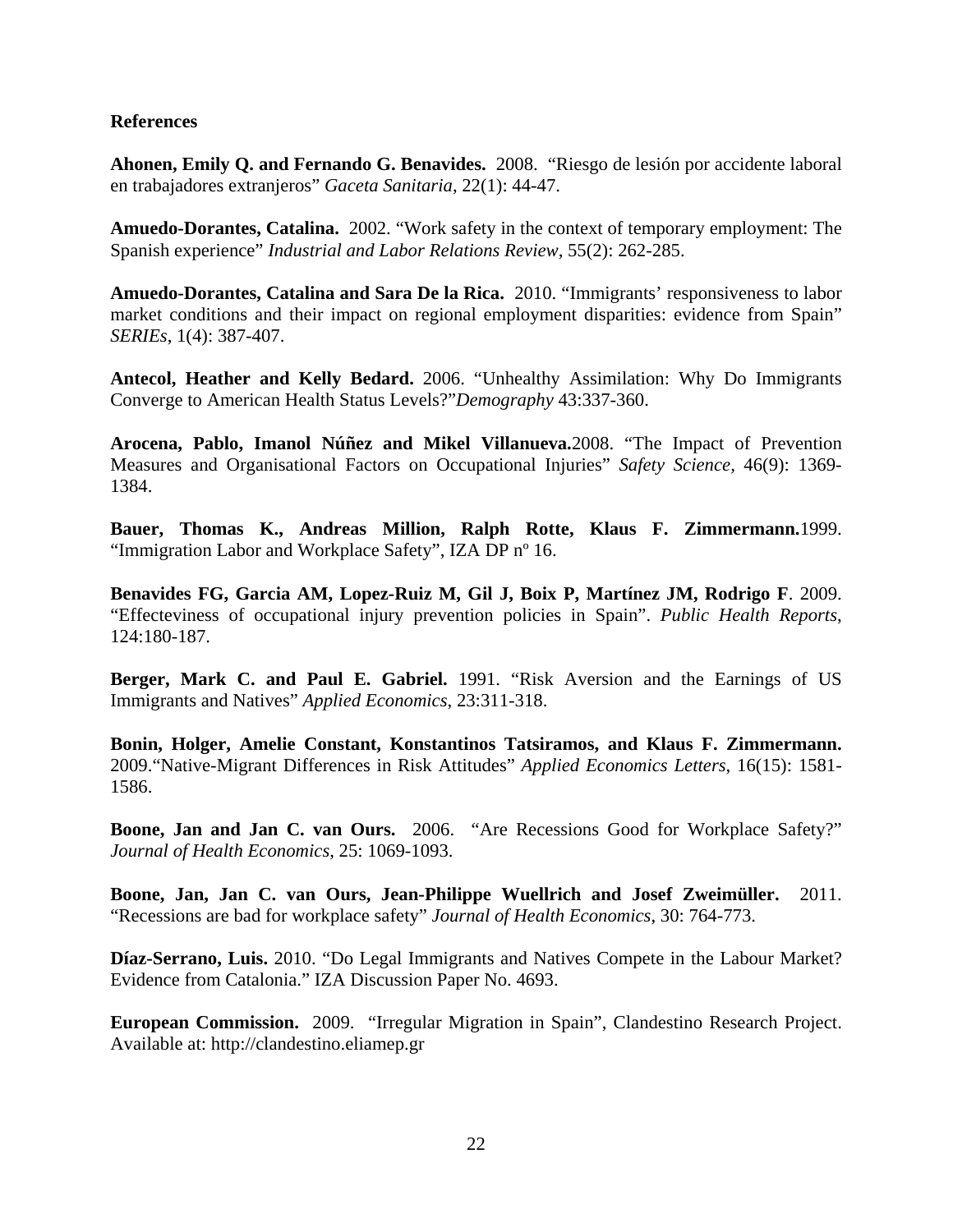**Fahr, René. and Bernd Frick** 2007. "On the Inverse Relationship between Unemployment and Absenteeism: Evidence from Natural Experiments and Worker Heterogeneity," IZA Discussion Papers 3171.

**Fairris, David.** 1998. "Institutional change in shopfloor governance and the trajectory of postwar injury rates in the U.S. manufacturing, 1946-1970" *Industrial and Labor Relations Review*, 51: 187-203.

**Gonzalez, Libertad and Francesc Ortega.**2011. "How Do Very Open Economies Absorb Large Immigration Flows? Recent Evidence from Spanish Regions" *Labour Economics* 18: 57-70.

**Geldart, Sybil, Christopher A. Smith, Harry S. Shannon and Lynne Lohfeld.** 2010. "Organizational practices and workplace health and safety: A cross-sectional study in manufacturing companies" *Safety Science,* 48(5): 562-569.

**Hamermesh, Dan S.** 1998. "Immigration and the Quality of Jobs" in *Help or Hindrance? The Economic Implications of Immigration for African Americans*, edited by Dan S. Hamermesh and Frank D. Bean. New York: Russell Sage Foundation, pp. 75-106.

**Hersch, Joni and Kip Viscusi.** 2010. "Immigrant Status and the Value of Statistical Life" *Journal of Human Resources*, 45(3).

**Hunt, H. Allan, and Rochelle V. Habeck.** 1993. "The Michigan Disability Prevention Study: Research Highlights". Upjohn Institute Working Paper No. 93-18. Kalamazoo, MI: W.E. Upjohn Institute for Employment Research.

**Instituto Nacional de Estadística (INE).** 2004. "Extranjeros en España", *Cifras INE*, Madrid.

**Instituto Nacional de Estadística (INE).** 2008. *Encuesta de Población Activa Metodología 2005*, Madrid.

**Instituto Nacional de Estadística (INE).** 2009. *Encuesta Nacional de Inmigrantes 2007: Una Monografía,* Madrid.

**Instituto Nacional de Estadística (INE).** 2012. "Extranjeros en la UE y en España", *Cifras INE,* Madrid.

**Kossoris, Max.** 1938. "Industrial Injuries and the Business Cycle" *Monthly Labor Review*, 579- 594.

Leeth, John and John Ruser. 2006. "Safety segregation: The importance of gender, race, and ethnicity on workplace risk" *Journal of Economic Inequality* 4(2):123-152.

**Loh, Katherine and Scott Richardson.** 2004. "Foreign-born Workers: Trends in Fatal Occupational Injuries, 1996-2001"*Monthly Labor Review* 127(6):42-53.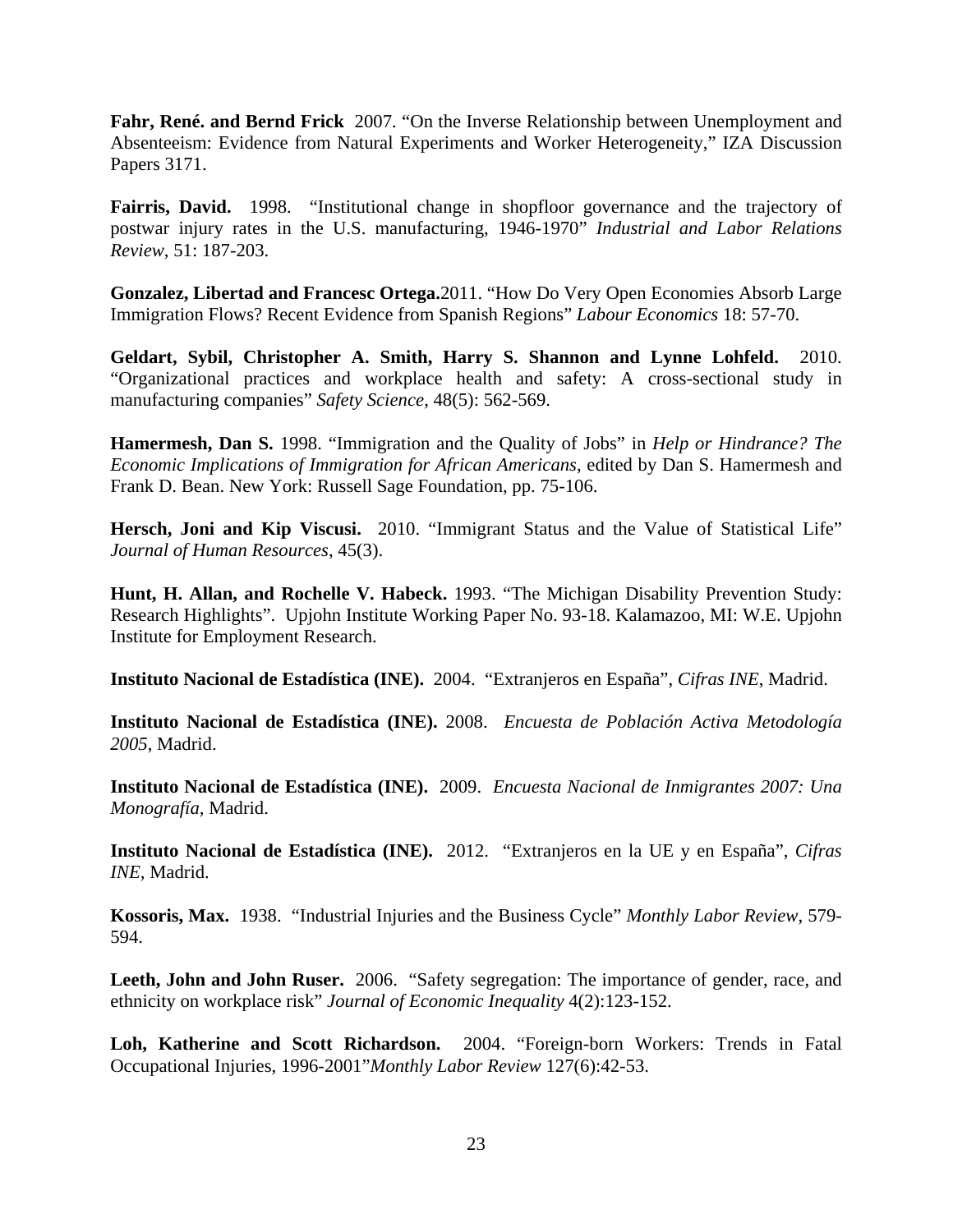**Marvasti, Akbar.** 2010. "Occupational Safety and English Language Proficiency" *Journal of Labor Research,* 31(4): 332-347.

**Ministerio de Trabajo e Inmigración.** 2001-2010. *Estadística de Accidentes de Trabajo. Datos Anuales.* Published on line: http://www.mtin.es/estadisticas/eat/welcome.htm

**Moral De Blas, Alfonso, Ángel Martín Román and Juan Carlos Rodríguez Caballero.**2010. "La antigüedad y las diferencias de esfuerzo entre trabajadores de distintas zonas geográficas: un estudio de los accidentes de trabajo" *Estudios de Economía Aplicada*, 28: 201.

**Orrenius, Pia M. and Madeline Zavodny.** 2009. "Do immigrants work in riskier jobs" *Demography*, 46(3): 535-551.

**Orrenius, Pia M. and Madeline Zavodny.** Forthcoming. "Immigrants in risky occupations" in *International Handbook on the Economics of Migration* Amelie Constant and Klaus F. Zimmermann (editors), mimeo.

**Reher, David Sven, Luis Cortés Alcalá, Fernando González Quiñones, Miguel Requena, Alberto Sanz Gimeno, María Sánchez Domínguez, Mikolaj Stanek.** 2008. *Informe Encuesta Nacional de Inmigrantes (ENI – 2007)*, Madrid: Instituto Nacional de Estadística (INE).

**Rosen, Sherwin.** 1986. "The Theory of Equalizing Differences" in *Handbook of Labor Economics,* edited by O. Ashenfelter and R. Layard. Amsterdam: North Holland, pp. 641–92.

**Sesé, Albert, Alfonso L. Palmer, Berta Cajal, Juan J. Montaño, Rafael Jiménez and Noelia Llorens.** 2002. "Occupational safety and health in Spain" *Journal of Safety Research*, 33(4): 511-52.

**Shea, John.** 1990. "Accident rates, labor effort, and the business cycle", SSRI Working Paper 9028, University of Wisconsin, Madison.

**Solé, Meritxell, Luis Díaz-Serrano and Marisol Rodriguez Martínez.** 2010. "Work, Risk and Health: Differences between Immigrants and Natives in Spain," IZA Discussion Papers 5338.

**Vasileva, Katya.** 2011. "6.5% of the EU population are foreigners and 9.4% are born abroad". *Eurostat: Statistics in Focus* 34/2011.

**Vázquez, Pablo, Mario Alloza, Raquel Vegas and Stefano Bertozzi.** 2009. "Impact of the Rise in Immigrant Unemployment on Public Finances" FEDEA Working Paper No. 2009-15.

**Viscusi, W. Kip.** 1993. "The Value of Risks to Life and Health" *Journal of Economic Literature*, 31:1912–46.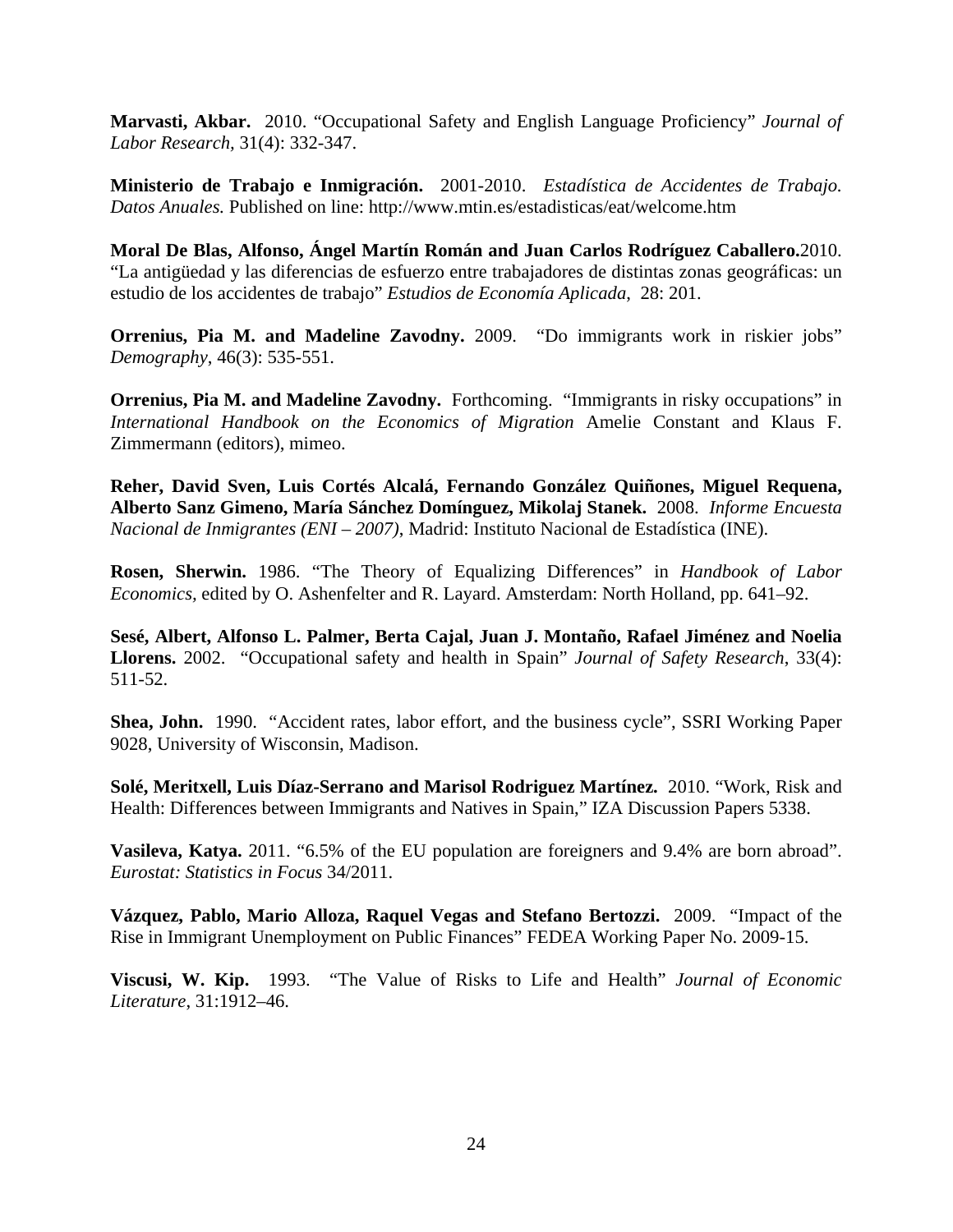| Country                        | 2000       | 2001           | 2002           | 2003           | 2004           | 2005           | 2006       | 2007           | 2008           |
|--------------------------------|------------|----------------|----------------|----------------|----------------|----------------|------------|----------------|----------------|
| <b>EU15</b>                    | 2.8        | 2.7            | 2.5            | 2.5            | 2.4            | 2.3            | 2.4        | 2.1            |                |
| Euro Area                      | 3.2        | 3.1            | 2.9            | 2.9            | 2.7            | 2.5            | 2.8        | 0.5            | $\ddot{\cdot}$ |
| Belgium                        | 3.1        | 3.8            | 2.6            | 2.4            | 2.9            | 2.6            | 2.6        | 2.5            | 3.6            |
| Denmark                        | 1.9        | 1.7            | 2              | 1.8            | 1.1            | 2.2            | 2.7        | $\overline{2}$ | 1.7            |
| Germany                        | 2.1        | $\overline{2}$ | 2.5            | 2.3            | 2.2            | 1.8            | 2.1        | 1.8            | 1.6            |
| Ireland                        | 2.3        | 2.6            | 2.6            | 3.2            | 2.2            | 3.1            | 2.1        | 1.7            | 2.4            |
| Greece                         | 2.7        | 2.9            | 3.8            | 3              | 2.5            | 1.6            | 3.8        | $\ddot{\cdot}$ | $\ddot{\cdot}$ |
| <b>Spain</b>                   | 4.7        | 4,4            | 4.3            | 3.7            | 3.2            | 3.5            | 3.5        | 2.3            | 3.3            |
| France                         | 3.4        | 3.2            | 2.6            | 2.8            | 2.7            | $\overline{2}$ | 3.4        | 2.2            | 1.5            |
| Italy                          | 3.3        | 3.1            | 2.1            | 2.8            | 2.5            | 2.6            | 2.9        | 2.5            | 3.4            |
| Luxembourg                     | 6.8        | 1.7            | 2.4            | 3.2            | $\ddot{\cdot}$ | 2.6            | 1.7        | $\ddot{\cdot}$ | 2.8            |
| Netherlands                    | 2.3        | 1.7            | 1.9            | $\overline{2}$ | 1.8            | 1.6            | 1.7        | $\ddot{\cdot}$ | 1.6            |
| Austria                        | 5.1        | 4.8            | 5.1            | 4.8            | 5.4            | 4.8            | 4.2        | 3.8            | 4.2            |
| Portugal                       | 8          | 9              | 7.6            | 6.7            | 6.3            | 6.5            | 5.2        | 6.3            | 5.3            |
| Finland                        | 2.1        | 2.4            | $\overline{2}$ | 1.9            | 2.5            | $\overline{2}$ | 1.5        | 1.3            | 1.4            |
| Sweden<br><b>Great Britain</b> | 1.1<br>1.7 | 1.4<br>1.5     | 1.2<br>1.4     | 1.2<br>1.1     | 1.1<br>1.4     | 1.7<br>1.4     | 1.5<br>1.3 | 1.4<br>1.3     | 1.5<br>0.6     |

**Table 1 Standardized Incidence Rate of Fatal Accidents at Work by Member State** 

**Notes:** Number of accidents which leads to the death of a victim within one year of the accident relative to the number of persons in employment in the reference population times 100,000. **Source:** Eurostat.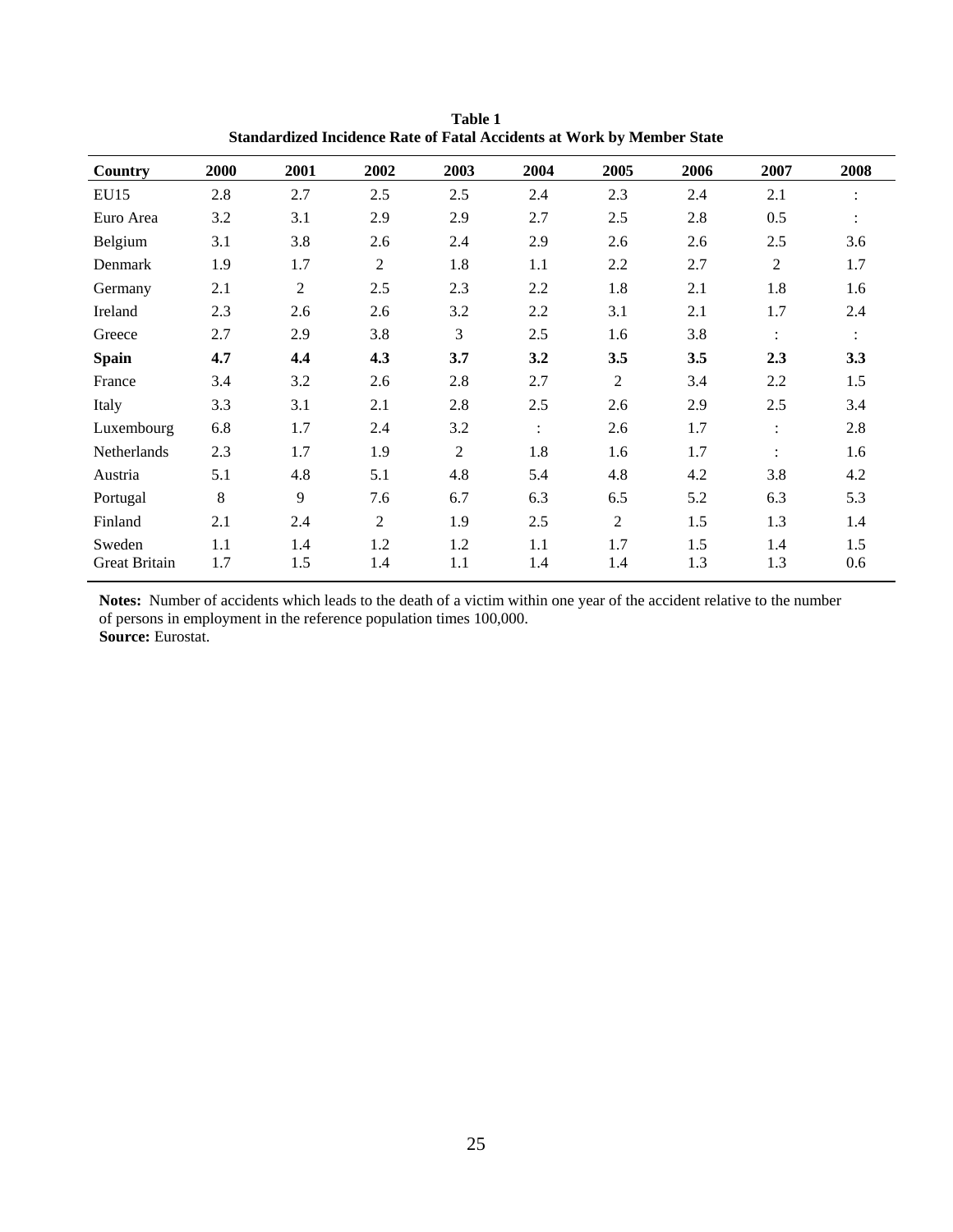|                           |             | <b>Natives</b> |             | Foreign-born |
|---------------------------|-------------|----------------|-------------|--------------|
| <b>Characteristics</b>    | <b>Mean</b> | S.D.           | <b>Mean</b> | S.D.         |
| Male                      | 0.60        | 0.49           | 0.56        | 0.50         |
| Age                       | 39.59       | 11.60          | 35.99       | 9.83         |
| Married                   | 0.60        | 0.49           | 0.55        | 0.50         |
| Less than Primary         | 0.03        | 0.17           | 0.05        | 0.23         |
| Primary                   | 0.17        | 0.38           | 0.17        | 0.38         |
| Secondary                 | 0.47        | 0.50           | 0.52        | 0.50         |
| <b>University Degree</b>  | 0.33        | 0.47           | 0.26        | 0.44         |
| <b>Temporary Contract</b> | 0.22        | 0.42           | 0.43        | 0.50         |
| Job Tenure                | 121.54      | 124.21         | 42.50       | 62.74        |
| Years in Spain            | 0.00        | 0.00           | 7.79        | 7.98         |
| Spanish as Native Tongue  | 1.00        | 0.00           | 0.46        | 0.50         |
| Africa                    | 0.00        | 0.00           | 0.14        | 0.35         |
| Asia                      | 0.00        | 0.00           | 0.03        | 0.18         |
| Europe                    | 0.00        | 0.00           | 0.34        | 0.47         |
| Latin America             | 0.00        | 0.00           | 0.48        | 0.50         |
| Other Origin              | 0.00        | 0.00           | 0.01        | 0.07         |

**Table 2 Immigrant and Native Characteristics in the sample** 

**Notes:** Observations are weighted using the individual weights in the EPA. The sample includes only individuals aged 16 and older who are employed in the private or public sector, except for military personnel, and not self-employed. **Source:** EPA (2001-2010).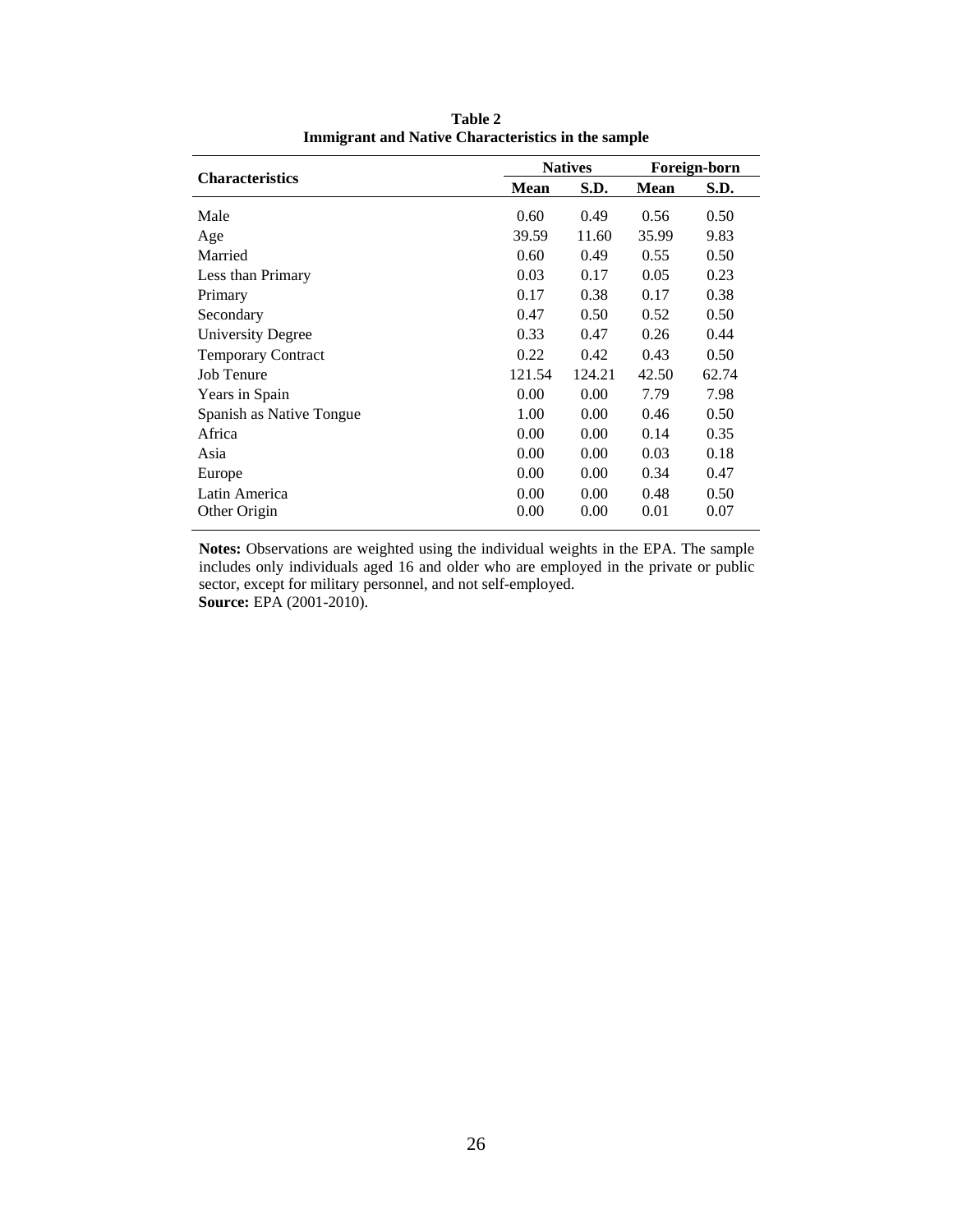| <b>By Industry/Occupation Categories</b>                                        |             | <b>Injury Rate</b><br>(per $10,000$ ) |             | <b>Fatality Rate</b><br>(per $100,000$ ) | <b>Share of</b><br>Foreign-born |  |
|---------------------------------------------------------------------------------|-------------|---------------------------------------|-------------|------------------------------------------|---------------------------------|--|
|                                                                                 | <b>Mean</b> | Std. Dev.                             | <b>Mean</b> | Std. Dev.                                | $(\%)$                          |  |
| <b>Major Industry Categories</b>                                                |             |                                       |             |                                          |                                 |  |
| Agriculture, forestry, fishing, and hunting                                     | 361.29      | 112.80                                | 7.85        | 9.64                                     | 15.12                           |  |
| Nondurable goods and wood products manufacturing                                | 590.85      | 267.72                                | 3.96        | 2.09                                     | 10.64                           |  |
| Mining and oil and gas extraction, utilities, and metal products                | 954.11      | 549.99                                | 9.35        | 6.87                                     | 8.50                            |  |
| Machinery, electronic products, and electrical and transportation manufacturing | 548.08      | 185.59                                | 3.53        | 2.64                                     | 7.59                            |  |
| Construction                                                                    | 959.74      | 218.45                                | 11.72       | 2.30                                     | 19.36                           |  |
| Wholesale and retail trade, accommodation and food services                     | 390.98      | 120.24                                | 2.31        | 2.24                                     | 15.42                           |  |
| Transportation and warehousing and Information                                  | 429.11      | 187.79                                | 12.27       | 9.79                                     | 10.47                           |  |
| Financial activities, professional and business services                        | 249.71      | 188.86                                | 2.45        | 1.64                                     | 9.58                            |  |
| Education and health services and public administration                         | 232.82      | 132.89                                | 1.66        | 1.49                                     | 6.23                            |  |
| Other services                                                                  | 193.84      | 260.96                                | 1.83        | 3.10                                     | 29.21                           |  |
| All industries                                                                  | 454.54      | 340.47                                | 4.81        | 5.79                                     | 13.13                           |  |
| <b>Major Occupation Categories</b>                                              |             |                                       |             |                                          |                                 |  |
| Managers                                                                        | 18.23       | 29.54                                 | 1.02        | 1.49                                     | 8.71                            |  |
| Professionals                                                                   | 48.67       | 35.18                                 | 0.98        | 1.16                                     | 6.67                            |  |
| Technicians and associate professionals                                         | 97.61       | 78.81                                 | 2.40        | 2.13                                     | 6.78                            |  |
| Clerical support workers                                                        | 148.38      | 97.91                                 | 1.44        | 1.36                                     | 6.97                            |  |
| Service workers                                                                 | 396.70      | 89.70                                 | 1.82        | 1.95                                     | 19.59                           |  |
| Sales workers                                                                   | 407.86      | 81.81                                 | 1.35        | 0.46                                     | 10.59                           |  |
| Skilled agricultural, forestry and fishery workers                              | 301.60      | 179.40                                | 7.59        | 10.40                                    | 7.15                            |  |
| Skilled construction workers                                                    | 931.43      | 369.79                                | 10.66       | 4.31                                     | 17.68                           |  |
| Skilled extraction and manufacturing workers                                    | 988.84      | 554.24                                | 8.30        | 5.09                                     | 10.00                           |  |
| Craft and related trades workers                                                | 920.72      | 161.05                                | 4.18        | 1.77                                     | 12.12                           |  |
| Plant and machine operators, and assemblers                                     | 694.77      | 377.93                                | 13.96       | 9.97                                     | 9.13                            |  |
| Unskilled service workers except transportation                                 | 472.17      | 361.80                                | 2.89        | 4.24                                     | 29.53                           |  |
| Unskilled non-service and transportation workers                                | 1423.98     | 640.53                                | 11.19       | 5.75                                     | 26.99                           |  |
| All occupations                                                                 | 453.39      | 496.33                                | 4.81        | 5.79                                     | 13.13                           |  |

**Table 3 Injury and Fatality Rates by Major Industry and Occupation Groups** 

**Source:** Estadística de Accidentes de Trabajo (EAT) (2001-2010) and EPA (2001-2010).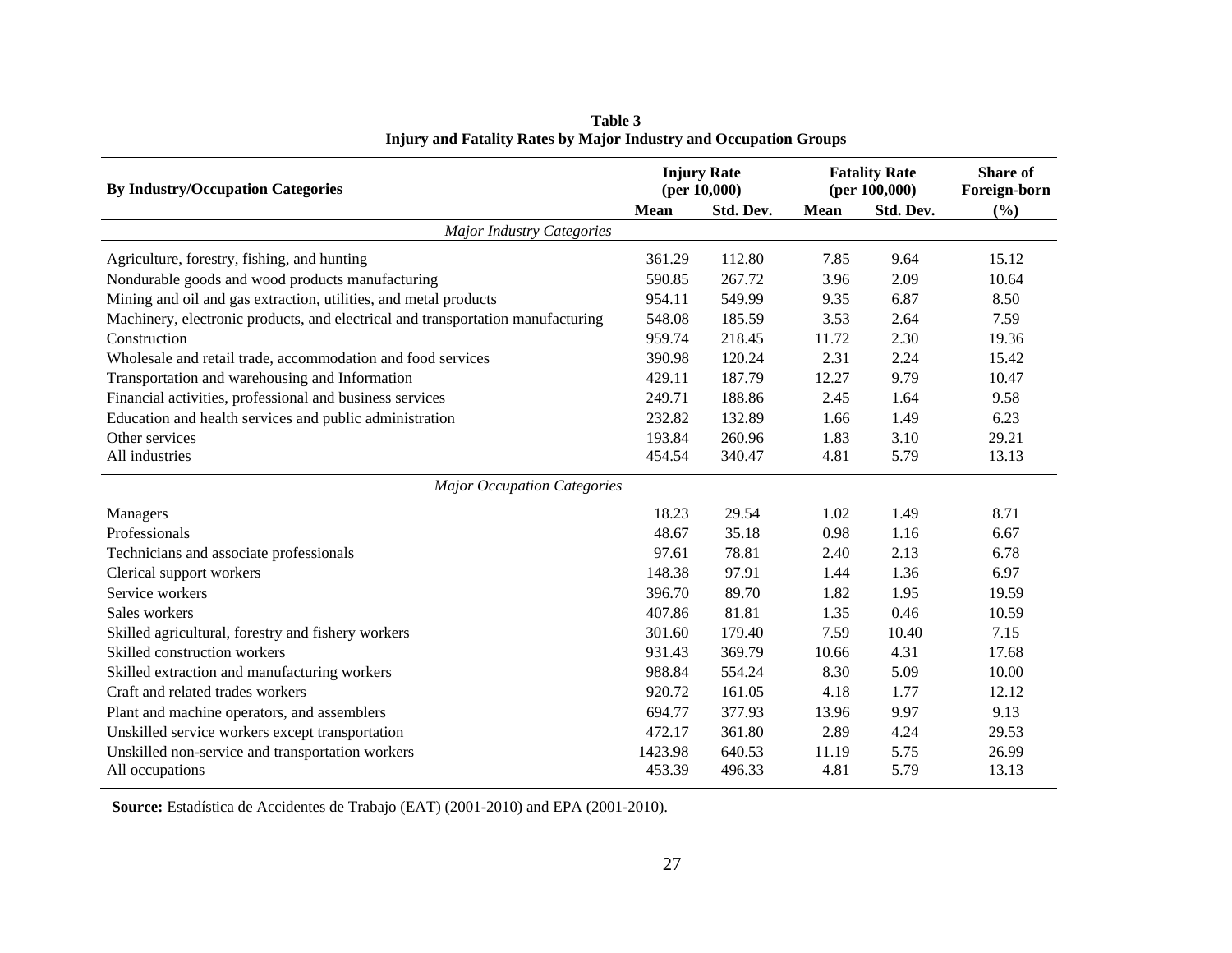|                                              |        | <b>Natives</b> |        | Foreign-born |
|----------------------------------------------|--------|----------------|--------|--------------|
| <b>Work Injury and Fatality Rates</b>        | Mean   | S.D.           | Mean   | S.D.         |
| Occupation Injury Rate per 10,000 Workers    | 438.26 | 492.41         | 553.46 | 510.32       |
| Industry Injury Rate per 10,000 Workers      | 457.78 | 340.89         | 433.11 | 336.95       |
| Occupation Fatality Rate per 100,000 Workers | 4.79   | 6.51           | 4.89   | 5.93         |
| Industry Fatality Rate per 100,000 Workers   | 4.86   | 5.87           | 4.43   | 5.18         |
| <b>Observations</b>                          |        | 618501         |        | 44990        |

**Table 4 Immigrant and Native Injury and Fatality Rates by Occupation and Industry** 

**Note:** Observations are weighted using the individual weights in the EPA. The sample includes only individuals aged 16 and older who are employed in the private or public sector, except for military personnel, and not self-employed.

**Source:** Estadística de Accidentes de Trabajo (EAT) (2001-2010) and EPA (2001-2010).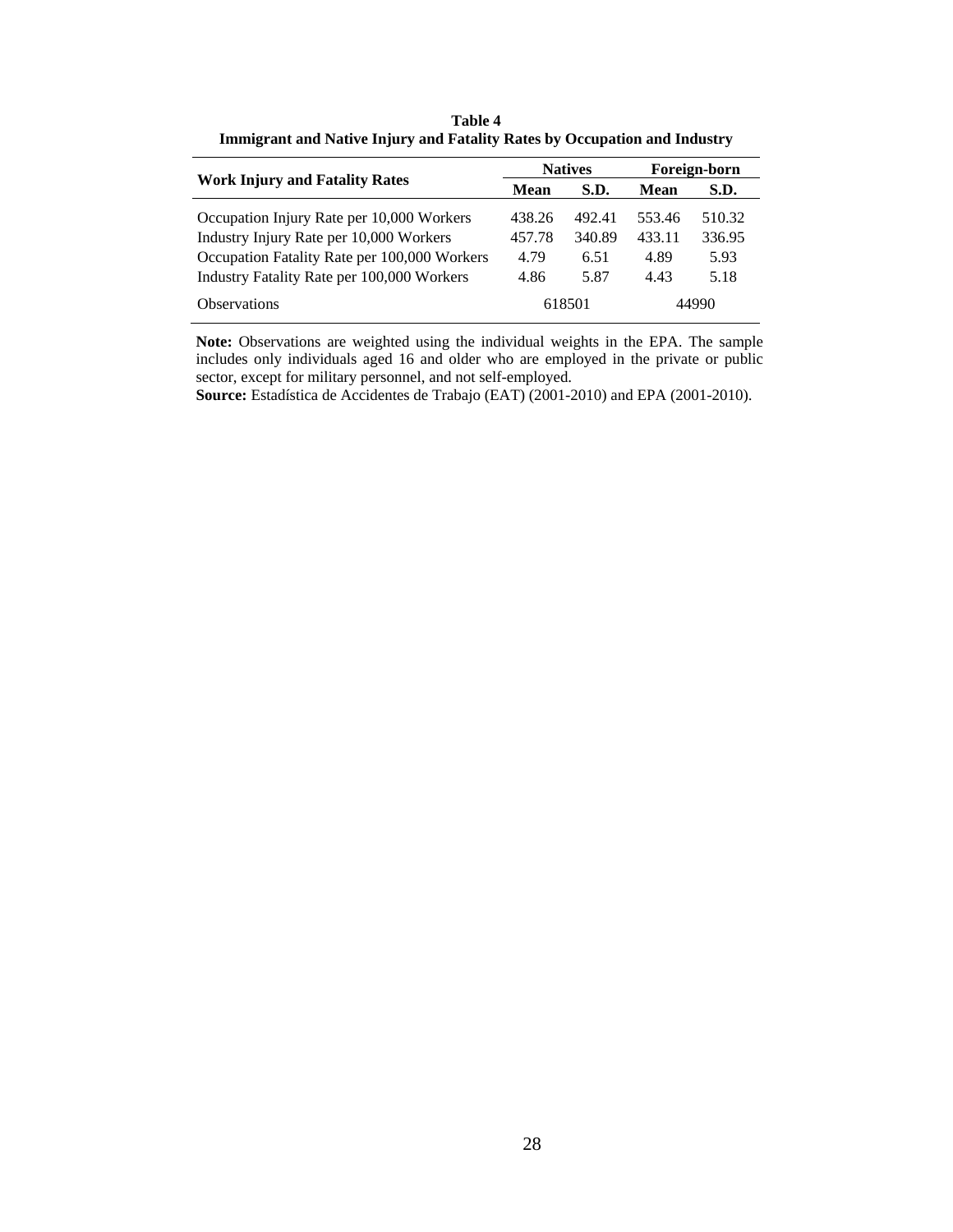|                              |           |            |              | <b>Occupation Injury Rate</b> |              |              |          |            |              | <b>Industry Injury Rate</b> |              |             |
|------------------------------|-----------|------------|--------------|-------------------------------|--------------|--------------|----------|------------|--------------|-----------------------------|--------------|-------------|
| <b>Independent Variables</b> | (1)       | (2)        | (3)          | (4)                           | (5)          | (6)          | (7)      | (8)        | (9)          | (10)                        | (11)         | (12)        |
|                              | Spec.1    | Spec.2     | Spec.3       | Spec.4                        | Spec.5       | Spec.6       | Spec.1   | Spec.2     | Spec.3       | Spec.4                      | Spec.5       | Spec.6      |
| Foreign-born                 | 156.70*** | 220.09**   | $140.61**$   | 122.95***                     |              |              | 10.11    | $-13.13$   | $-32.46$     | $-29.24$                    |              |             |
|                              | (58.597)  | (90.106)   | (57.171)     | (31.897)                      |              |              | (60.539) | (98.861)   | (67.930)     | (25.146)                    |              |             |
| Years in Spain               |           | $-8.99***$ | $-4.87***$   | $-3.88***$                    | $-4.90**$    | $-3.90***$   |          | $-0.92$    | 0.78         | 0.84                        | $0.80\,$     | 0.82        |
|                              |           | (3.186)    | (1.831)      | (0.904)                       | (1.844)      | (0.921)      |          | (2.954)    | (2.019)      | (0.745)                     | (1.989)      | (0.731)     |
| Spanish Native Tongue        |           | $-46.24*$  | $-18.93$     | $-2.54$                       |              |              |          | $-66.10**$ | $-38.66*$    | $-19.97**$                  |              |             |
|                              |           | (27.175)   | (19.705)     | (12.050)                      |              |              |          | (31.345)   | (21.925)     | (9.513)                     |              |             |
| Africa                       |           |            |              |                               | 201.33**     | 157.50***    |          |            |              |                             | 11.06        | $-0.24$     |
|                              |           |            |              |                               | (76.882)     | (46.989)     |          |            |              |                             | (41.200)     | (14.489)    |
| Asia                         |           |            |              |                               | $-40.67$     | 27.11        |          |            |              |                             | $-105.16**$  | $-38.26*$   |
|                              |           |            |              |                               | (44.326)     | (34.095)     |          |            |              |                             | (42.148)     | (20.164)    |
| Europe                       |           |            |              |                               | $171.41***$  | 127.39***    |          |            |              |                             | 19.86        | $-7.97$     |
|                              |           |            |              |                               | (53.472)     | (26.405)     |          |            |              |                             | (56.162)     | (19.114)    |
| Latin America                |           |            |              |                               | 137.54**     | 120.87***    |          |            |              |                             | $-33.47$     | $-29.33$    |
|                              |           |            |              |                               | (56.481)     | (31.579)     |          |            |              |                             | (67.520)     | (25.103)    |
| Other Origin                 |           |            |              |                               | 8.30         | 16.10        |          |            |              |                             | $-64.58$     | $-29.68$    |
|                              |           |            |              |                               | (49.361)     | (33.961)     |          |            |              |                             | (40.910)     | (21.904)    |
| Male                         |           |            | 228.05***    | 93.41**                       | 227.66***    | 93.43**      |          |            | 220.81***    | 58.02***                    | 220.85***    | 58.02***    |
|                              |           |            | (61.974)     | (37.085)                      | (61.926)     | (37.174)     |          |            | (72.632)     | (13.197)                    | (72.500)     | (13.188)    |
| Age                          |           |            | $-8.98**$    | $-3.31$                       | $-9.02**$    | $-3.36$      |          |            | $-2.98$      | $-0.96$                     | $-2.98$      | $-0.97$     |
|                              |           |            | (4.455)      | (2.690)                       | (4.469)      | (2.700)      |          |            | (2.306)      | (1.131)                     | (2.308)      | (1.130)     |
| Age Squared                  |           |            | 0.03         | 0.01                          | 0.03         | 0.01         |          |            | $-0.01$      | 0.01                        | $-0.01$      | 0.01        |
|                              |           |            | (0.042)      | (0.026)                       | (0.042)      | (0.026)      |          |            | (0.023)      | (0.013)                     | (0.023)      | (0.013)     |
| Married                      |           |            | $-3.20$      | $-15.15*$                     | $-2.99$      | $-15.03*$    |          |            | 28.79***     | 12.86***                    | 28.92***     | 12.87***    |
|                              |           |            | (11.958)     | (8.948)                       | (11.901)     | (8.937)      |          |            | (7.960)      | (2.657)                     | (7.839)      | (2.622)     |
| Less than Primary            |           |            | 229.99***    | 181.12***                     | 226.92***    | 178.07***    |          |            | 45.36        | 6.61                        | 46.27        | 5.91        |
|                              |           |            | (65.824)     | (42.673)                      | (64.124)     | (40.926)     |          |            | (46.200)     | (7.200)                     | (47.153)     | (7.551)     |
| Primary                      |           |            | 163.08***    | 117.09***                     | 162.72***    | $116.62***$  |          |            | 51.07*       | $7.79*$                     | 51.45*       | $7.73*$     |
|                              |           |            | (40.808)     | (26.993)                      | (40.487)     | (26.714)     |          |            | (27.941)     | (4.449)                     | (28.120)     | (4.491)     |
| University                   |           |            | $-290.27***$ | $-228.21***$                  | $-290.21***$ | $-227.97***$ |          |            | $-113.81***$ | $-24.59***$                 | $-113.94***$ | $-24.59***$ |
|                              |           |            | (47.156)     | (34.538)                      | (47.145)     | (34.522)     |          |            | (41.488)     | (7.847)                     | (41.456)     | (7.860)     |
| <b>Temporary Contract</b>    |           |            |              | 128.18***                     |              | 127.63***    |          |            |              | $-4.68$                     |              | $-4.78$     |
|                              |           |            |              | (35.132)                      |              | (34.908)     |          |            |              | (6.034)                     |              | (6.028)     |
| Job Tenure                   |           |            |              | $-0.15**$                     |              | $-0.15**$    |          |            |              | $-0.07$                     |              | $-0.07$     |
|                              |           |            |              | (0.056)                       |              | (0.056)      |          |            |              | (0.048)                     |              | (0.048)     |

**Table 5 Effects of Immigrant Status and Region of Origin on Occupation and Industry Injury Rates**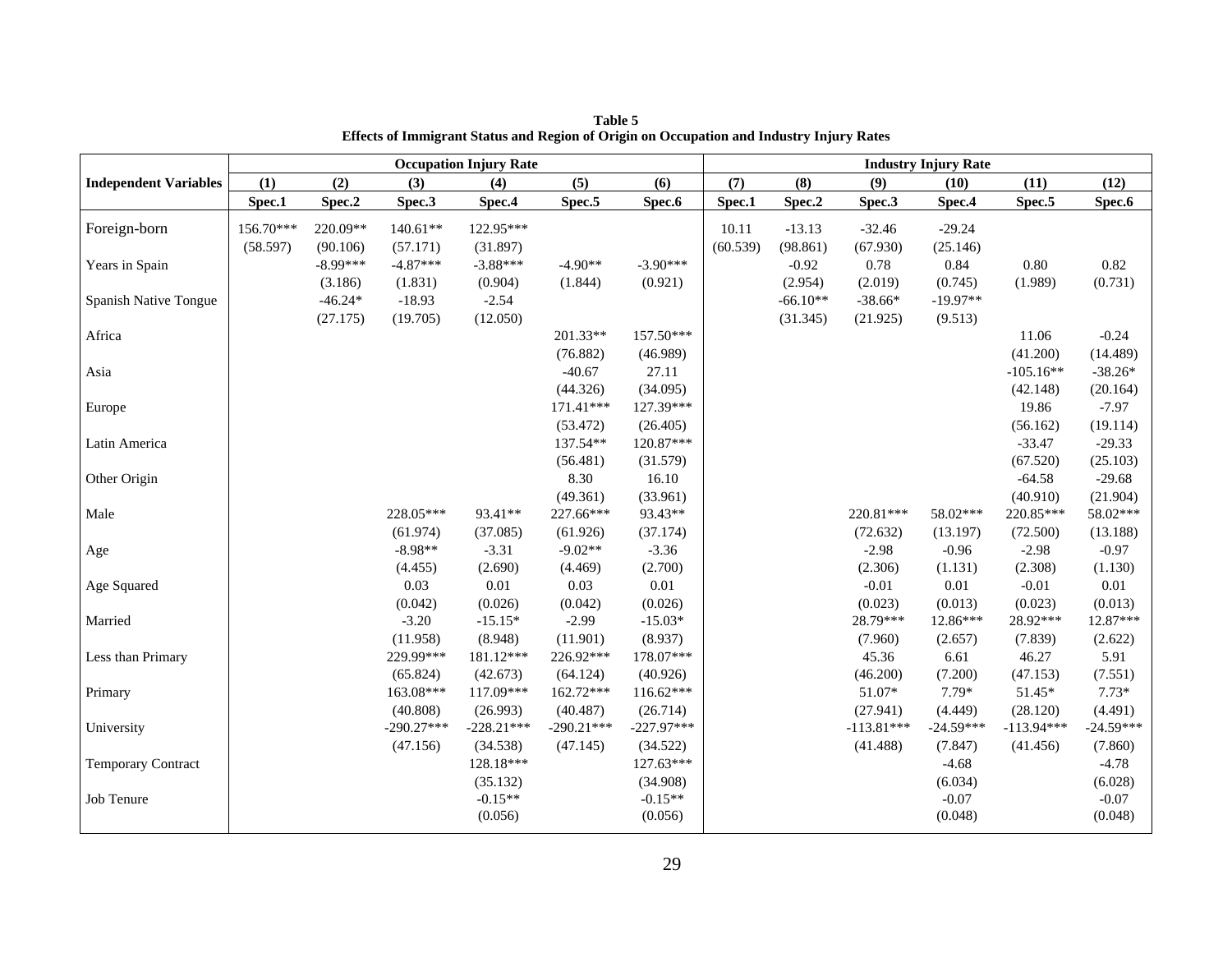|                              | <b>Occupation Injury Rate</b> |                  |                  |                  |                  |                  | <b>Industry Injury Rate</b> |                  |                  |                  |                       |                  |
|------------------------------|-------------------------------|------------------|------------------|------------------|------------------|------------------|-----------------------------|------------------|------------------|------------------|-----------------------|------------------|
| <b>Independent Variables</b> | (1)                           | (2)              | (3)              | (4)              | (5)              | (6)              | (7)                         | (8)              | (9)              | (10)             | (11)                  | (12)             |
|                              | Spec.1                        | Spec.2           | Spec.3           | Spec.4           | Spec.5           | Spec.6           | Spec.1                      | Spec.2           | Spec.3           | Spec.4           | Spec.5                | Spec.6           |
| Regional FE                  | Yes                           | Yes              | Yes              | Yes              | Yes              | Yes              | Yes                         | Yes              | Yes              | Yes              | Yes                   | Yes              |
| Year FE                      | Yes                           | Yes              | Yes              | Yes              | Yes              | Yes              | Yes                         | Yes              | Yes              | Yes              | Yes                   | Yes              |
| Time Trend                   | Yes                           | Yes              | Yes              | Yes              | Yes              | Yes              | Yes                         | Yes              | Yes              | Yes              | Yes                   | Yes              |
| Industry/Occupation FE       | No                            | No               | No               | Yes              | No               | Yes              | No                          | No               | No               | Yes              | N <sub>0</sub>        | Yes              |
| Ind/Occ. Time Trend          | No                            | No               | N <sub>0</sub>   | Yes              | No               | Yes              | No                          | No               | No<br>Yes        |                  | Yes<br>N <sub>0</sub> |                  |
| Observations<br>R-squared    | 663,490<br>0.049              | 663.490<br>0.054 | 663,490<br>0.239 | 663,490<br>0.417 | 663,491<br>0.240 | 663,490<br>0.417 | 663,490<br>0.072            | 663,490<br>0.074 | 663,490<br>0.222 | 663,490<br>0.525 | 663,490<br>0.222      | 663,490<br>0.525 |

**Table 5 – Continued** 

Notes: Injury rates calculated per 10,000 workers. The sample includes only individuals aged 16 and older who are employed in the private or public sector, except for military personnel, and not self-employed. Regressions also include a constant term. Observations are weighted using the individual weights in the EPA. Standard errors are clustered on industry or occupation. Standard errors in parentheses. \* significant at 10% \*\* significant at 5%; \*\*\* significant at 1%.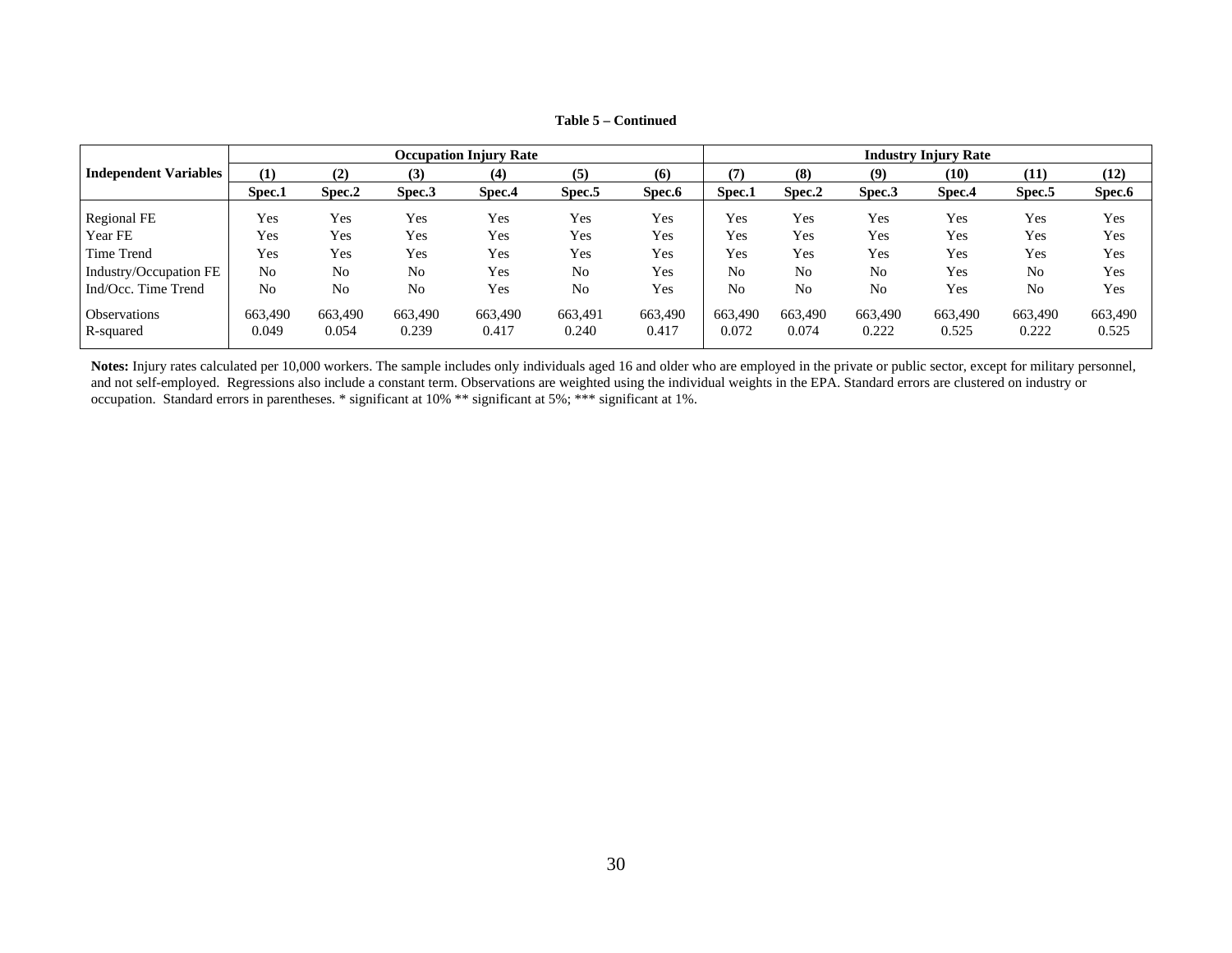|                              | <b>Occupation Fatality Rate</b> |            |            |            |            |            |         | <b>Industry Fatality Rate</b> |           |           |            |           |
|------------------------------|---------------------------------|------------|------------|------------|------------|------------|---------|-------------------------------|-----------|-----------|------------|-----------|
| <b>Independent Variables</b> | (1)                             | (2)        | (3)        | (4)        | (5)        | (6)        | (7)     | (8)                           | (9)       | (10)      | (11)       | (12)      |
|                              | Spec.1                          | Spec.2     | Spec.3     | Spec.4     | Spec.5     | Spec.6     | Spec.1  | Spec.2                        | Spec.3    | Spec.4    | Spec.5     | Spec.6    |
| Foreign-born                 | 0.64                            | 0.69       | 0.39       | $0.49*$    |            |            | 0.07    | $-0.24$                       | $-0.29$   | $-0.10$   |            |           |
|                              | (0.815)                         | (1.220)    | (0.671)    | (0.249)    |            |            | (0.782) | (1.173)                       | (0.687)   | (0.168)   |            |           |
| Years in Spain               |                                 | $-0.05$    | $-0.02$    | $-0.02**$  | $-0.02$    | $-0.02**$  |         | $-0.02$                       | $-0.00$   | $-0.00$   | $-0.00$    | $-0.00$   |
|                              |                                 | (0.039)    | (0.021)    | (0.007)    | (0.022)    | (0.008)    |         | (0.036)                       | (0.020)   | (0.006)   | (0.020)    | (0.006)   |
| Spanish Native Tongue        |                                 | $-0.91***$ | $-0.31$    | $-0.02$    |            |            |         | $-1.02***$                    | $-0.54**$ | $-0.25**$ |            |           |
|                              |                                 | (0.335)    | (0.193)    | (0.109)    |            |            |         | (0.318)                       | (0.202)   | (0.105)   |            |           |
| Africa                       |                                 |            |            |            | 0.68       | 0.49       |         |                               |           |           | 0.17       | 0.19      |
|                              |                                 |            |            |            | (1.003)    | (0.460)    |         |                               |           |           | (0.677)    | (0.156)   |
| Asia                         |                                 |            |            |            | $-2.37***$ | $-0.88*$   |         |                               |           |           | $-2.08***$ | $-0.40**$ |
|                              |                                 |            |            |            | (0.826)    | (0.456)    |         |                               |           |           | (0.769)    | (0.190)   |
| Europe                       |                                 |            |            |            | $1.09*$    | $0.68***$  |         |                               |           |           | 0.58       | 0.21      |
|                              |                                 |            |            |            | (0.630)    | (0.230)    |         |                               |           |           | (0.618)    | (0.162)   |
| Latin America                |                                 |            |            |            | 0.35       | $0.47*$    |         |                               |           |           | $-0.32$    | $-0.10$   |
|                              |                                 |            |            |            | (0.668)    | (0.247)    |         |                               |           |           | (0.685)    | (0.168)   |
| Other Origin                 |                                 |            |            |            | $-0.19$    | $-0.09$    |         |                               |           |           | $-0.15$    | 0.17      |
|                              |                                 |            |            |            | (0.524)    | (0.388)    |         |                               |           |           | (0.555)    | (0.344)   |
| Male                         |                                 |            | 4.58***    | $2.37***$  | 4.59***    | 2.38***    |         |                               | $3.62***$ | $0.80***$ | $3.63***$  | $0.80***$ |
|                              |                                 |            | (1.108)    | (0.615)    | (1.111)    | (0.617)    |         |                               | (1.047)   | (0.181)   | (1.047)    | (0.182)   |
| Age                          |                                 |            | 0.03       | 0.02       | 0.03       | 0.02       |         |                               | 0.05      | 0.02      | 0.05       | 0.02      |
|                              |                                 |            | (0.064)    | (0.022)    | (0.064)    | (0.022)    |         |                               | (0.050)   | (0.016)   | (0.050)    | (0.016)   |
| Age Squared                  |                                 |            | $-0.00$    | $-0.00$    | $-0.00$    | $-0.00$    |         |                               | $-0.00*$  | $-0.00$   | $-0.00*$   | $-0.00$   |
|                              |                                 |            | (0.001)    | (0.000)    | (0.001)    | (0.000)    |         |                               | (0.001)   | (0.000)   | (0.001)    | (0.000)   |
| Married                      |                                 |            | $0.32*$    | 0.08       | $0.33*$    | 0.08       |         |                               | $0.46***$ | $0.19***$ | $0.47***$  | $0.19***$ |
|                              |                                 |            | (0.167)    | (0.079)    | (0.167)    | (0.080)    |         |                               | (0.152)   | (0.043)   | (0.151)    | (0.043)   |
| Less than Primary            |                                 |            | $2.17***$  | $1.36***$  | $2.22***$  | 1.39***    |         |                               | $1.10**$  | $0.16*$   | $1.14**$   | $0.17*$   |
|                              |                                 |            | (0.677)    | (0.365)    | (0.660)    | (0.355)    |         |                               | (0.497)   | (0.094)   | (0.487)    | (0.092)   |
| Primary                      |                                 |            | $1.59***$  | $0.97***$  | $1.61***$  | $0.98***$  |         |                               | $0.91***$ | $0.14**$  | $0.92***$  | $0.14**$  |
|                              |                                 |            | (0.431)    | (0.255)    | (0.432)    | (0.255)    |         |                               | (0.315)   | (0.066)   | (0.314)    | (0.066)   |
| University                   |                                 |            | $-2.39***$ | $-1.72***$ | $-2.40***$ | $-1.72***$ |         |                               | $-1.36**$ | $-0.20*$  | $-1.37**$  | $-0.20**$ |
|                              |                                 |            | (0.741)    | (0.426)    | (0.743)    | (0.427)    |         |                               | (0.596)   | (0.099)   | (0.596)    | (0.099)   |
| <b>Temporary Contract</b>    |                                 |            |            | $0.76***$  |            | $0.76***$  |         |                               |           | $-0.00$   |            | $-0.00$   |
|                              |                                 |            |            | (0.264)    |            | (0.262)    |         |                               |           | (0.077)   |            | (0.077)   |
| Job Tenure                   |                                 |            |            | $-0.00***$ |            | $-0.00***$ |         |                               |           | $-0.00$   |            | $-0.00$   |
|                              |                                 |            |            | (0.001)    |            | (0.001)    |         |                               |           | (0.001)   |            | (0.001)   |

**Table 6 Effects of Immigrant Status and Region of Origin on Occupation and Industry Fatality Rates**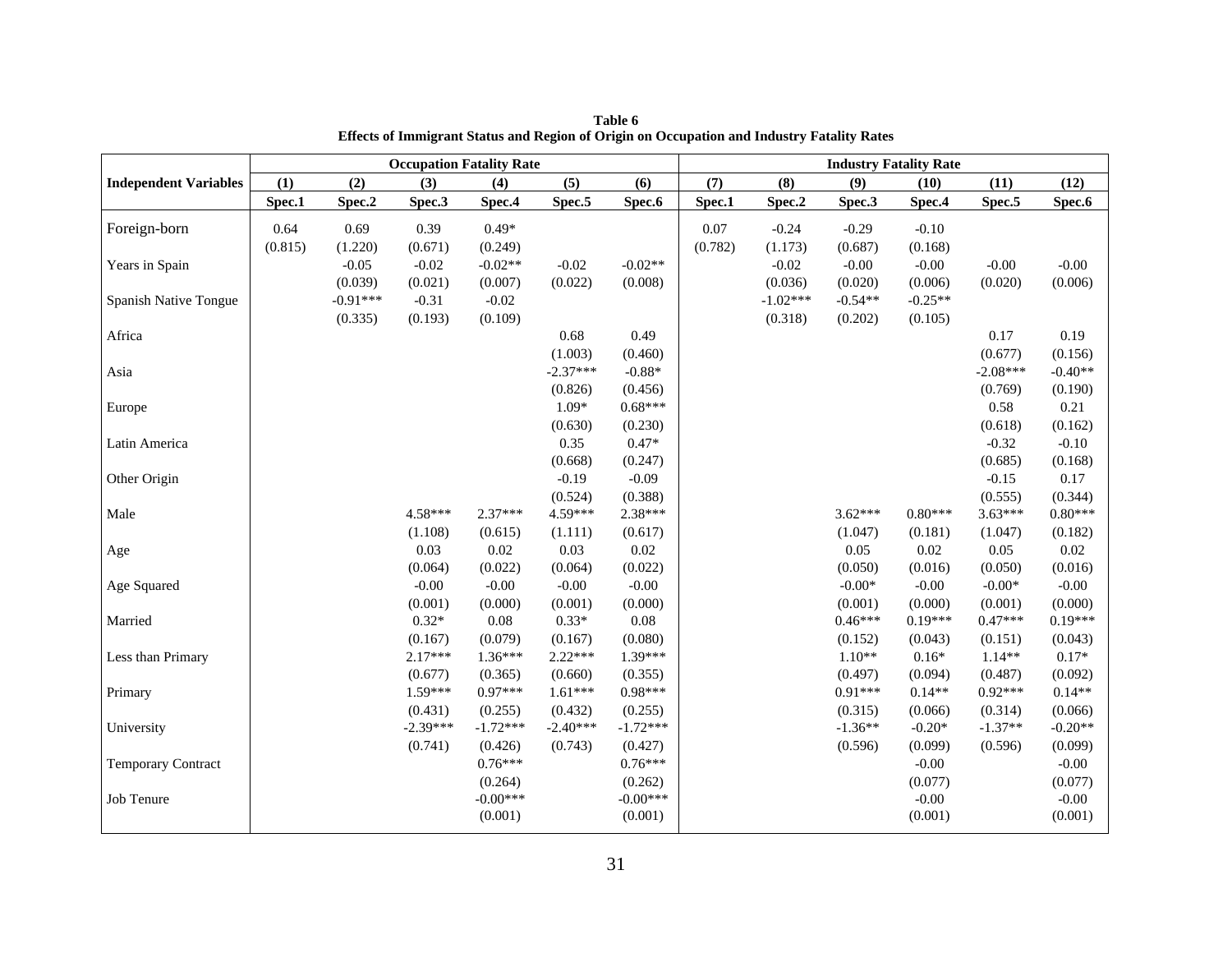|                              | <b>Occupation Fatality Rate</b> |                  |                  |                  |                  |                  | <b>Industry Fatality Rate</b> |                  |                  |                  |                  |                  |
|------------------------------|---------------------------------|------------------|------------------|------------------|------------------|------------------|-------------------------------|------------------|------------------|------------------|------------------|------------------|
| <b>Independent Variables</b> | (1)                             | (2)              | (3)              | (4)              | (5)              | (6)              | (7)                           | (8)              | (9)              | (10)             | (11)             | (12)             |
|                              | Spec.1                          | Spec.2           | Spec.3           | Spec.4           | Spec.5           | Spec.6           | Spec.1                        | Spec.2           | Spec.3           | Spec.4           | Spec.5           | Spec.6           |
| Regional FE                  | Yes                             | Yes              | Yes              | Yes              | Yes              | Yes              | Yes                           | Yes              | Yes              | Yes              | Yes              | Yes              |
| Year FE                      | Yes                             | Yes              | Yes              | Yes              | Yes              | Yes              | Yes                           | Yes              | Yes              | Yes              | Yes              | Yes              |
| Time Trend                   | Yes                             | Yes              | Yes              | Yes              | Yes              | Yes              | Yes                           | Yes              | Yes              | Yes              | Yes              | Yes              |
| Industry/Occupation FE       | No                              | No               | No               | Yes              | N <sub>0</sub>   | Yes              | No                            | N <sub>0</sub>   | No               | Yes              | N <sub>0</sub>   | Yes              |
| Ind/Occ. Time Trend          | No                              | No               | N <sub>0</sub>   | Yes              | No               | Yes              | No                            | N <sub>0</sub>   | No               | Yes              | N <sub>0</sub>   | Yes              |
| Observations<br>R-squared    | 663,490<br>0.041                | 663,490<br>0.042 | 663,490<br>0.229 | 663,490<br>0.507 | 663,490<br>0.230 | 663,490<br>0.507 | 663,490<br>0.047              | 663,490<br>0.048 | 663,490<br>0.171 | 663,490<br>0.526 | 663,490<br>0.172 | 663,490<br>0.526 |

**Table 6 – Continued** 

Notes: Fatality rates are per 100,000 workers. The sample includes only individuals aged 16 and older who are employed in the private or public sector, except for military personnel, and not self-employed. Regressions also include a constant term. Observations are weighted using the individual weights in the EPA. Standard errors are clustered on industry or occupation. Standard errors in parentheses. \* significant at 10% \*\* significant at 5%; \*\*\* significant at 1%.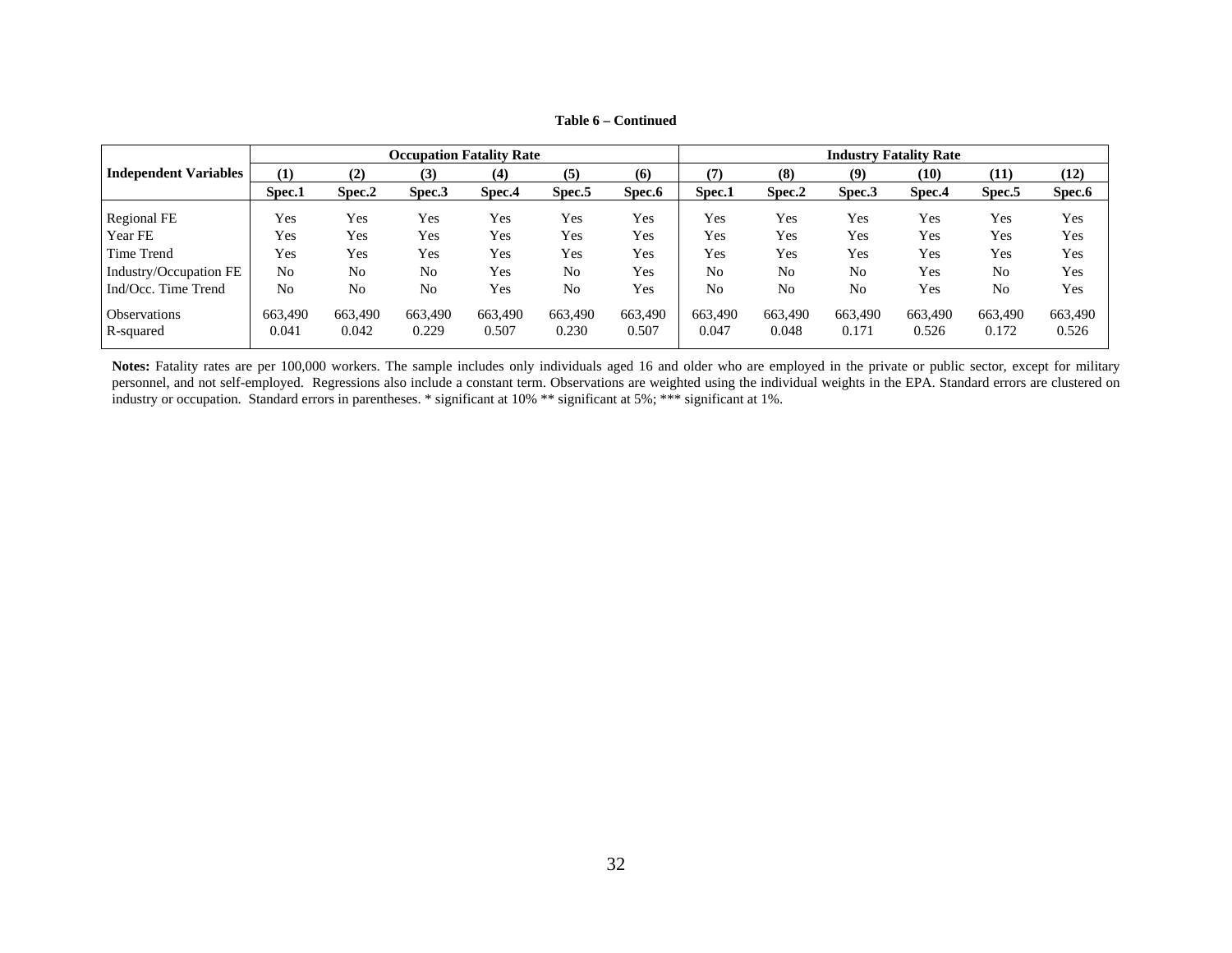|                                                |            | <b>Injury Rates</b>    |            |                      |            | <b>Fatality Rates</b>  |            |                      |
|------------------------------------------------|------------|------------------------|------------|----------------------|------------|------------------------|------------|----------------------|
| <b>Independent Variables</b>                   |            | <b>Occupation Rate</b> |            | <b>Industry Rate</b> |            | <b>Occupation Rate</b> |            | <b>Industry Rate</b> |
|                                                | Spec.1     | Spec.2                 | Spec.1     | Spec.2               | Spec.1     | Spec.2                 | Spec.1     | Spec.2               |
| Migration variables:                           |            |                        |            |                      |            |                        |            |                      |
| Foreign-born                                   | 134.45***  |                        | $-26.44$   |                      | $0.55*$    |                        | $-0.09$    |                      |
|                                                | (36.165)   |                        | (28.125)   |                      | (0.280)    |                        | (0.193)    |                      |
| Years in Spain                                 | $-3.43***$ | $-3.49***$             | 1.00       | 1.00                 | $-0.02**$  | $-0.02**$              | $-0.00$    | $-0.00$              |
|                                                | (0.783)    | (0.822)                | (0.678)    | (0.670)              | (0.007)    | (0.007)                | (0.005)    | (0.005)              |
| Spanish Native Tongue                          | $-1.18$    |                        | $-19.48*$  |                      | $-0.01$    |                        | $-0.25**$  |                      |
|                                                | (12.365)   |                        | (9.887)    |                      | (0.108)    |                        | (0.106)    |                      |
| Africa                                         |            | 179.03***<br>(49.373)  |            | 7.35<br>(14.669)     |            | 0.65<br>(0.483)        |            | 0.22<br>(0.166)      |
| Asia                                           |            | 49.00                  |            | $-40.61$             |            | $-0.75$                |            | $-0.49*$             |
|                                                |            | (40.851)               |            | (26.664)             |            | (0.529)                |            | (0.258)              |
| Europe                                         |            | 127.31***              |            | $-3.63$              |            | $0.63**$               |            | 0.24                 |
|                                                |            | (27.918)               |            | (20.877)             |            | (0.255)                |            | (0.184)              |
| Latin America                                  |            | 133.76***              |            | $-30.19$             |            | $0.56*$                |            | $-0.12$              |
|                                                |            | (37.207)               |            | (29.579)             |            | (0.283)                |            | (0.207)              |
| Other Origin                                   |            | $-11.22$               |            | $-35.76$             |            | $-0.16$                |            | 0.31                 |
|                                                |            | (40.368)               |            | (23.923)             |            | (0.515)                |            | (0.488)              |
| Crisis effect:                                 |            |                        |            |                      |            |                        |            |                      |
| Post-crisis                                    | $-17.52$   | $-17.53$               | $-34.24$   | $-34.28$             | 0.28       | 0.28                   | 0.18       | 0.18                 |
|                                                | (22.926)   | (22.927)               | (21.630)   | (21.620)             | (0.253)    | (0.253)                | (0.215)    | (0.215)              |
| Interaction terms:                             |            |                        |            |                      |            |                        |            |                      |
| Post-crisis* Foreign-born                      | $-32.48**$ |                        | $-7.16$    |                      | $-0.17$    |                        | $-0.02$    |                      |
|                                                | (15.448)   |                        | (9.719)    |                      | (0.127)    |                        | (0.092)    |                      |
| Post-crisis*Africa                             |            | $-67.46***$            |            | $-22.87**$           |            | $-0.48***$             |            | $-0.08$              |
| Post-crisis*Asia                               |            | (19.792)<br>$-52.38$   |            | (10.359)<br>3.00     |            | (0.176)<br>$-0.31$     |            | (0.098)<br>0.17      |
|                                                |            | (31.956)               |            | (18.951)             |            | (0.320)                |            | (0.297)              |
| Post-crisis*Europe                             |            | $-6.10$                |            | $-12.65$             |            | 0.09                   |            | $-0.08$              |
|                                                |            | (11.540)               |            | (7.883)              |            | (0.145)                |            | (0.089)              |
| Post-crisis*Latin America                      |            | $-35.55*$              |            | 1.46                 |            | $-0.22$                |            | 0.04                 |
|                                                |            | (18.825)               |            | (13.369)             |            | (0.134)                |            | (0.131)              |
| Post-crisis*Other Origin                       |            | 71.83*                 |            | 15.16                |            | 0.21                   |            | $-0.38$              |
|                                                |            | (37.846)               |            | (22.410)             |            | (0.566)                |            | (0.567)              |
| Personal/Job Characteristics                   | Yes        | Yes                    | Yes        | Yes                  | Yes        | Yes                    | Yes        | Yes                  |
| <b>Regional FE</b>                             | Yes        | Yes                    | Yes        | Yes                  | Yes        | Yes                    | Yes        | Yes                  |
| Year FE                                        | No         | No                     | No         | No                   | No         | No                     | No         | No                   |
| Time Trend                                     | Yes        | Yes                    | Yes        | Yes                  | Yes        | Yes                    | Yes        | Yes                  |
| Industry/Occupation FE<br>Ind./Occ. Time Trend | Yes<br>Yes | Yes<br>Yes             | Yes<br>Yes | Yes<br>Yes           | Yes<br>Yes | Yes<br>Yes             | Yes<br>Yes | Yes<br>Yes           |
|                                                |            |                        |            |                      |            |                        |            |                      |
| Observations                                   | 663,490    | 663,490                | 663,490    | 663,490              | 663,490    | 663,490                | 663,490    | 663,490              |
| R-squared                                      | 0.416      | 0.416                  | 0.523      | 0.523                | 0.506      | 0.506                  | 0.526      | 0.526                |

**Table 7 The Economic Downturn and Work Injury and Fatality Rates by Nativity** 

**Notes:** Injury rates are per 10,000 workers and fatality rates are per 100,000 workers. The sample includes only individuals aged 16 and older who are employed in the private or public sector, except for military personnel, and not self-employed. Regressions include a constant term and the personal and job characteristics shown in Tables 5 and 6. Observations are weighted using the individual weights in the EPA. Standard errors (in parentheses) are clustered on industry or occupation. \* significant at 10% \*\* significant at 5%; \*\*\* significant at 1%.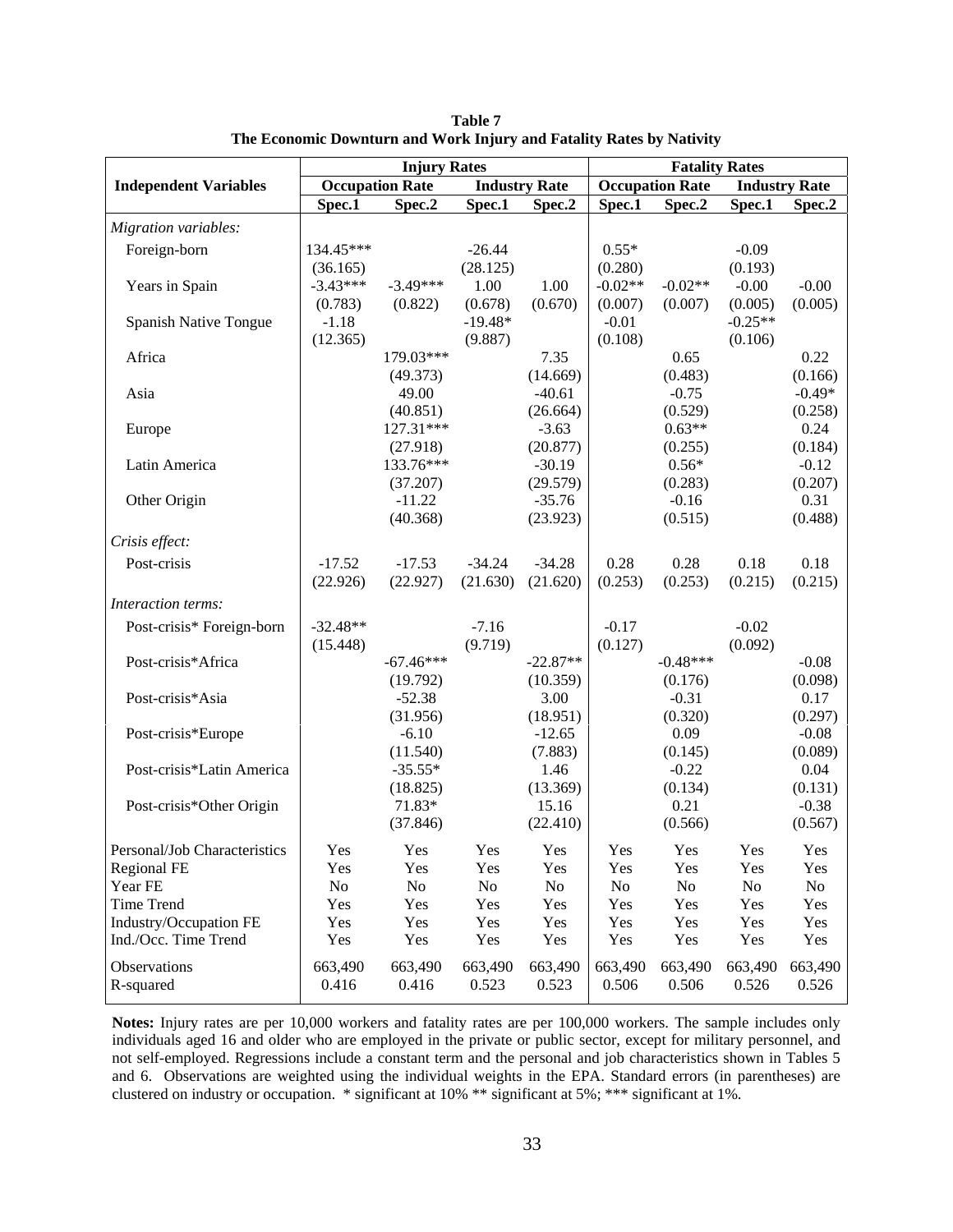|                              |                  | <b>Injury Rates</b>    |                  |                      |                  |                        | <b>Fatality Rates</b> |                      |
|------------------------------|------------------|------------------------|------------------|----------------------|------------------|------------------------|-----------------------|----------------------|
| <b>Independent Variables</b> |                  | <b>Occupation Rate</b> |                  | <b>Industry Rate</b> |                  | <b>Occupation Rate</b> |                       | <b>Industry Rate</b> |
|                              | Spec. 1          | Spec. 2                | Spec. 1          | Spec. 2              | Spec. 1          | Spec. 2                | Spec. 1               | Spec. 2              |
| Migration variables:         |                  |                        |                  |                      |                  |                        |                       |                      |
| Foreign-born                 | 163.23***        |                        | $-21.87$         |                      | $0.82**$         |                        | 0.03                  |                      |
|                              | (43.679)         |                        | (30.586)         |                      | (0.327)          |                        | (0.221)               |                      |
| Years in Spain               | $-4.22***$       | $-4.28***$             | 0.98             | 0.99                 | $-0.02***$       | $-0.02**$              | $-0.01$               | $-0.01$              |
|                              | (0.985)          | (1.025)                | (0.673)          | (0.664)              | (0.008)          | (0.009)                | (0.005)               | (0.005)              |
| Spanish native tongue        | 1.29             |                        | $-18.42*$        |                      | 0.05             |                        | $-0.26**$             |                      |
|                              | (12.879)         |                        | (10.251)         |                      | (0.122)          |                        | (0.114)               |                      |
| Africa                       |                  | 210.03***              |                  | 9.27                 |                  | 0.84                   |                       | $0.42*$              |
|                              |                  | (57.394)               |                  | (17.406)             |                  | (0.526)                |                       | (0.215)              |
| Asia                         |                  | 74.54                  |                  | $-31.04$             |                  | $-0.55$                |                       | $-0.40$              |
|                              |                  | (53.243)               |                  | (26.108)             |                  | (0.497)                |                       | (0.256)              |
| Europe                       |                  | 148.41***              |                  | 0.54                 |                  | $0.83***$              |                       | $0.35*$              |
|                              |                  | (32.231)               |                  | (22.170)             |                  | (0.272)                |                       | (0.204)              |
| Latin America                |                  | 163.38***              |                  | $-26.41$             |                  | $0.83**$               |                       | $-0.02$              |
|                              |                  | (45.090)               |                  | (31.915)             |                  | (0.335)                |                       | (0.233)              |
| Other origin                 |                  | 17.71                  |                  | $-35.60$             |                  | 0.03                   |                       | 0.33                 |
|                              |                  | (41.158)               |                  | (27.038)             |                  | (0.501)                |                       | (0.492)              |
| Crisis effect:               |                  |                        |                  |                      |                  |                        |                       |                      |
| Post-crisis                  | $-26.22$         | $-26.22$               | $-41.03*$        | $-41.08*$            | 0.19             | 0.20                   | 0.15                  | 0.15                 |
|                              | (27.208)         | (27.217)               | (22.910)         | (22.895)             | (0.269)          | (0.268)                | (0.230)               | (0.230)              |
| Interaction terms:           |                  |                        |                  |                      |                  |                        |                       |                      |
| Post-crisis* Foreign-born    | $-23.47*$        |                        | $-6.78$          |                      | $-0.09$          |                        | $-0.05$               |                      |
|                              | (13.595)         |                        | (10.503)         |                      | (0.126)          |                        | (0.098)               |                      |
| Post-crisis*Africa           |                  | $-58.93***$            |                  | $-22.60*$            |                  | $-0.32*$               |                       | $-0.21*$             |
|                              |                  | (15.856)               |                  | (11.213)             |                  | (0.187)                |                       | (0.112)              |
| Post-crisis*Asia             |                  | $-36.04$               |                  | $-7.25$              |                  | $-0.17$                |                       | 0.14                 |
|                              |                  | (45.952)               |                  | (17.729)             |                  | (0.333)                |                       | (0.289)              |
| Post-crisis*Europe           |                  | 7.76                   |                  | $-13.08$             |                  | 0.17                   |                       | $-0.10$              |
|                              |                  | (11.183)               |                  | (7.986)              |                  | (0.151)                |                       | (0.092)              |
| Post-crisis*Latin-Am.        |                  | $-29.97$               |                  | 3.33                 |                  | $-0.17$                |                       | 0.04                 |
|                              |                  | (18.057)               |                  | (13.961)             |                  | (0.134)                |                       | (0.137)              |
| Post-crisis*Other Origin     |                  | 55.90                  |                  | 12.82                |                  | 0.11                   |                       | $-0.44$<br>(0.535)   |
|                              |                  | (37.220)               |                  | (22.600)             |                  | (0.512)                |                       |                      |
| Personal characteristics     | Yes              | Yes                    | Yes              | Yes                  | Yes              | Yes                    | Yes                   | Yes                  |
| Regional FE                  | Yes              | Yes                    | Yes              | Yes                  | Yes              | Yes                    | Yes                   | Yes                  |
| Year FE                      | N <sub>o</sub>   | No                     | No               | $\rm No$             | No               | No                     | $\rm No$              | No                   |
| Time trend                   | Yes              | Yes                    | Yes              | Yes                  | Yes              | Yes                    | Yes                   | Yes                  |
| Ind./Occ. FE                 | Yes              | Yes                    | Yes              | Yes                  | Yes              | Yes                    | Yes                   | Yes                  |
| Ind./Occ. Time trend         | Yes              | Yes                    | Yes              | Yes                  | Yes              | Yes                    | Yes                   | Yes                  |
| Observations<br>R-squared    | 835,737<br>0.391 | 835,737<br>0.392       | 835,737<br>0.516 | 835,737<br>0.516     | 835,737<br>0.500 | 835,737<br>0.501       | 835,737<br>0.524      | 835,737<br>0.525     |

**Table 8 The Economic Downturn and Work Injury/Fatality Rates by Nativity: Working and Non-Working Individuals** 

**Notes:** Injury rates are per 10,000 workers and fatality rates are per 100,000 workers. The sample includes only individuals aged 16 and older who are employed or unemployed, except for military personnel. Regressions include a constant term and the personal characteristics shown in Tables 5 and 6. Observations are weighted using the individual weights in the EPA. Standard errors (in parentheses) are clustered on industry or occupation. \* significant at 10% \*\* significant at 5%; \*\*\* significant at 1%.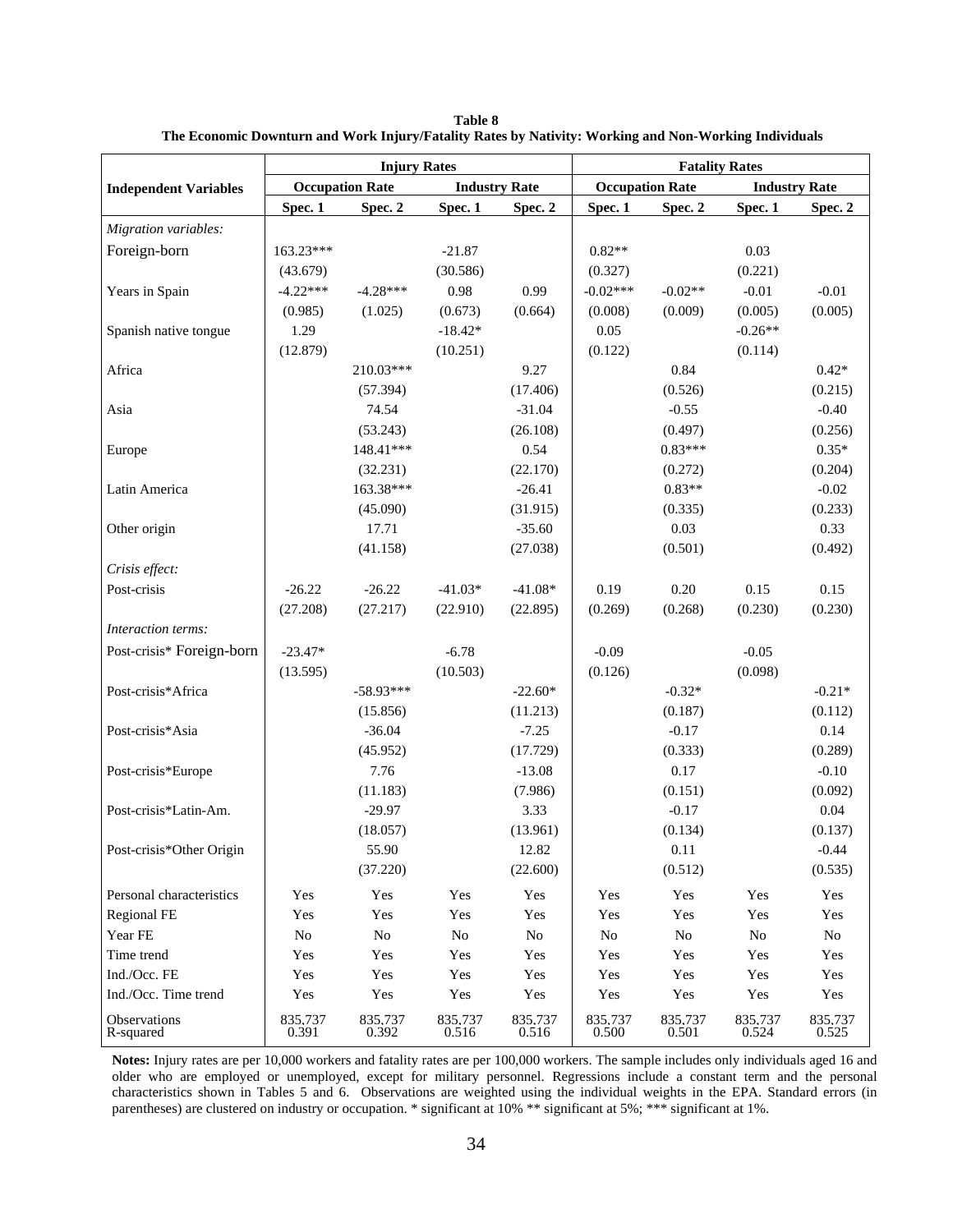**Figures 1A and 1B: Work Injury Rates by Industry and Occupation** 

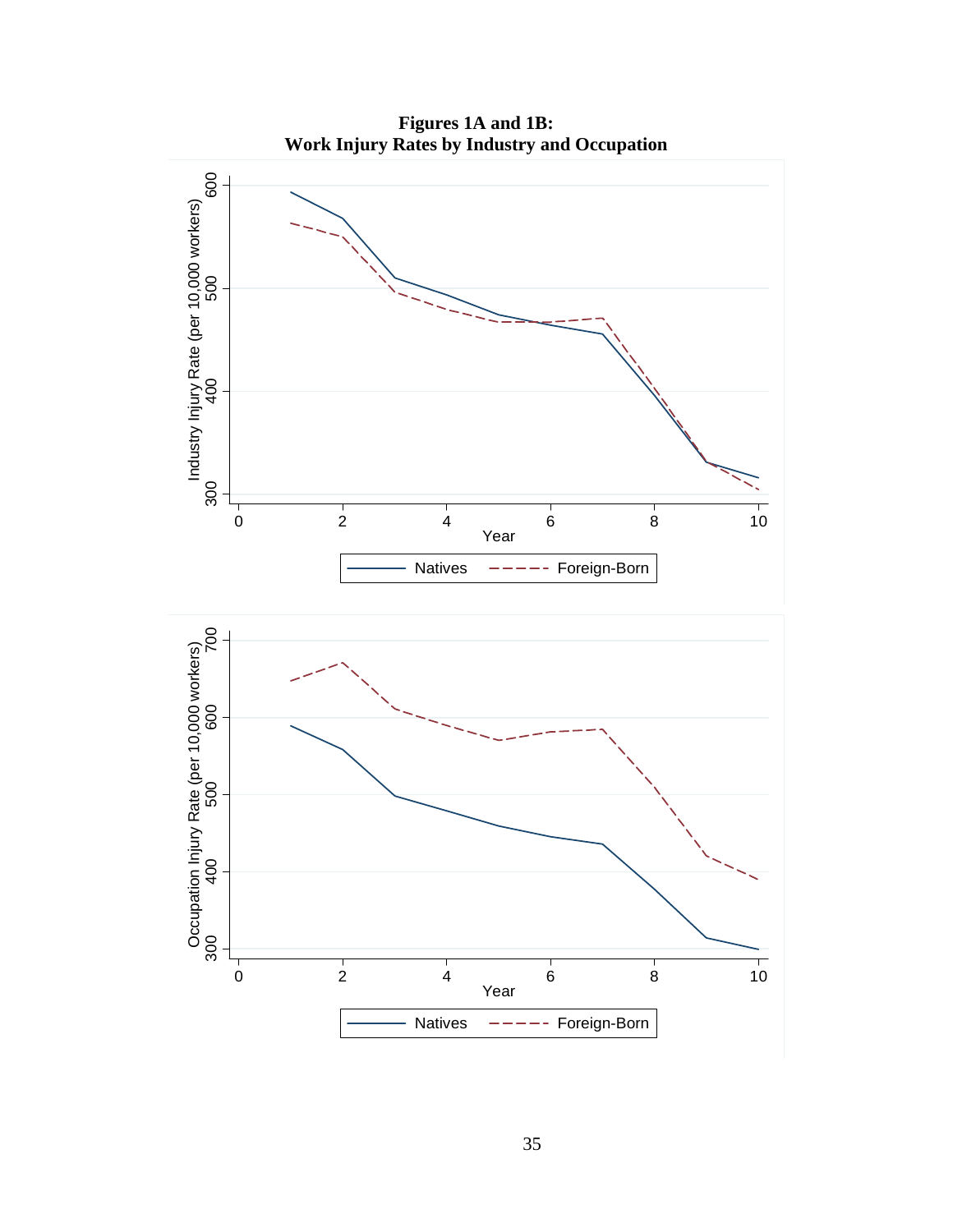**Figures 2A and 2B: Work Fatality Rates by Industry and Occupation** 

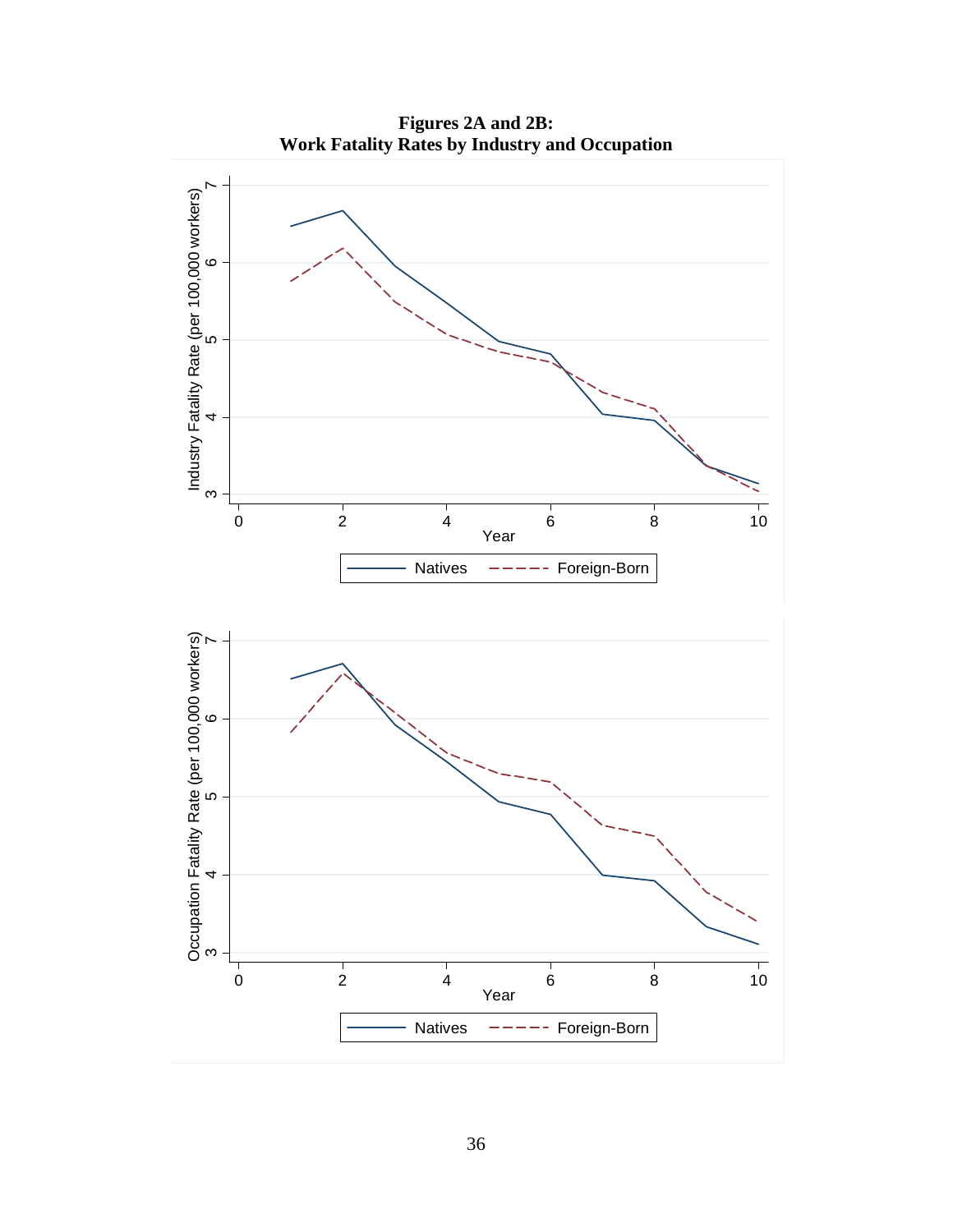**Appendix Figure A.1 Organizational Structure of the Spanish National System of Safety and Health at Work** 



**Source:** Adapted from Sesse *et al.* (2002).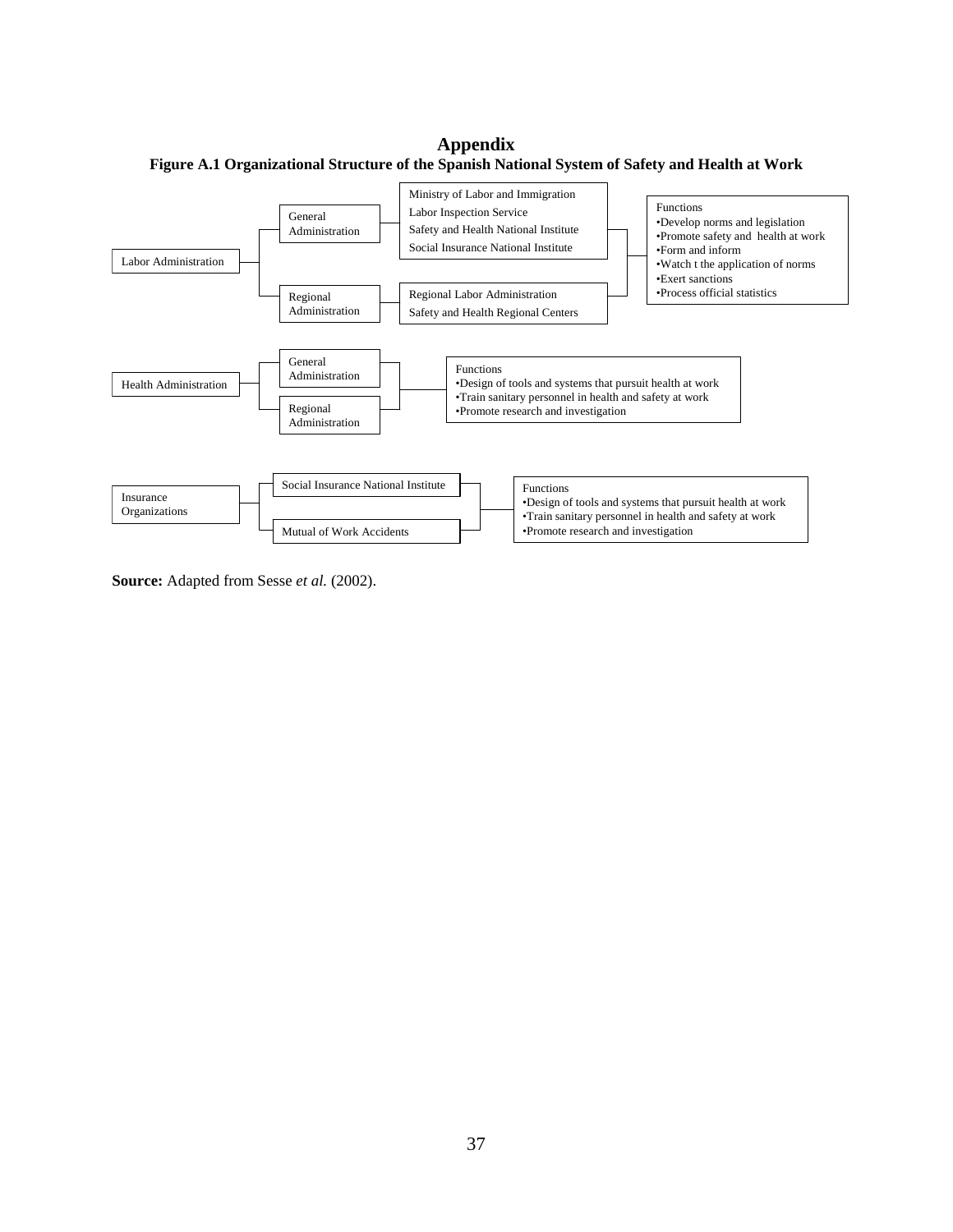|                   | <b>Accidents</b> | <b>Affiliates</b> | <b>Accident Rate</b> |
|-------------------|------------------|-------------------|----------------------|
| <b>BOTH SEXES</b> | 617.440          | 14.414.900        | 4,28                 |
| <b>Natives</b>    | 541.996          | 12.914.738        | 4,20                 |
| Foreign-born      | 75.444           | 1.500.162         | 5,03                 |
| <b>MALE</b>       | 453.762          | 7.855.400         | 5,78                 |
| <b>Natives</b>    | 397.702          | 6.937.844         | 5,73                 |
| Foreign-born      | 56.060           | 917.556           | 6,11                 |
| <b>FEMALE</b>     | 194.163          | 6.559.500         | 2,96                 |
| <b>Natives</b>    | 168.866          | 5.976.904         | 2,83                 |
| Foreign-born      | 25.297           | 582.596           | 4,34                 |

| Table A.1: Accident rates in Spain, 2009 |
|------------------------------------------|
|------------------------------------------|

**Notes:** This table shows Accident rates by sex and immigrant status with information from the *Estadística de Accidentes y Enfermedades Profesionales*(MITIN, 2009) and the Social Security Affiliation Registry (MITIN, 2009)